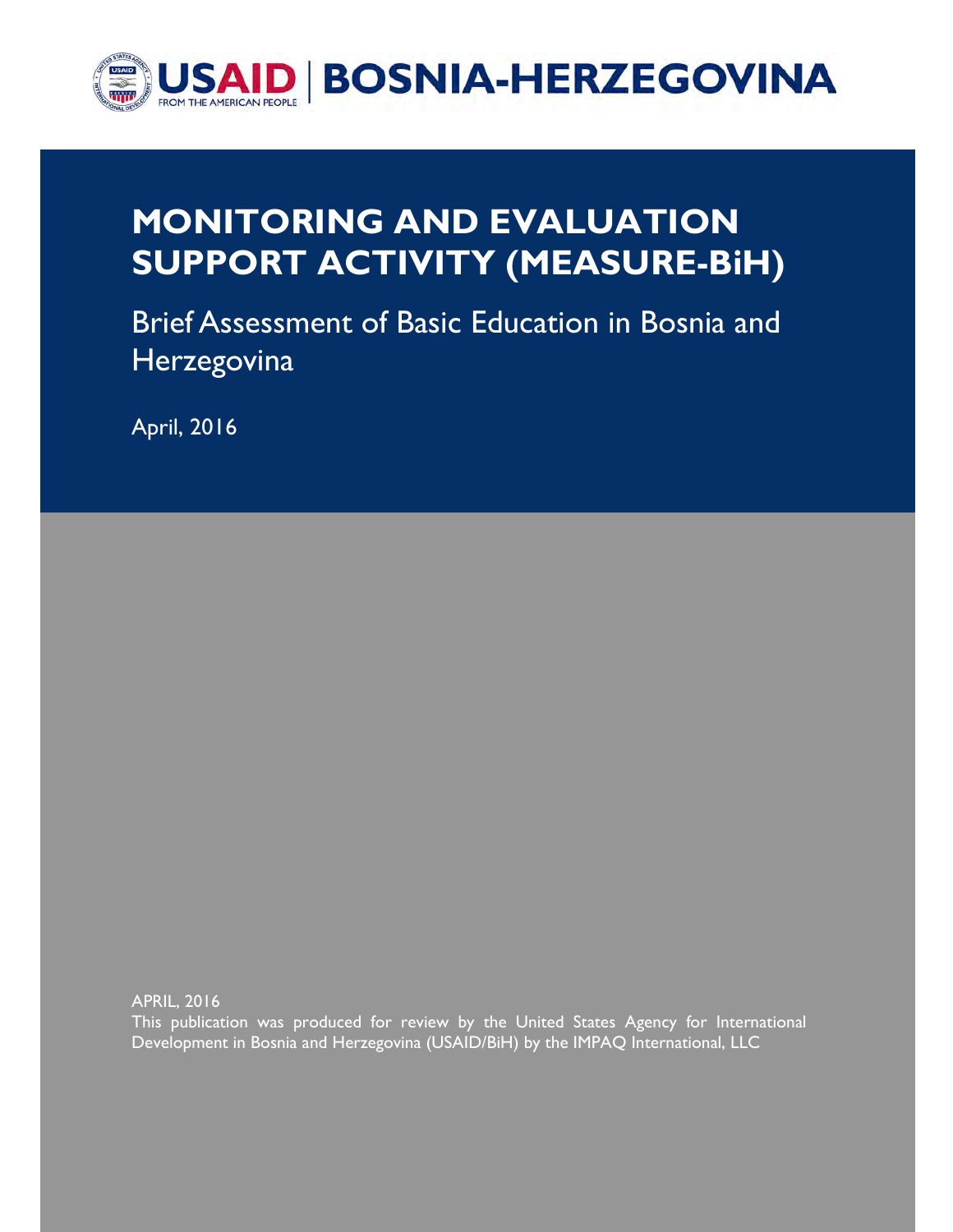# MONITORING AND EVALUATION SUPPORT ACTIVITY (MEASURE-BiH)

Brief Assessment of Basic Education in Bosnia and Herzegovina

Nina Branković Dženana Husremović Ivana Zečević Naida Čaršimamović Vukotić

April, 2016

Prepared under the USAID's Bosnia and Herzegovina Monitoring and Evaluation Support Activity (MEASURE-BiH), Contract Number AID-168-C-14-00003

Submitted to: USAID/Bosnia and Herzegovina, April 2016

Contractor: IMPAQ International, LLC

#### Disclaimer

This document is made possible by the generous support of the American people through the United States Agency for International Development (USAID). The contents are the responsibility of IMPAQ International and do not necessarily reflect the views of USAID or the United States Government.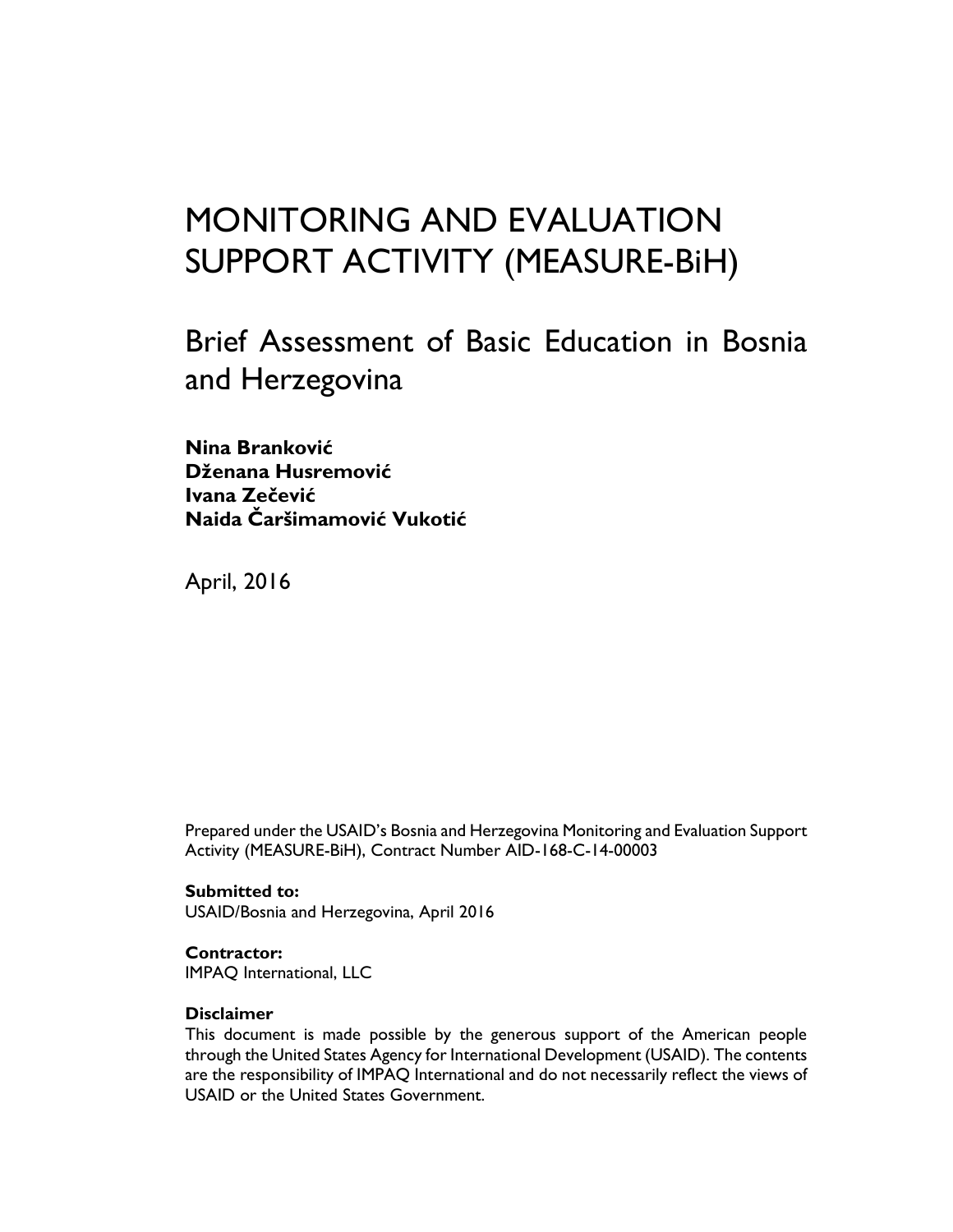## **Contents**

| The Basic Education System in Bosnia and Herzegovina - an Overview  14                   |  |
|------------------------------------------------------------------------------------------|--|
|                                                                                          |  |
|                                                                                          |  |
|                                                                                          |  |
|                                                                                          |  |
| Thematic Area 6: Education system reforms including policy reforms, improved information |  |
|                                                                                          |  |
|                                                                                          |  |
|                                                                                          |  |
| Thematic Area 3: Programs in adult literacy and out-of-school youth programs 28          |  |
| Thematic Area 4: Basic life skills components of workforce development programs  28      |  |
|                                                                                          |  |
| Thematic Area 6: Education system reforms including policy reforms, improved information |  |
|                                                                                          |  |
|                                                                                          |  |
|                                                                                          |  |
| Thematic Area 3: Programs in adult literacy and out-of-school youth programs 37          |  |
| Thematic Area 4: Basic life skills components of workforce development program 38        |  |
|                                                                                          |  |
| Thematic Area 6: Education system reforms including policy reforms, improved information |  |
|                                                                                          |  |
|                                                                                          |  |
|                                                                                          |  |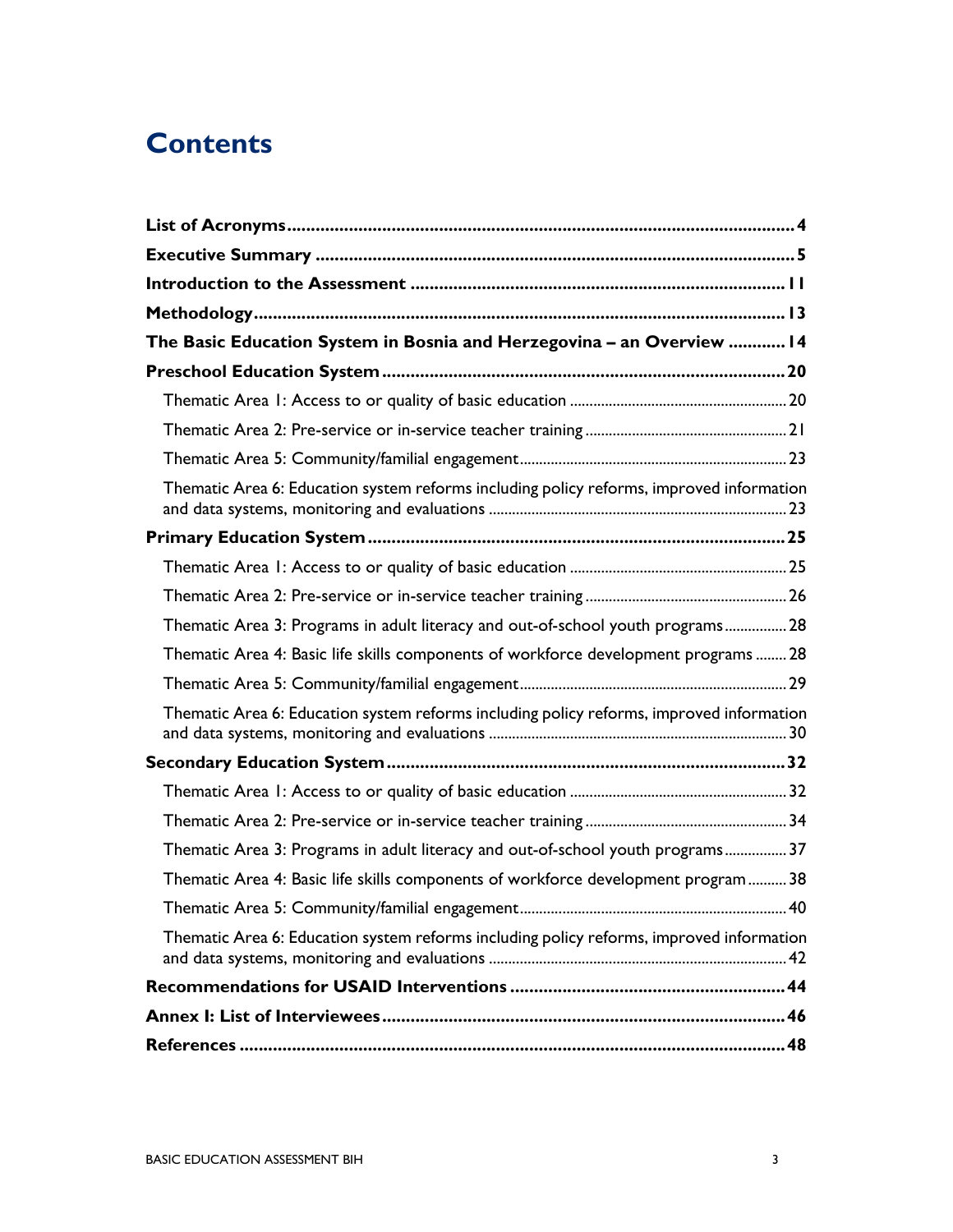# List of Acronyms

| <b>APOSO</b> | Agency for Pre-Primary, Primary and Secondary Education       |
|--------------|---------------------------------------------------------------|
| <b>BHAS</b>  | Bosnia and Herzegovina Agency for Statistics                  |
| BiH          | Bosnia and Herzegovina                                        |
| <b>BPK</b>   | Bosnian Podrinje Canton                                       |
| <b>CEI</b>   | Center for Educational Initiatives                            |
| <b>CPD</b>   | <b>Continuing Professional Development</b>                    |
| <b>CPU</b>   | Centre for Policy and Governance                              |
| <b>ECA</b>   | Europe and Central Asia Region                                |
| <b>ECTS</b>  | European Credit Transfer and Accumulation System              |
| <b>ELES</b>  | Entrepreneurial Learning in Education Systems                 |
| <b>EMIS</b>  | <b>Education Management Information System</b>                |
| <b>ETF</b>   | <b>European Training Foundation</b>                           |
| <b>FBiH</b>  | Federation of Bosnia and Herzegovina                          |
| GIZ          | German Association for International Cooperation              |
| IPA          | Instrument for Pre-Accession Assistance                       |
| ΙT           | Information Technology                                        |
| M&E          | Monitoring and Evaluation                                     |
| MoCA         | Ministry of Civil Affairs of Bosnia and Herzegovina           |
| <b>OSCE</b>  | Organization for Security and Co-operation in Europe          |
| <b>OSF</b>   | Open Society Foundation                                       |
| <b>PISA</b>  | Program for International Student Assessment                  |
| <b>PPDM</b>  | Pedagogy, Psychology, Didactics, and Methodology              |
| <b>RS</b>    | Republika Srpska                                              |
| <b>SDC</b>   | Swiss Agency for Development and Cooperation                  |
| <b>SBC</b>   | Central Bosnia Canton                                         |
| <b>SECEL</b> | Regional Center for Development of Entrepreneurial Competence |
| StC          | Save the Children                                             |
| <b>TIMSS</b> | Trends in International Mathematics and Science Study         |
| TZC          | <b>Tuzla Canton</b>                                           |
| USK I        | Una-Sana Canton                                               |
| <b>VET</b>   | <b>Vocational Education and Training</b>                      |
| <b>YERP</b>  | Youth Employability and Retention Program                     |
| <b>ZDC</b>   | Zenica-Doboj Canton                                           |
|              |                                                               |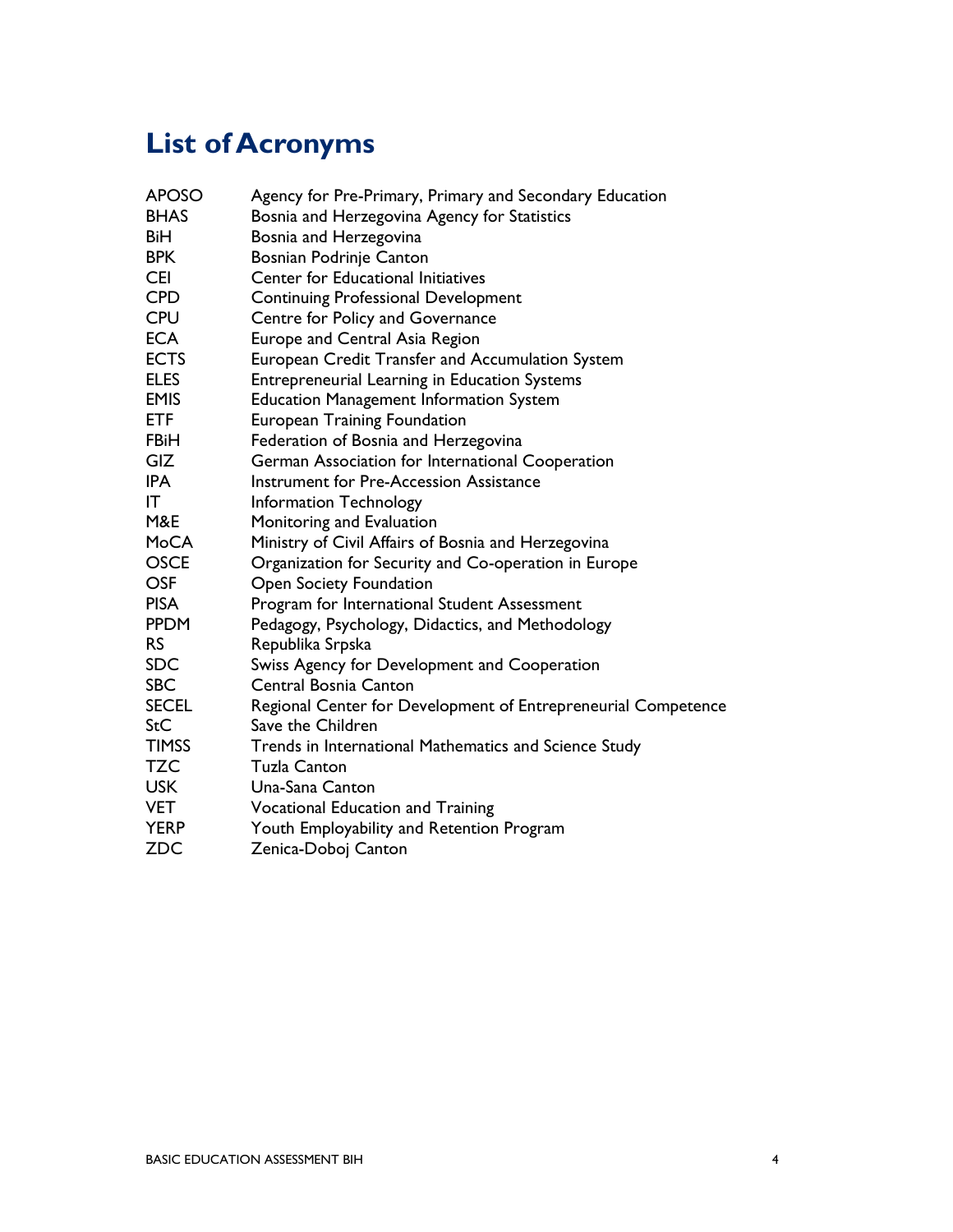## Executive Summary

## PURPOSE OF THE ASSESSMENT

USAID/Bosnia and Herzegovina Mission (USAID/BiH) commissioned Monitoring and Evaluation Support Activity (MEASURE-BiH) to conduct a brief assessment of ongoing efforts to enhance the quality of basic education in Bosnia and Herzegovina (BiH). The specific focus of this assessment is on the role, influence and ongoing interventions and processes in basic education supported by the international community in BiH as well as BiH government education institutions.

The assessment findings will be primarily used for the design and implementation of a possible new education Activity by USAID/BiH, but will also inform the development of the next USAID Country Development Cooperation Strategy (CDCS).

### KEY ASSESSMENT QUESTIONS

The assessment examined the following questions:

- **•** What is the general picture of the basic education system in BiH? What is the current situation in the education reform processes? And what are the most important challenges?
- **Which recent and ongoing interventions and reform processes have been led by BiH** government education institutions and major bilateral and multilateral international donors (including a review of current international assistance activities, their objectives, results, potential for sustainability, and lessons learned)?
- What are the most important challenges that could be the subject of a possible USAID/BiH \$1 million of basic education interventions in 2016–2018, based on gaps identified from situational analyses and gaps in ongoing interventions?

The recommendations resulting from the assessment will serve as initial inputs for the development of the Program Description for the new USAID/BiH basic education intervention.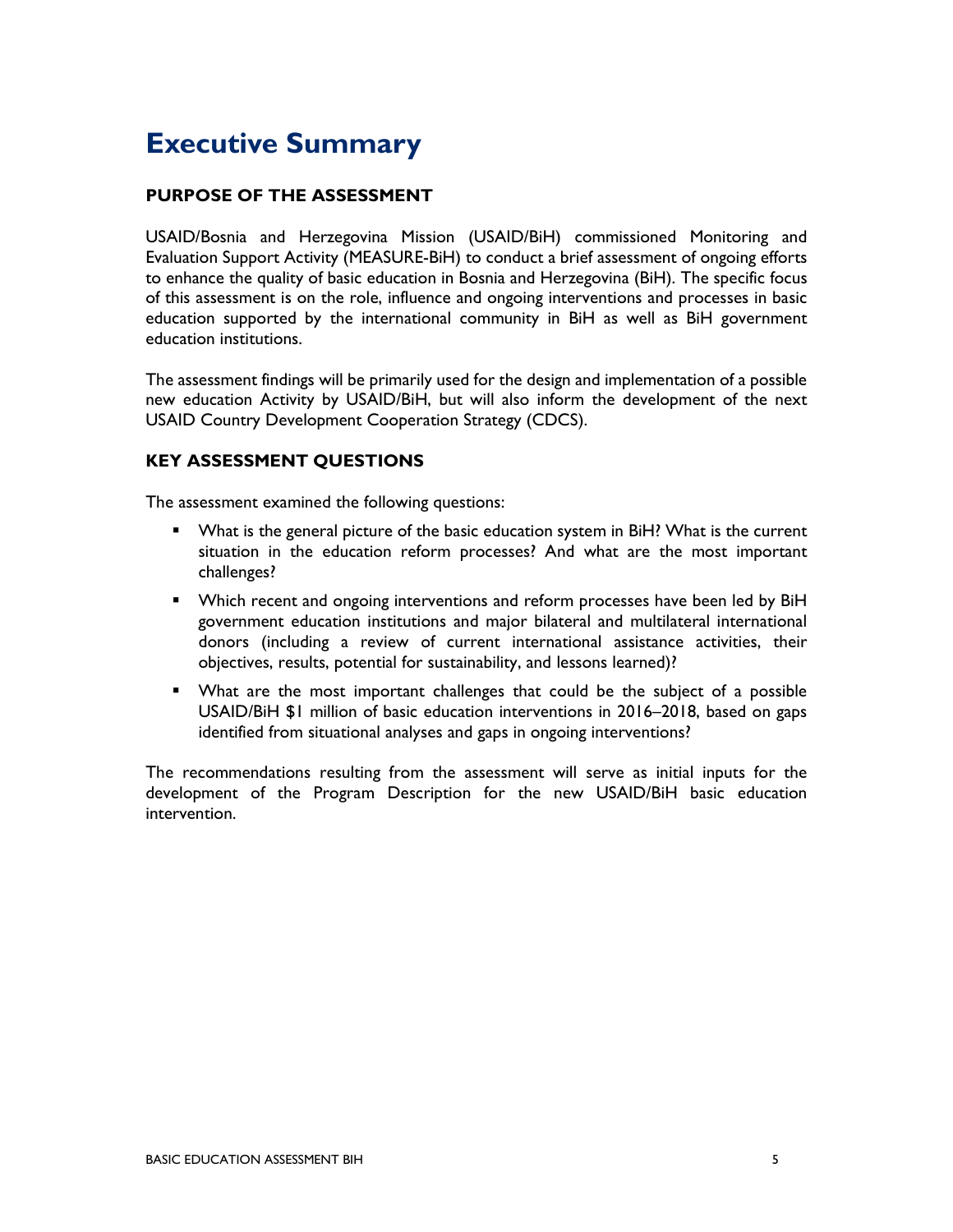### METHODOLOGY AND STRUCTURE

The methodology used by the assessment team was designed to ensure systematic and efficient collection of data and triangulation of information across different sources and methods. The methods included:

- Desk research of relevant documentation and data
- Semi-structured key informant interviews with the most important local and international stakeholders in the education sector reform
- **Interviews with stakeholders were conducted in-person or by telephone when** possible. Otherwise, the questions were submitted via email.

The stakeholders included government education institutions in BiH (Agency for Pre-school, Primary and Secondary Education [APOSO], selected Ministries of Education, and Pedagogical Institutes) and international stakeholders and donor organizations involved in educational programs and sector reform (including the Organization for Security and Co-operation in Europe [OSCE], the European Commission, Save the Children, and the Open Society Fund), as well as local NGOs (including the Center for Educational Initiatives [CEI] Step by Step and Genesis Project Banja Luka).

This assessment includes an overview of the basic education system in BiH and an analysis of each of the three education levels in BiH, which fall under USAID's definition of basic education (USAID, 2009): preschool, primary, and secondary education. The assessment examined the main issues facing each of these education level in the following six thematic areas covered by USAID basic education earmark:

- i) Thematic Area 1: Access to or quality of basic education,
- ii) Thematic Area 2: Pre-service or in-service teacher training,
- iii) Thematic Area 3: Programs in adult literacy and out-of school youth programs,
- iv) Thematic Area 4: Basic life skills components of workforce development program,
- v) Thematic Area 5: Community/familial engagement, and
- vi) Thematic Area 6: Education system reforms including policy reforms, improved information and data systems, and monitoring and evaluation

The USAID's definition of basic education as incorporating "literacy, numeracy, and other basic skills development for learners" essentially coincide with the ten key competencies, adopted for BiH by APOSO. Taking the eight already-defined key competencies of the European Union as a foundation, BiH developed its own set of 10 key competencies to be attained in pre-primary, primary, and secondary education (Husremović & Đapo, 2011). These competencies are as follows: i) Linguistic and communication competence in the mother tongue, ii) Linguistic and communication competence in foreign languages iii) Mathematical literacy and competence in science and technology, iv) information technology literacy, v) Learning to learn, vi) Social and civic competencies, vii) Self-initiative and entrepreneurial competencies, viii) Cultural awareness, ix) Creative and productive competencies, and  $x$ ) Physical and health competencies. Thus, this assessment used these ten BiH competencies as another reference point throughout this report.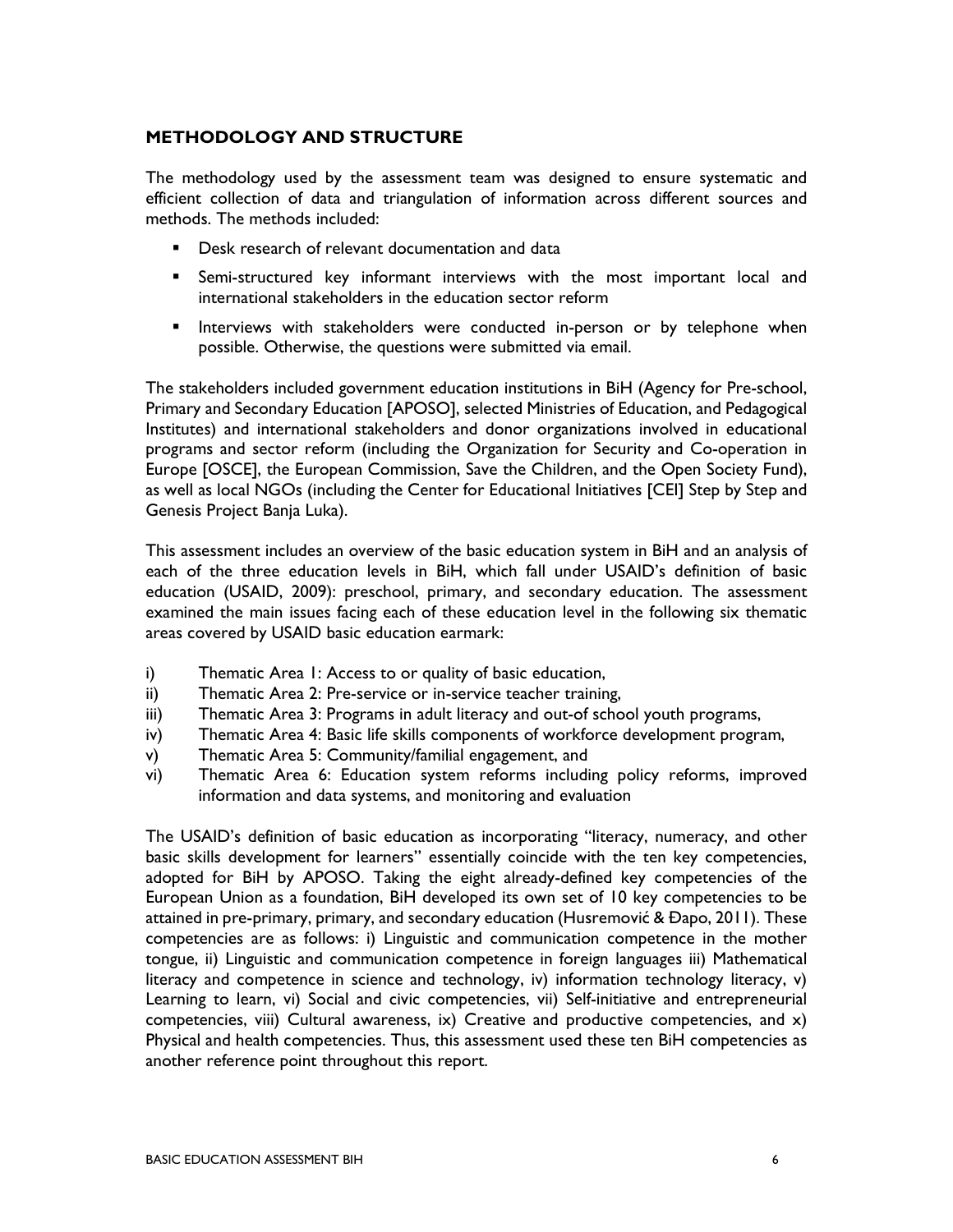### **FINDINGS**

The main findings of the assessment are presented below.

#### Preschool education

The average proportion of children included in preschool education is low at about 9 percent, with a range from 6 to 12 percent across the country (interview, APOSO), although the World Bank (2015) has reported that this figure stood at 13.1 percent in 2011. The most important activities in this area are connected with the implementation of compulsory preschool education, which occurs one year before children enter primary school. Compulsory education is defined by the Framework Law for Preschool Education, and most Ministries have begun the design and implementation of compulsory education. However, there are significant problems related to this activity. One major problem is the unevenness of curricula across Cantons in the Federation of Bosnia and Herzegovina (FBiH), Republika Srpska (RS) and Brčko District, with a varying number of compulsory hours prescribed for preschool education. For example, Sarajevo Canton prescribes 300 preschool classes (totaling 150 hours), while Bosnian Podrinje Canton mandates 150 classes. Often, even when the curricula are the same, different implementation practices may be employed.

#### Primary education

The proportion of children enrolled in primary education has been assessed as very satisfactory by the World Bank (2015). The main problem occurs among children who are not registered at birth (mostly within the Roma community) and children with disabilities. This problem is complicated by the fact that such children usually live in isolated areas.

The initial education of future teachers is one of the weakest points in the overall BiH education system, particularly in primary education. This initial education is undertaken in pedagogical faculties; philosophy, science, and mathematics faculties, and art academies. The curricula are designed by the core department, and the faculty determine curricular content. Because of this autonomy, curricula vary greatly and most do not provide a sufficient amount of time and credits for subjects in which a future teacher should develop teaching competencies, such as psychology, pedagogy, didactics, and methodology (PPDM). Standardization of these curricula is an important need. Moreover, there is no requirement for a specified amount of classroom practice for student teachers (Čelebičić et al, 2014).

Another important issue is the additional education of instructors who are not trained as teachers but nonetheless work in schools. The continuing professional education of teachers is also inadequate. Professional education has been severely affected by budget cuts at various governmental levels during the past decade. Although the need for critical thinking and communication skills is increasingly recognized, career counseling and career development have been neglected.

Community participation at the primary school level is of high importance. Schools have parent and student councils that function as advisory bodies. The main purpose of these councils is to include parents and students in school life. However, Cantonal Ministries and pedagogical institutes believe that such bodies are not involved to the extent that they could be. This passivity is the result of the continuous turnover of parents due to the relative brevity of preschool education. As a result, the officials interviewed do not think that investment in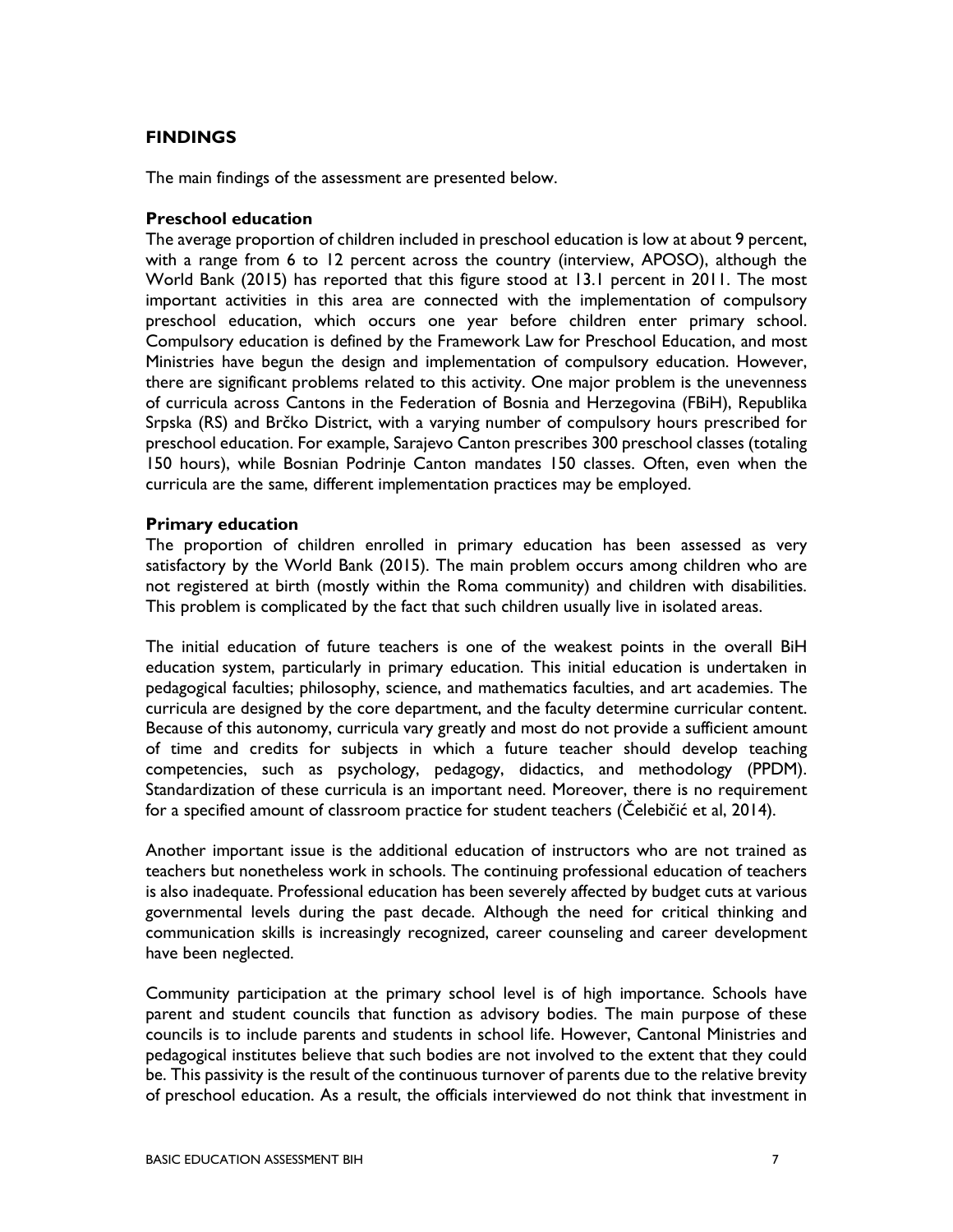such councils is advisable. Monitoring and evaluation and statistical data gathering are also weak parts of the primary education system (and the education system as a whole). Information is provided by schools using the Education Management Information System (EMIS), but the use of the data by the Ministries is insufficient.

#### Secondary education

Secondary education is mandatory only in one Canton of FBiH and in Brčko District. In spite of this, school attendance throughout the country is relatively high, with 36,395 students enrolling in the first year of secondary education in the 2014-15 academic year, compared with 36,669 students enrolled in the final year of elementary school at the start of the 2013- 14 academic year (data from BiH Agency for Statistics - BHAS). However, the high dropout rate remains an issue throughout the country.

Secondary education offers the following options:

- Gymnasia, four-year schooling programs intended to qualify students for the tertiary education level, offering limited immediate employment options.
- Technical schools offering four-year technical programs intended to lead to employment, enrollment in non-university post-secondary vocational education, or higher education.
- Three-year vocational training programs for specific professions, including crafts, which are generally intended to lead directly to employment, although students are allowed to continue their studies by passing an additional examination.

Key issues affecting secondary education include the issues of the initial education of future teachers, continuous professional development of the teachers, and additional education of instructors who are not trained as teachers but nonetheless work in schools, as explained above under primary education. This is further exacerbated at the secondary education level by greater prevalence instructors who are not trained as teachers but work in vocational schools.

Additional key issue at secondary education level is a lack of strategies and inadequate data collection. Another issue is that teaching of the 10 "key competencies" has not been adequately integrated into curricula or assessed. Pertinent to vocational education is the issue of cooperation between schools and local industry and commerce, with a high level of disassociation between the skills taught in schools and those required by local labor markets. Teacher motivation is also a weaknesses, where teachers are rewarded for career longevity rather than competence. The formation of councils (both parent councils and industry councils) to guide and advise schools and their curricula is a particular area of concern. Directly pertinent to Bosnia and Herzegovina's 10 identified key competencies is access to resources for improving information technology (IT) and second language skills, particularly in socially deprived and isolated areas.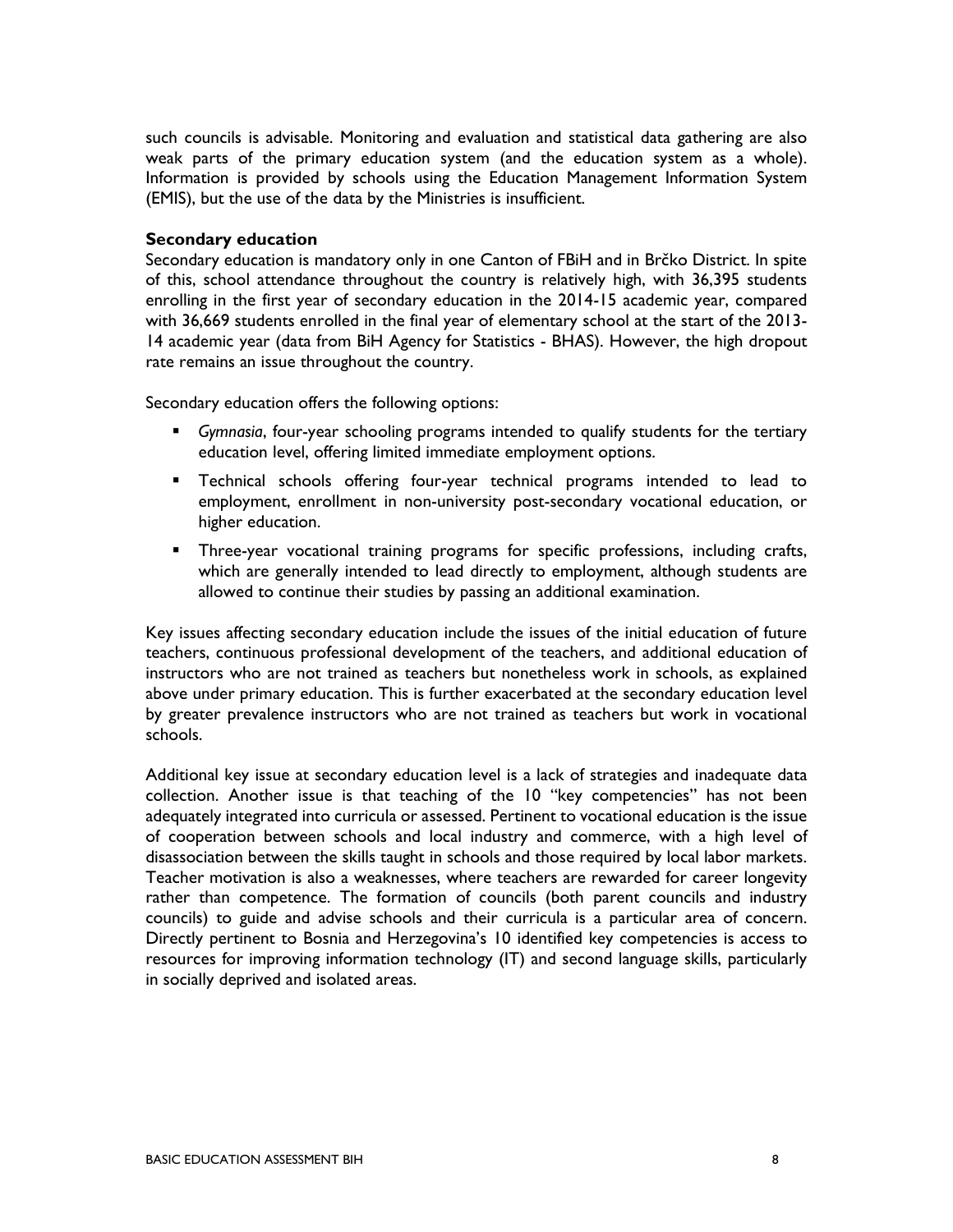#### RECOMMENDATIONS

Based on the findings of this brief assessment, assessment team identified that the area requiring urgent attention is in key competencies and life skills that build knowledge society and support economic growth.

To improve these competencies, the following eight possible basic education interventions were identified:

- 1. Development of operational teaching curriculum in mathematics based on the learning outcomes defined in the adopted outcome-based core mathematics curriculum. This would entail preparation of a teaching plan and methods in order to achieve learning outcomes defined in the Common Core Curriculum for Mathematics Based on Learning Outcomes already developed by the Agency for Preschool, Primary, and Secondary Education of BiH.
- 2. Adjustment of curricula for initial education of teachers by expanding the required number of courses/credits in subjects essential for teaching competencies in pedagogy, psychology, didactics, and teaching methods (PPDM).
- 3. Revision of the system for continuous professional development of teachers to include development based on needs assessment, long-term planning, mentoring and coaching, as well as monitoring and evaluation of teacher performance. Systemic support for continuous professional development must be ensured in all education institutions, and knowledge transfer and behavioral change should be encouraged.
- 4. Upgrade of education information systems to better align data collection and processing with the decision-making needs. Capacity building and training in the use of the information system, data analysis, and monitoring and evaluation in order to facilitate evidence-based teaching and decision-making.
- 5. Revision of the system of acquiring teaching competencies for non-teachers and capacity building of non-teachers.
- 6. Technical assistance and support for development of strategic policy documents at the State level, needed for drawing of future IPA funds.
- 7. Development of legislation and models for additional specialization of the adult labor force in accordance with labor market needs.
- 8. Establishment of Vocation Education and Training (VET) Councils where not established.

The assessment team believes that the most effective use of USAID/BiH funds in the immediate short term would be to focus on the first two recommendations, based on the following criteria:

- interventions should take into account limited financial resources,
- interventions should focus on solving the technical complexities which are essential for children's competencies, and
- interventions should focus on solving core issues rather than alleviating the symptoms.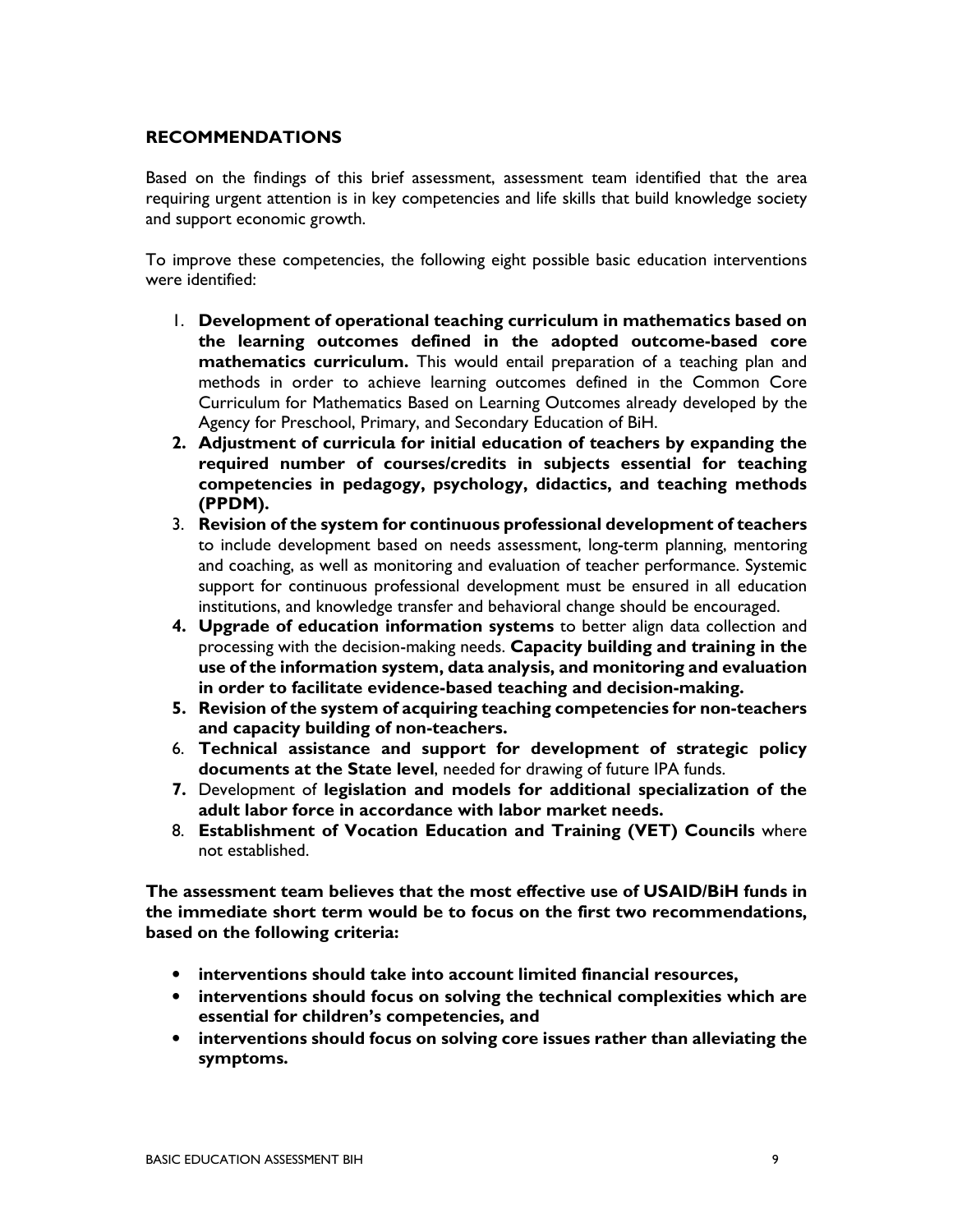A separate document with details on background, rationale, and inputs for program description for these two recommendations for a possible USAID/BiH intervention was prepared by MEASURE-BiH and submitted to USAID/BiH.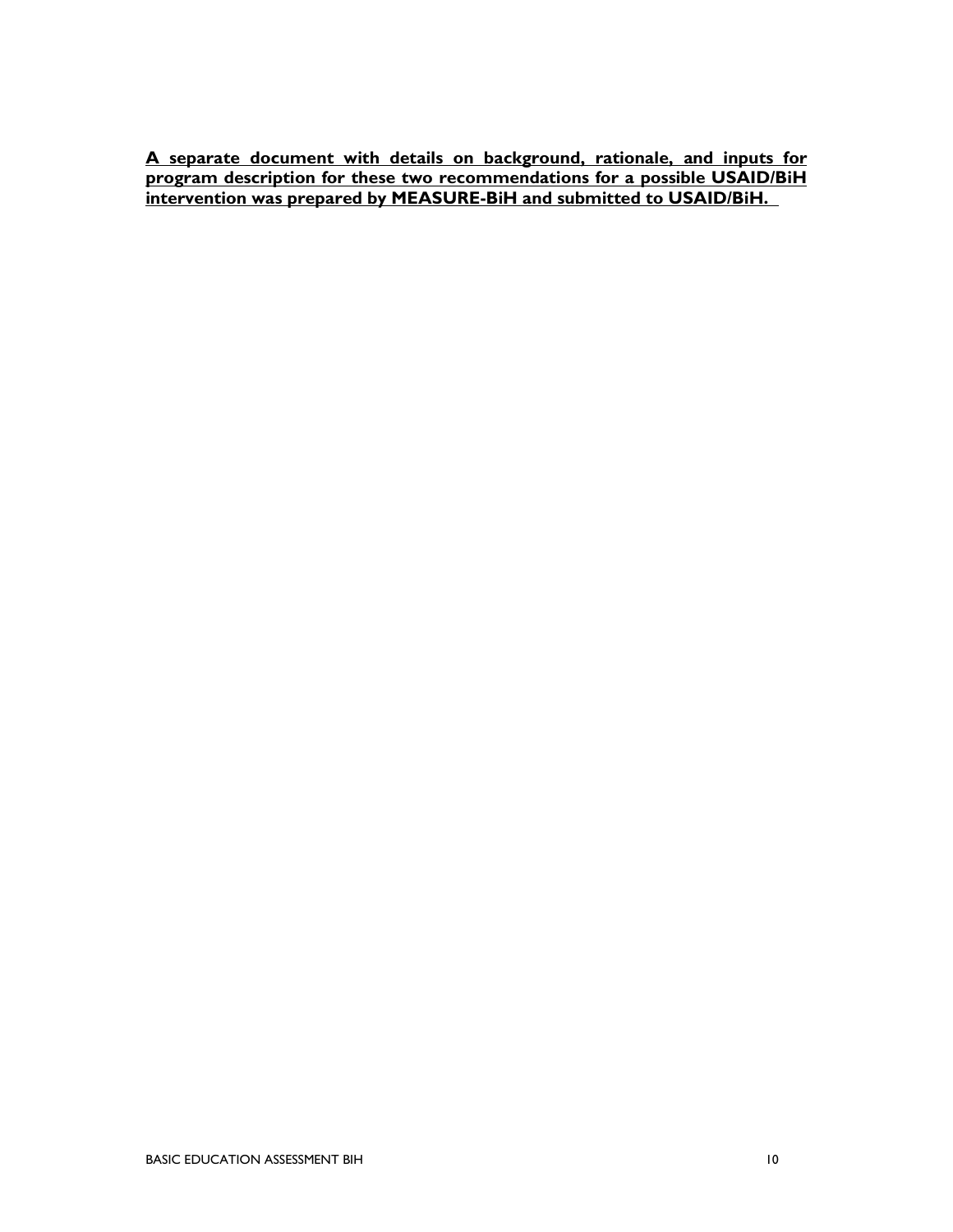## Introduction to the Assessment

The goal of this research was to identify the main areas for effective and efficient investment in basic education in BiH. The main themes under this goal, as defined by USAID in its documentation, are:

- **Access to or quality of basic education**
- **Pre-service or in-service teacher training**
- **Programs in adult literacy and out-of-school youth programs**
- **Basic life skills components of workforce development programs**
- **EXECOMMUNITY** Community/familial engagement
- Education system reforms including policy reforms, improved information and data systems, monitoring and evaluations.

Within Bosnia and Herzegovina, a definition of basic education consistent with USAID's definition has been created for application across curricula. In 2010 APOSO, with the support of UNICEF BiH, initiated the Youth Employability and Retention Program (YERP), a project aimed at defining clear goals for primary and secondary education. These goals were to be defined in accordance with official recommendations of the European Union and were intended to serve as the main guidelines for preparing curricula for primary and secondary education.

Within the scope of YERP's first outcome measure—increased capacity of the educational system and local communities to improve youth employability—was the identification and establishment of "key competencies" to be taught throughout the BiH education system. Taking the eight already-defined key competencies of the European Union as a foundation, Bosnia and Herzegovina developed its own set of 10 key competencies to be attained in preprimary, primary, and secondary education (Husremović & Đapo, 2011). These competencies are as follows:

- 1. Linguistic and communication competence in the mother tongue
- 2. Linguistic and communication competence in foreign languages
- 3. Mathematical literacy and competence in science and technology
- 4. Information technology literacy
- 5. Learning to learn
- 6. Social and civic competencies
- 7. Self-initiative and entrepreneurial competencies
- 8. Cultural awareness
- 9. Creative and productive competencies
- 10. Physical and health competencies

These key competencies, adopted by APOSO, essentially coincide with USAID's definition of basic education as incorporating "literacy, numeracy, and other basic skills development for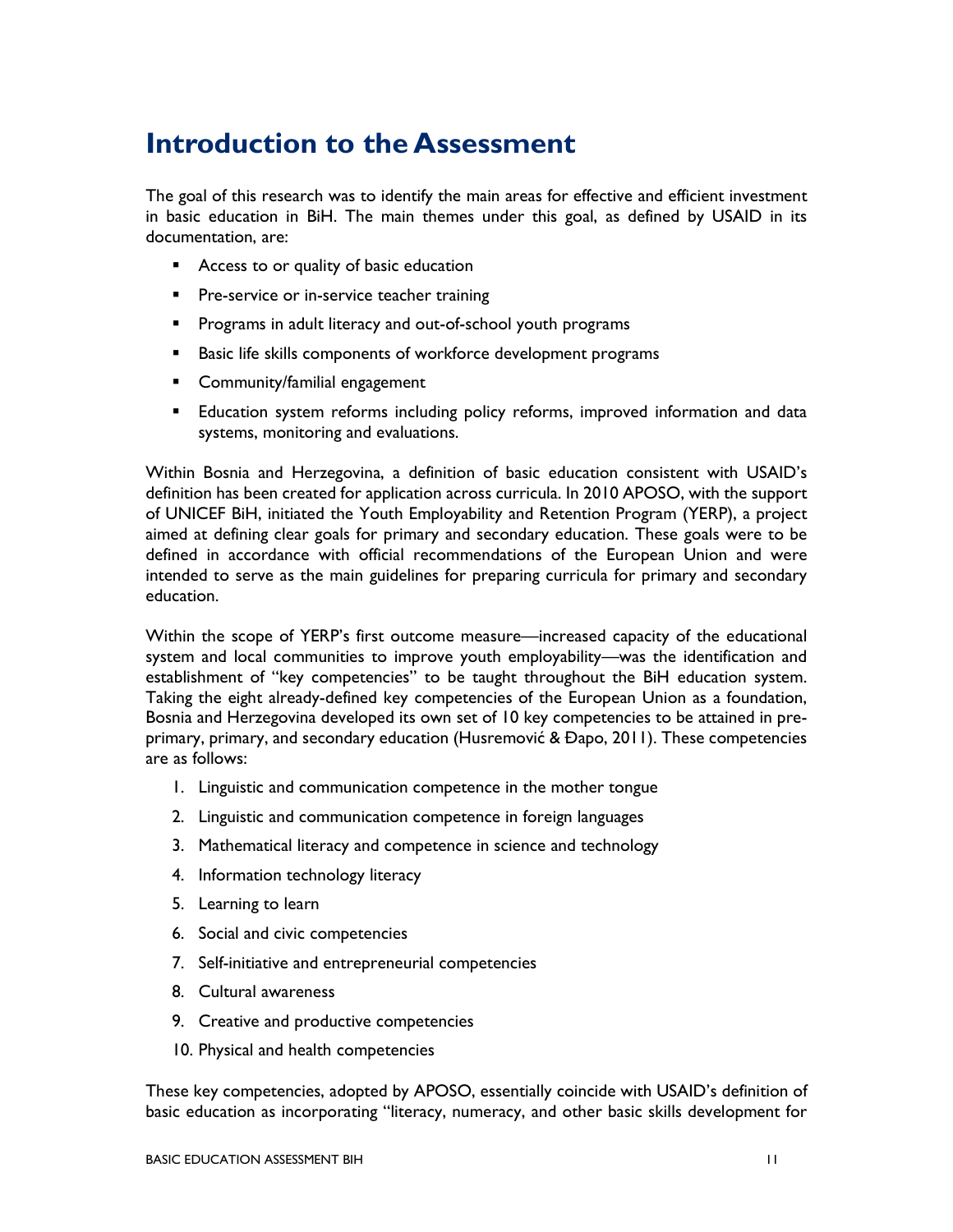learners" (USAID, 2009). Therefore, for the purposes of this assessment, as well as for the design and implementation of future educational activities undertaken by USAID/BiH and the development of the next USAID CDCS, the assessment team recommends that basic education be defined using the key competencies identified by BiH as an additional reference point.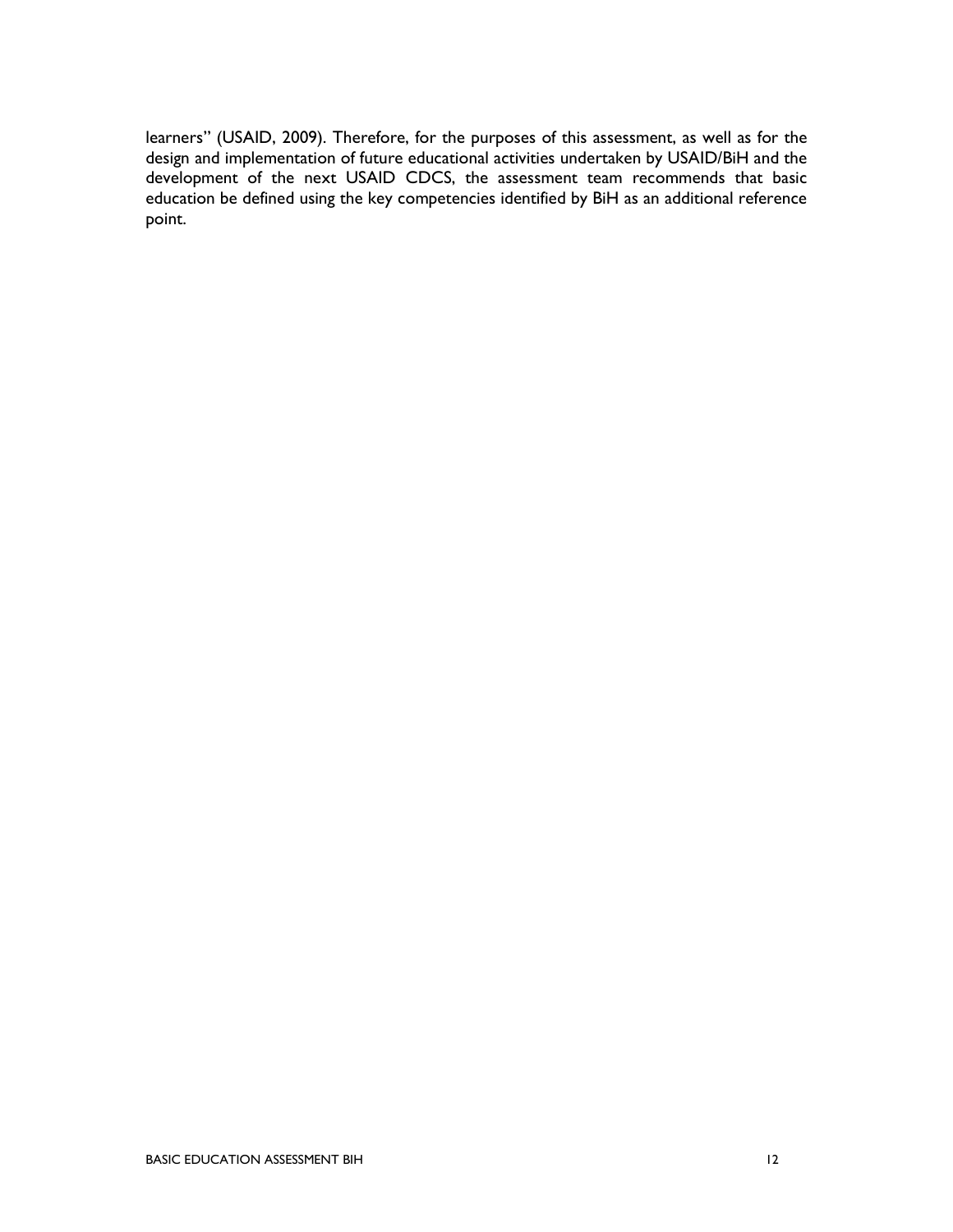## Methodology

The methodology used by the assessment team was designed to ensure systematic and efficient collection of data and triangulation of information across different sources and methods. The methods included:

- **•** Desk research of relevant documentation and data
- Semi-structured key informant interviews with the most important local and international stakeholders in the education sector reform
- **Interviews with stakeholders were conducted in-person or by telephone when** possible. Otherwise, the questions were submitted via email.

Desk-based research included the identification and analysis of laws and regulations, other official documents, reports, and papers concerning basic education and its development at all levels of the BiH educational system, in local, national, regional, and international contexts. The analysis also included project documents in which advocacy work or laws, regulations, and strategies were reported in relation to the development of the key competencies.

Interviews were conducted in-person and by phone and email with relevant officials in Ministries and agencies for education at the State, Entity, and Cantonal levels, and with representatives of international organizations and local non-governmental organizations.

In-person and telephone conversations were semi-structured with a series of questions submitted to interviewees prior to the interview. Interviews usually lasted 30–45 minutes, although additional time was sometimes required to clarify points raised during the course of the conversation. The following seven questions formed the core of the interviews:

- 1. Have you, in the last five years, implemented projects/activities focused on improving the access of students in BiH preschool, primary, and secondary education in your Canton/Entity? What are the projects/activities and what were the results?
- 2. Have you, in the past five years, implemented projects/activities focused on improving the attainment of key competencies of pupils in BiH preschool, primary and secondary education in your Canton/Entity? What are the projects/activities and what were the results?
- 3. In the last five years, have you funded/implemented projects/activities focused on obtaining verified diplomas through non-formal education programs? What are the projects/activities and what were the results?
- 4. What were the biggest difficulties in the implementation of these projects/activities, and what could have been done differently to achieve a more successful outcome?
- 5. Have you identified an example that can be used as an indicator of positive/best practices?
- 6. What are your plans for funding/implementation in this area in the next five years?
- 7. What do you think the priorities in this area are?

A list of all the interviews conducted may be found in the Annex.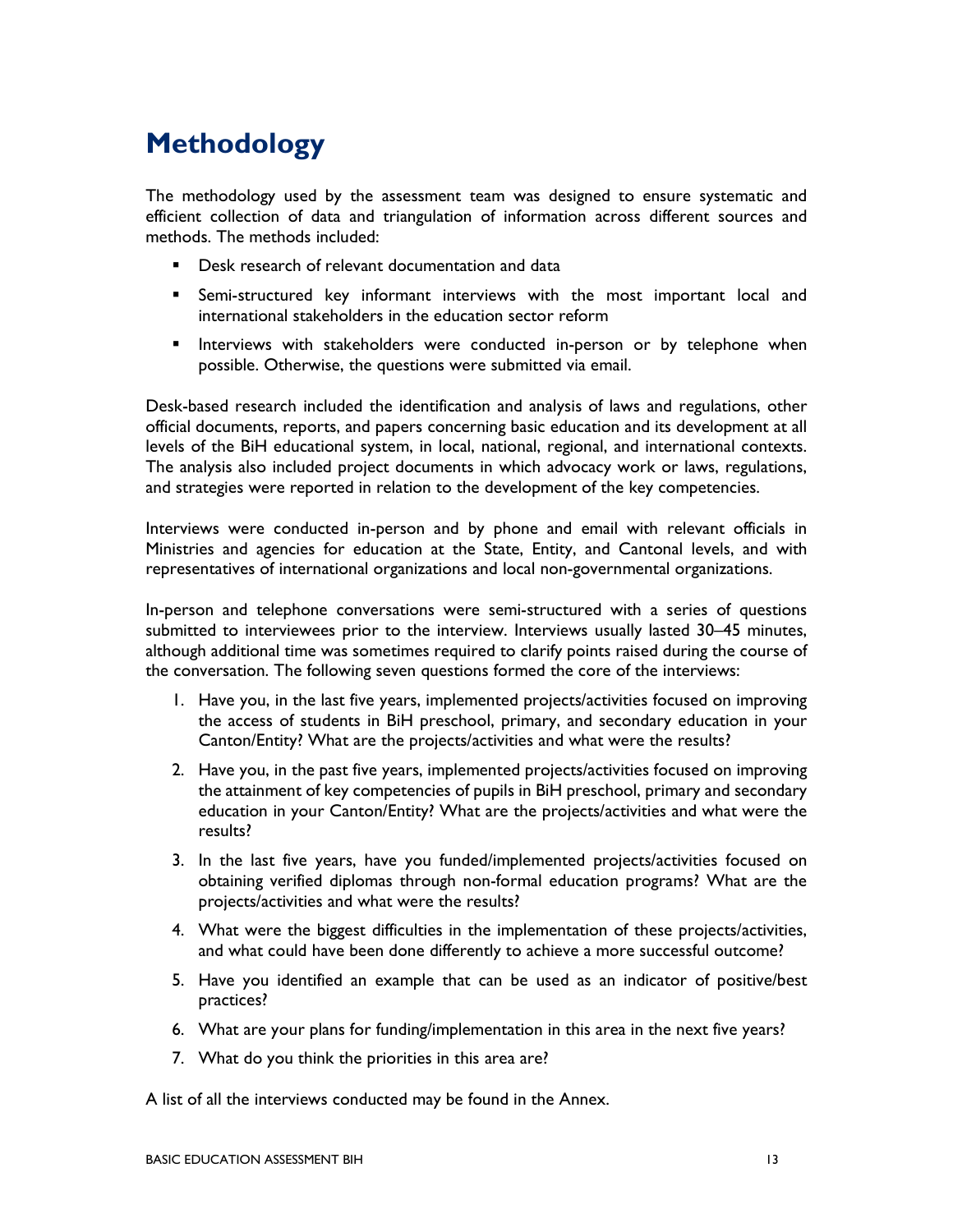## The Basic Education System in Bosnia and Herzegovina – an Overview

The institutional organization of the education system of Bosnia and Herzegovina (BiH) has some important characteristics that must be taken into account. First, the education system in the country is decentralized; education is organized at the Entity and District level in Republika Srpska (RS) and Brčko District, while in the Federation of Bosnia and Herzegovina (FBiH) it is organized at Cantonal level, with the FBiH government's Ministry of Education and Culture primarily playing a coordinating role. According to the Dayton peace agreement, which defined the political organization of the country, the main institutions that deal with education are the following:

- At the country-wide level: the Sector for Education of the Ministry of Civil Affairs (MoCA) and the Agency for Pre-primary, Primary and Secondary Education in BiH (APOSO).
- At the Entity/District level: the Ministry of Education and Science in FBiH, the Ministry of Education and Culture in RS, and the Department of Education in Brčko District.
- At the FBiH level: 10 Cantonal Ministries of Education

The main decision-makers are the Ministry of Education and Culture in RS, the Department of Education in Brčko District, and the 10 Cantonal Ministries in FBiH. The State-wide institutions and the FBiH Ministry of Education and Science have only a coordinating role; the real decision-making power lies with the aforementioned 12 institutions (10 Cantonal Education Ministries, the Ministry of Education and Culture in RS, and Department of Education in Brčko District).

This decentralized organization makes it almost impossible to have a joint and uniform approach to educational policies. It increases differences in approaches to the development of human potential and generates serious problems in jurisdiction, responsibility, and coordination. The World Bank Report "Skills, Not Just Diplomas" (2012) identified three major impediments to the creation of flexible and responsive education systems in the Europe and Central Asia Region, within which BiH lies: a lack of depth of knowledge about student attainment; overly centralized governance and management of schools; and the highly inefficient use of resources. All three impediments are still present in the BiH education system.<sup>I</sup> The BiH education system can be said to be operating "in the dark" because policies and management decisions are made without systematic and scientifically based data on student learning and employment outcomes. Centralized planning, as the overarching educational management policy, gives schools little to no autonomy in planning and budgeting.

The education authorities in BiH continue to use management practices that focus on compliance with detailed regulations and financing schemes based on inputs, rather than outputs. This means that most local education authorities and school principals lack the autonomy and authority to make crucial management decisions for their own institutions, including how much and what type of vocational content students are taught and how many teachers to employ. The tendency toward control and micromanagement of schools has

<sup>1</sup> http://siteresources.worldbank.org/ECAEXT/Resources/101411\_FullReport.pdf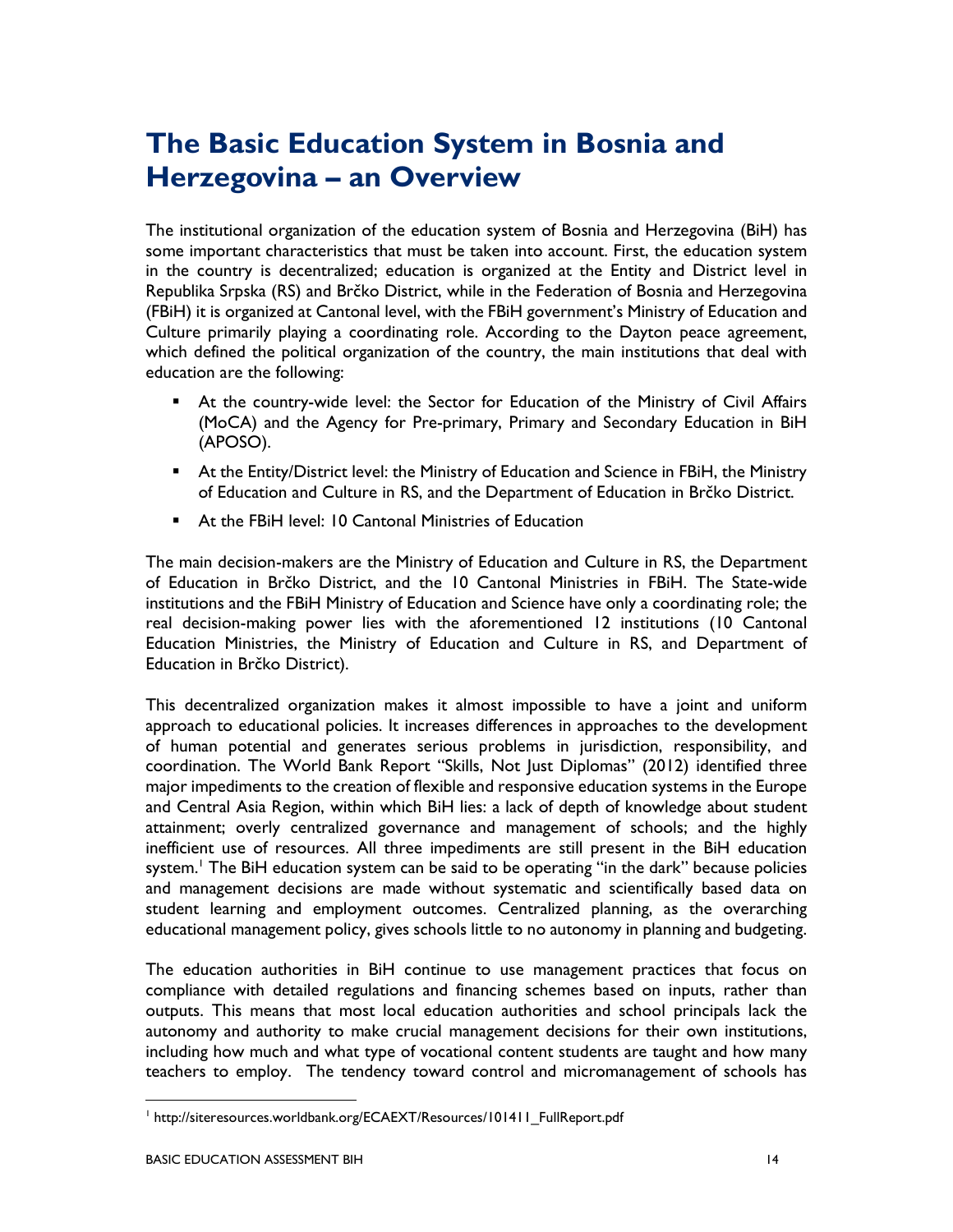recently become even stronger. Financial resources are inefficiently used, especially at preuniversity level.

In terms of teaching curricula in primary and secondary schools, BiH is currently implementing the curricula based on prescribed teaching units, rather on global best practice of being focus on learning outcomes with more flexibility on organizing teaching lessons. In other words, compared to traditional subject-based curricula, learning-outcome based curricula focus on the results of the learning process and are comprehensive and flexible. First important steps forward are currently being made in BiH towards this modernized approach, with the APOSO developing and adopting the Common Core Curricula Based on Learning Outcomes for different subject areas. For example, the Common Core Curriculum for Mathematics Based on Learning Outcomes developed by APOSO (with the support by Save the Children) was adopted by the BiH Parliament in 2015 (APOSO, 2015d). Several donors have supported the work on Common Core Curricula Based on Learning Outcomes for different subject areas (including the US Embassy who supported the work in social humanistic science and history). However, the Common Core Curricula Based on Learning Outcomes not being developed yet for all subject areas. Moreover, while the creation of Common Core Curricula Based on Learning Outcomes represents an important first step, the important follow-on work is needed to develop the operational teaching curricula and other operational materials (such as guidelines for teachers) based on defined core learning outcomes, so that this new approach can start being implemented.

There has been a significant decline in the number of children entering schools due to emigration and negative population growth. This reflects the aging of the BiH population. Birth rates across the country are significantly lower than the regional average, with 8.3 births per 1,000 population in 2011. The demographic decline started earlier in RS, in 2002, but in FBiH probably only a decade later (World Bank, 2015). However, schools are not being closed or merged. There was an attempt in Sarajevo Canton to merge schools in communities with small school-age populations, but teachers and teacher unions protested strongly and the decision was postponed.

Table 1 shows the number of children enrolled at the end of each school year from 2001 through 2015, as reported by the Bosnia and Herzegovina Agency for Statistics (BHAS). $^2$  It is worth noting that the decline in the number of students attending secondary schools between 2007 and 2010 may be due to demographic factors independent of education uptake. Without accurate population data for these years, the causes cannot be determined. Asterisks indicate preliminary results, taken from the start of the given school year. Finally, while the primary school results do not include children with special needs, the figures for the 2010-2011 academic year onward do include preschool students with special needs.

<sup>2</sup>http://www.bhas.ba/index.php?option=com\_publikacija&view=publikacija\_pregled&ids=1&id=21&n=Obrazovanje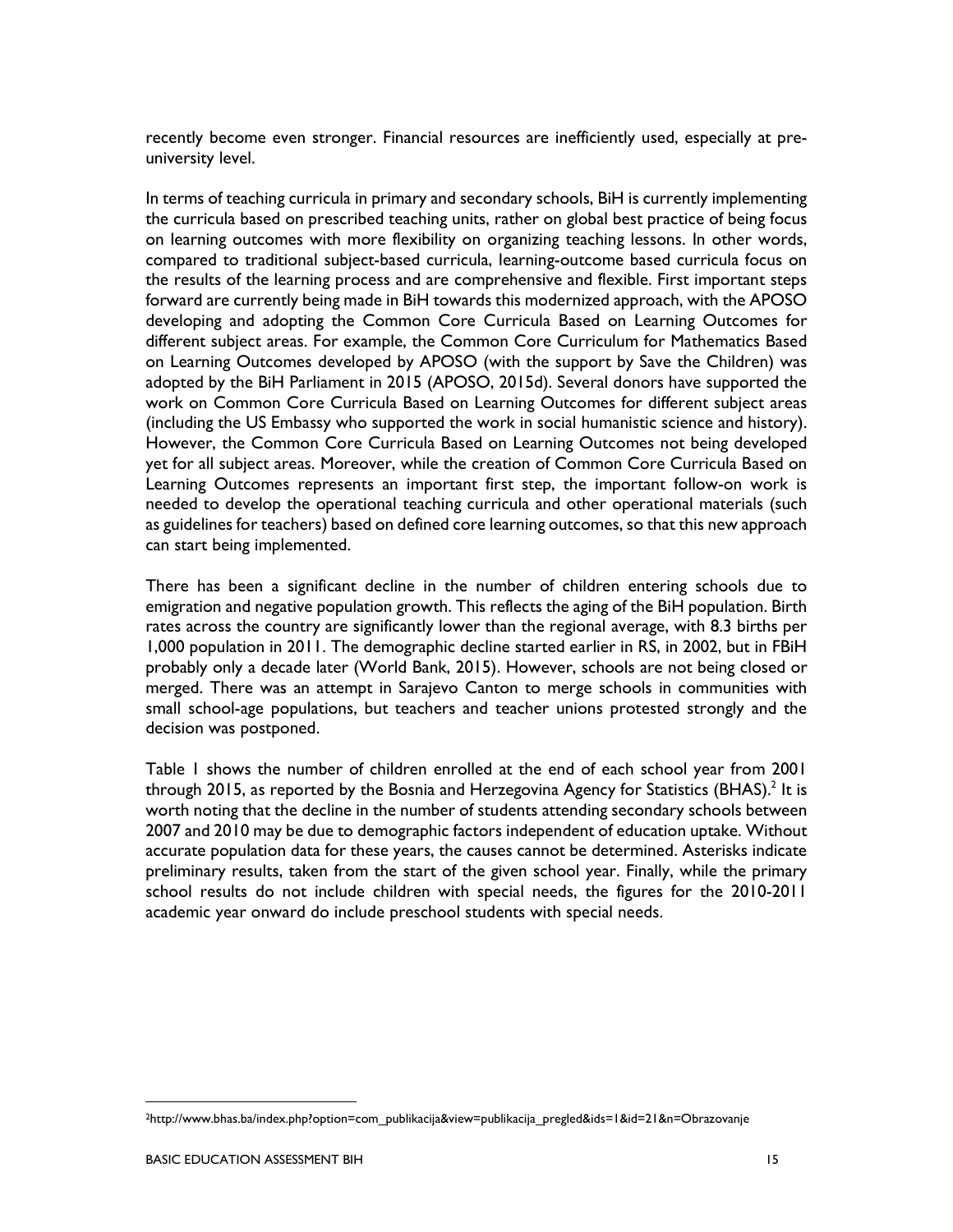| <b>School year</b><br>ending | <b>Preschool</b> | <b>Preschool</b><br>waiting list | <b>Primary (both</b><br>8+9 years) | <b>Secondary</b> |
|------------------------------|------------------|----------------------------------|------------------------------------|------------------|
| 2001                         |                  |                                  |                                    |                  |
| 2002                         |                  |                                  | 364,481                            | 168,628          |
| 2003                         |                  |                                  | 360,959                            | 168,335          |
| 2004                         |                  |                                  | 374,915                            | 162, 115         |
| 2005                         | 13,135           |                                  | 380,995                            | 164,830          |
| 2006                         | 12,989           |                                  | 375,688                            | 164,887          |
| 2007                         | 13,384           |                                  | 367,618                            | 163,286          |
| 2008                         | 14,517           |                                  | 361,283                            | 154,665          |
| 2009                         | 16,260           |                                  | 357,749                            | 145,687          |
| 2010                         | 16,784           |                                  | 348,972                            | 144,795          |
| 2011                         | 17,007           | 1,418                            | 333,384                            | 149,523          |
| 2012                         | 17,293           | 1,753                            | 314,532                            | 161,244          |
| 2013                         | 18,817           | 2,403                            | 303,601                            | 164,609          |
| 2014                         | 19,880           | 3,019                            | 302,133 *                          | 156,350 *        |
| 2015                         | 21,490           | 1,971                            | 295,783 *                          | 143,881 *        |

#### Table 1: Enrollment Rates by School Level

Source: Bosnia and Herzegovina Agency for Statistics.

\* Preliminary results from the beginning of the school year.

The preschool system in BiH is the first stage of the educational process. According to information from APOSO and the Ministries, the average proportion of children included in preschool education is only about 9 percent, with a range from 6 to 12 percent across the country (interview, APOSO), although the World Bank reported preschool enrollment at 13.1 percent in 2011 (2015), still considerably below the percentage in other countries in the region. In rural areas, according to the World Bank, this figure falls to 8 percent. These numbers are of particular concern in light of strong global evidence of the importance of early childhood education in helping individuals escape inter-generational poverty.

Although there is a high demand among parents for preschool education in certain areas (there are waiting lists in larger towns such as Sarajevo, Banja Luka, Brčko, and Mostar), the current infrastructure and budget are insufficient to meet this demand, with about 1 in 10 parents being turned away due to oversubscription (data from BHAS). In some 30 of BiH's 143 municipalities, not a single school has a preschool program (interview, APOSO).

The most important recent and on-going interventions and activities in this area are connected to the implementation of compulsory preschool education for children aged 5 or 6, one year before they enter primary school. This requirement is defined in the Framework Law for Preschool Education, and most school administrators have initiated activities related to the design and implementation of preschool education. However, there are significant problems. One of the major problems is variation in curricula across entities and Cantons in FBiH, RS and Brčko. Often, even when the curricula are the same, different implementation practices may be employed. Furthermore, a different number of compulsory hours are prescribed for preschool education throughout the country. For example, Sarajevo Canton prescribes 300 preschool classes (150 hours in total), while Bosnian Podrinje Canton mandates 150 classes.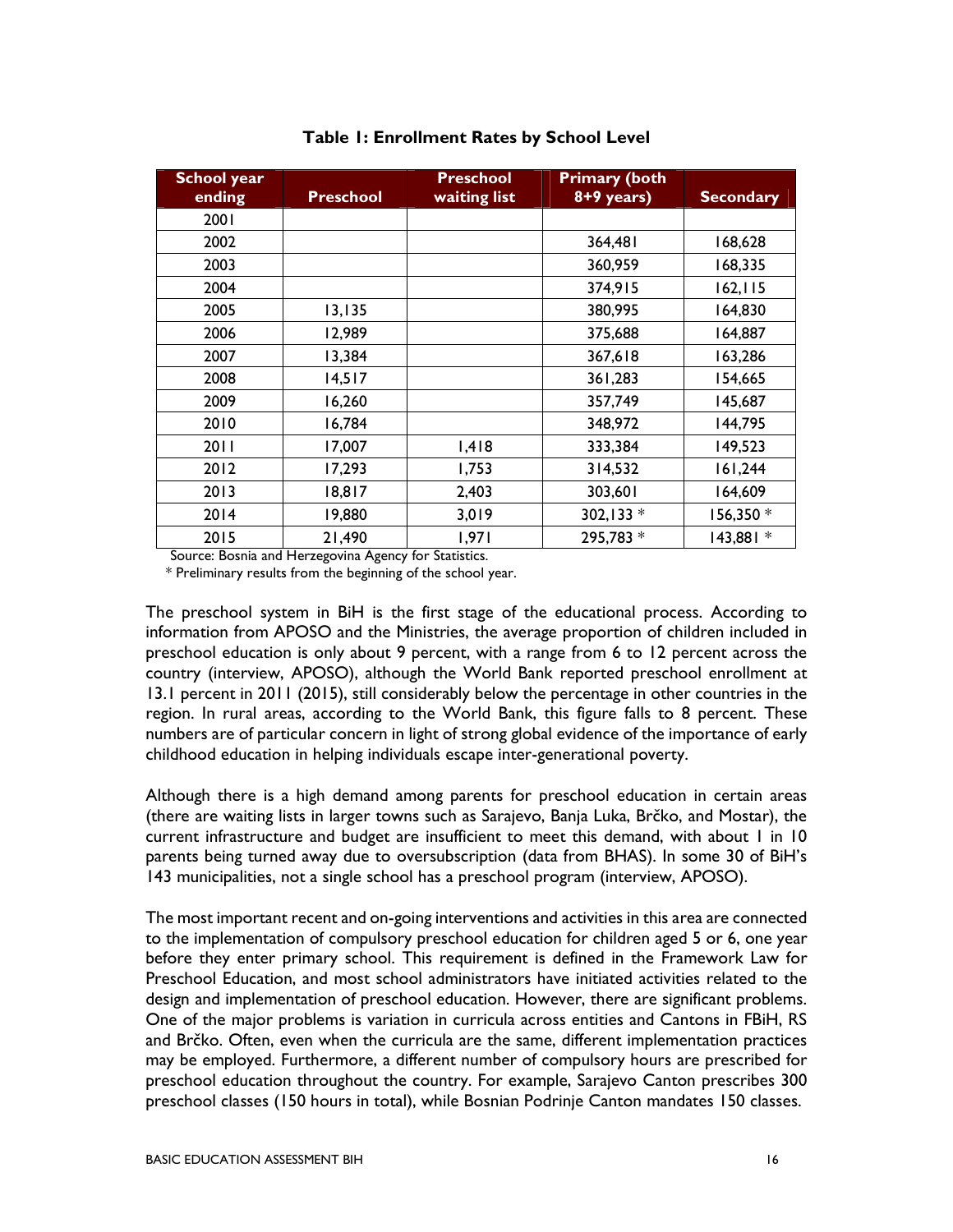Primary education is mandatory throughout the country, although whether its duration is eight or nine years depends on the administrative area. Although much effort has been devoted to increasing access to primary education, little attention has been paid to increasing the quality of the education provided.

The implementation of professional education is completely dependent on the approval of the Ministries, which is usually given or denied without any transparent criteria and procedures. NGOs are not authorized to issue recognized training certificates, and in most Cantons they are not even recognized as legitimate providers of education.

Primary school curricula are outdated and do not specify education outcomes (although they have some "outcomes"). The educational process is still based on compulsory content and prescribed literature, despite evident dissatisfaction with this by all stakeholders—students, teachers, parents, or society as whole. Curricular reform is slow, and the key competencies have still not been integrated into the curricula.

There is no clearly defined mechanism for monitoring and evaluating primary education (and overall basic education at all levels), no effective quality control, and no defined standards. No international standardized tests are conducted in BiH. The only time the country participated in such testing was in 2007 (Trends in International Mathematics and Science Study [TIMSS]), and the results were disappointing (Mullis et al, 2008). $^3$  It is currently expected that BiH will be participating in the Program for International Student Assessment (PISA) in 2018, which will provide an international context for the analysis of student educational attainment.

Secondary schools in Bosnia and Herzegovina include general schools (gymnasia or high schools), art schools, religious schools, schools for children with special needs, technical schools, and vocational schools (Framework Law on Primary and Secondary Education in BiH, 2003). Enrollment in secondary schools occurs after completion of primary school, at the age of 14 or 15, depending on regulations and the length of primary education (either eight or nine years). Gymnasia are four-year programs that are intended lead to the tertiary education level, while offering limited employment options. Technical schools offer four-year technical programs, which are intended to lead to employment, enrollment in non-university postsecondary vocational education, or higher education (World Bank, 2009; Corradini et al., 2012). The three-year vocational education and training (VET) programs are intended to lead to employment in specific professions, primarily crafts and trades, although graduates can continue to the next educational level by passing an additional examination.

At the beginning of the 2014-15 school year, 143,381 students were enrolled in 311 secondary schools in BiH, a decrease of 8 percent (12,469 students) compared with the previous year  $(BHAS, 2015).<sup>4</sup>$ 

Secondary education, according to the Framework Law on Primary and Secondary Education of BiH (Official Gazette of BiH, No. 18/2003), is available to all students, depending on their primary school results and their interests and capabilities. A Matura examination (exit exam) at the end of primary school is implemented only in the Cantons of Sarajevo and Tuzla, where the result of the exam is decisive for enrollment in secondary education.

 $\ddot{\phantom{a}}$ 

<sup>&</sup>lt;sup>3</sup> http://www.aposo.gov.ba/o-agenciji/organizacijska-struktura/publikacije

<sup>4</sup> http://www.bhas.ba/saopstenja/2015/EDU\_2015\_001\_02-bos.pdf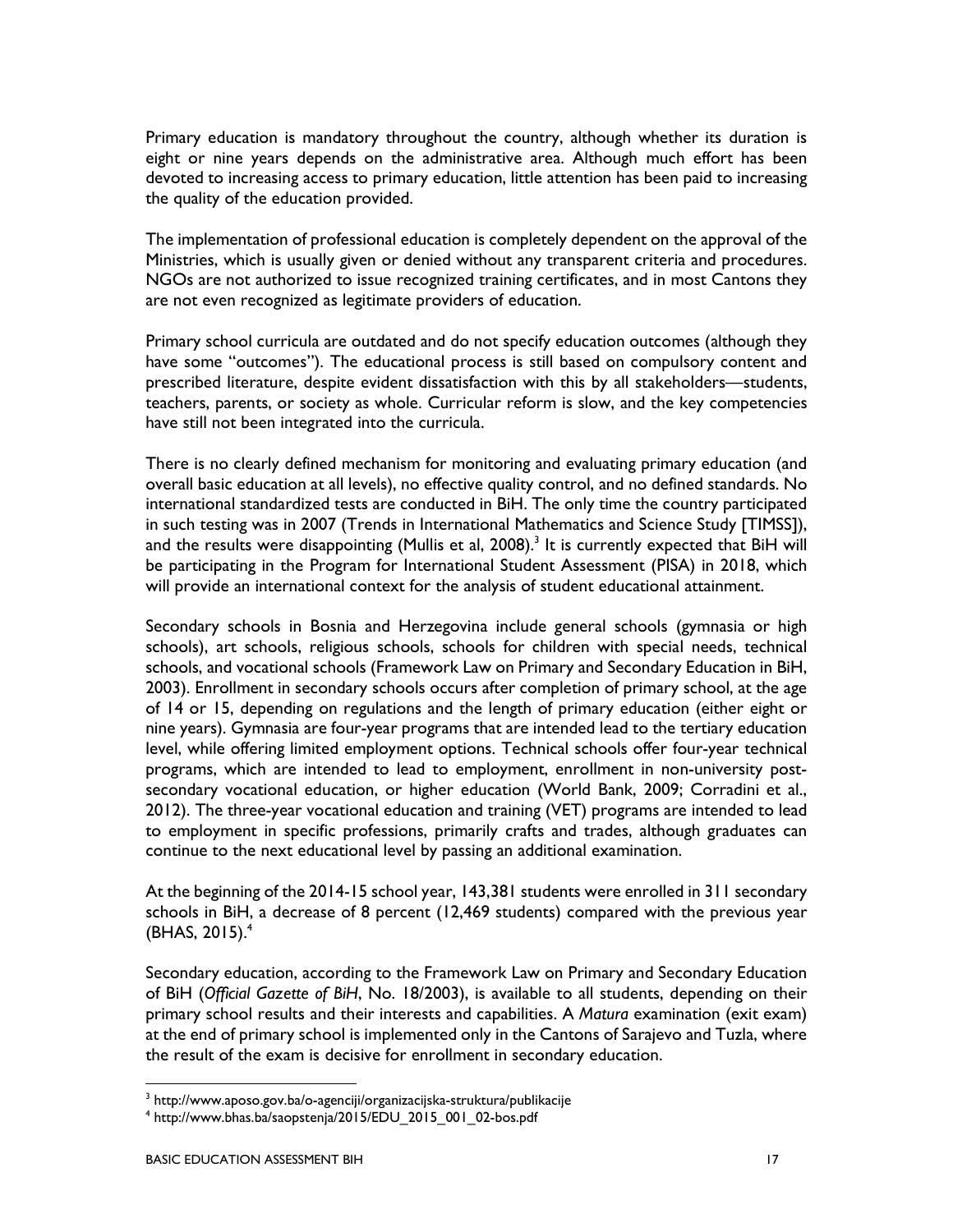FBiH has six private international secondary schools (FBiH Ministry of Education and Science, 2014b) and RS has four (RS Ministry of Education and Culture, 2014). According to the Agreement on Joint Core Curricula and Programs signed by the Education Ministers of the entities in August 2003, the core curriculum is to be applied in all schools in BiH, although the agreement has not been consistently implemented across all Cantons and Entities.

In regard to vocational secondary education, the Framework Law on Vocational and Educational Training (2008) and the (now expired) Vocational Education and Training Development Strategy for 2007–2013 have, to date, been the main guiding documents. A new State-level VET Strategy for 2015–2020 is in preparation. Recent VET reform has included (World Bank, 2009):

- Streamlining the number of VET occupational categories from almost 500 to about 100
- Creating modular education curricula for 13 families of skills
- **Making the VET system more flexible**
- **Allowing for increased mobility of students across occupations.**

EU VET IV, completed in January 2013, aims to strengthen vertical and horizontal mobility in education, to build the capacity of the APOSO's VET Department, to assist in the reform of curricula and training programs, and to develop new laws and bylaws in accordance with the Framework Law on Vocational Education and Training.<sup>5</sup>

The education of students with special needs is implemented in regular schools through specialized curricula and learning approaches. Students with significant special needs are educated in separate institutions.

In terms of access to basic education, article 18 of the Framework Law on Primary and Secondary Education in BiH states that educational institutions must take all necessary measures to secure conditions for access to and participation in the educational process by all children. Financial support for children to complete primary education is allocated based mostly on the socio-economic condition of the family, or status as a national minority (predominantly Roma), with only Brčko District ensuring that all students receive free books and transportation.

Article 35 explains that the responsible institutions, together with the schools, are accountable for securing access to and participation in the education process for children with special needs, youth, and adults. However, the legislation has not been fully implemented in practice, resulting in a lack of adequate physical access in many schools (Branković & Oruc, 2015). This is largely the result of economic development and financial constraints at the level of the municipality.

The situation regarding access to and quality of education for children with special needs is ambiguous, particularly in relation to the provision of personal assistants. The need for such assistants, their role, and the conditions of their employment are not specified in the legislation. The rules and regulations on the education of children with special needs in RS

<sup>5</sup> EU VET website, http://www.euvet4.ba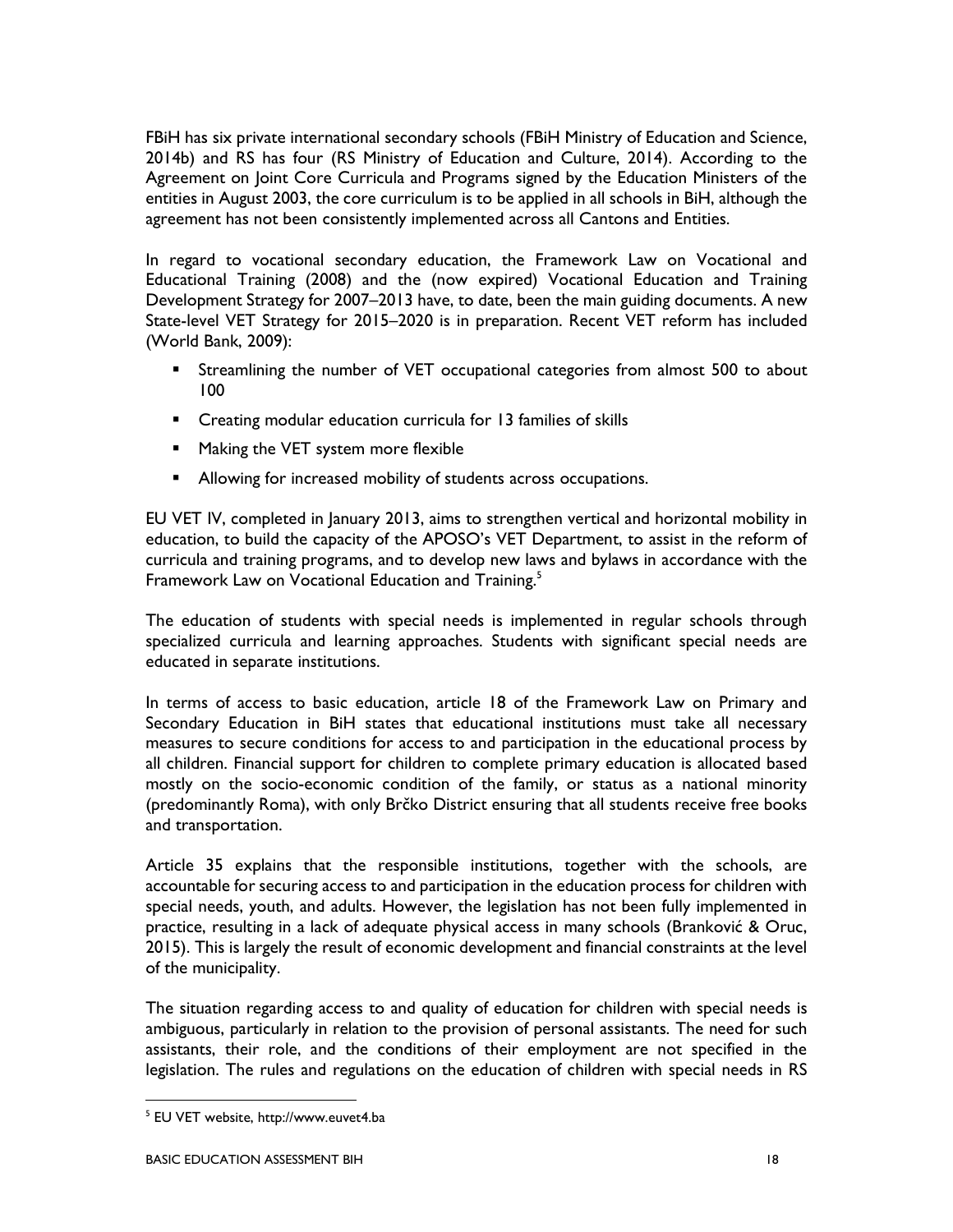primary and secondary schools (Official Gazette of Republika Srpska, 85/2004) do not explicitly state that schools must secure assistants for the education process; Article 5 of this document states that employment of assistants will be secured.

The Guidance for the Education of Children with Special Needs in the Federation of BiH (Ministry of Education FBiH, 2013) recommends the employment of assistants in schools where there are children with special needs. However, it is unclear whether the assistants mentioned are teaching or classroom assistants, or personal assistants for a specific child. The different interpretations of the role of the assistant create problems in budgeting for the Ministry of Social Protection and the Ministry of Education (Branković & Oruc, 2015).

While Article 35 states that schools are prohibited from discriminating against children, students from schools that were the focus of a recent Council of Europe report on social inclusion in BiH reported that teachers did not treat all students equally (Branković & Oruc,  $2015$ .<sup>6</sup>

There are no statistics on truancy in Bosnia and Herzegovina, even though experience has shown that this is a persistent problem (UNICEF, 2011).

 $\ddot{\phantom{a}}$ 

<sup>6</sup> According to data collected from seven schools, one of the lowest scores across the dimensions studied was for whether students feel that teachers treat students equally.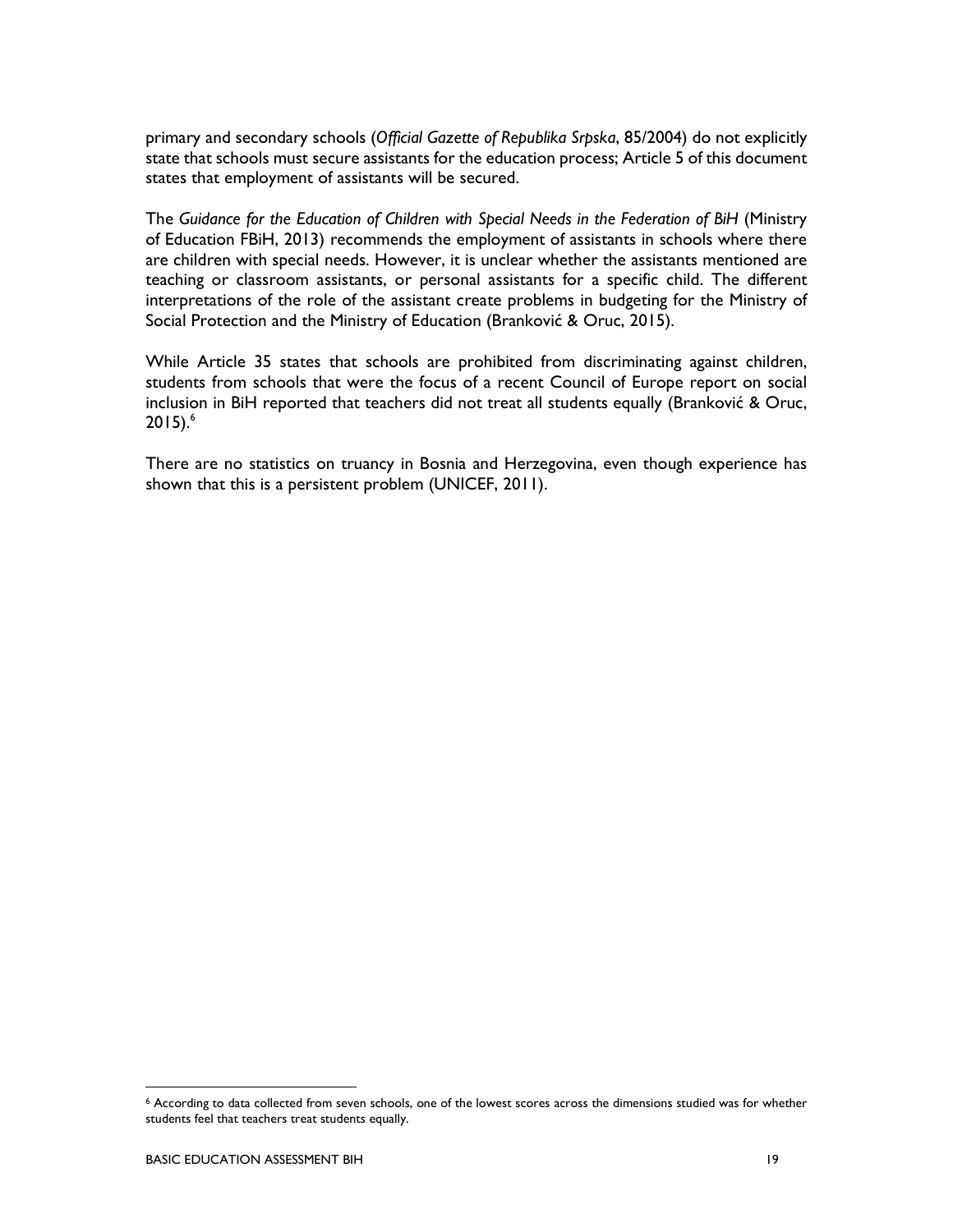## Preschool Education System

### Thematic Area 1: Access to or quality of basic education

Activities that increase access to or quality of basic education in pre-primary, primary and secondary schools and in programs that prepare learners for formal certification through non-formal modalities.

In the last several years, a number of international organizations have been involved in the development of access to preschool education. Save the Children developed a fruitful partnership with four Cantonal Ministries of Education: Una-Sana, Central Bosnia, Zenica-Doboj, and Tuzla, as well as with the RS Ministry of Education and Culture. The project, which is called "Education Fit for Children—BiH on the Road to the EU" began in 2013. One component, "Accessible and Quality Development for Children in BiH," was implemented in the period 2013–2015. In partnership with the Ministry of Education of Tuzla Canton, Save the Children financed an infrastructure project that gave all 12 municipalities in the Canton the material resources to support early childhood development and outreach for all children in the year before they enter primary school, thus implementing compulsory preschool education. This is an important achievement, considering that only 20 percent of children in Tuzla Canton were covered by compulsory preschool education prior to the project's implementation.

In 2012–2015, Save the Children provided financial support for equipping 187 classrooms in schools in isolated areas throughout BiH and 11 centers for early childhood development $^7$  for primary-school-age children (primarily from the Roma community) who are not attending formal education and for those who live in other isolated and underdeveloped areas. Save the Children financed the procurement of supplies for 150 classrooms and organized four-day education courses for professionals in early childhood development. In 2010–2012, in Zenica-Doboj Canton, Save the Children supported education and infrastructure projects that enabled local authorities to implement compulsory preschool education for 4,500 children each year. The organization provided necessary literature, supplied didactic and educational materials and money for in-school meals, which proved to be important leverage. Since 2007, Save the Children has contributed to preschool education of at least 10,000 children in BiH, with a particular emphasis on vulnerable groups. It also supported the process of harmonization and implementation of the Framework Law on Preschool Care and Education in Una-Sana Canton, Zenica-Doboj Canton, and Tuzla Canton (interview, Save the Children).

The OSCE has been more involved in juridical issues, such as monitoring of the legislative process. The organization monitored the development process for the Law on Preschool Education and the Curriculum for Preschool Education in RS. Since this curriculum was designed to include education outcomes, it has been assessed as being particularly well developed (interview, OSCE).

While donor assistance significantly improved the pre-school education system, large issues related to strategic direction still remain. The compulsory preschool education is not unified

<sup>&</sup>lt;sup>7</sup> Visoko, Vareš, Teočak, Sapna, Čelić Kalesija, which are separate centers, and Banja Luka, Brčko, Bijeljina, Mostar, and Gradiška, which are part of already-established day care centers.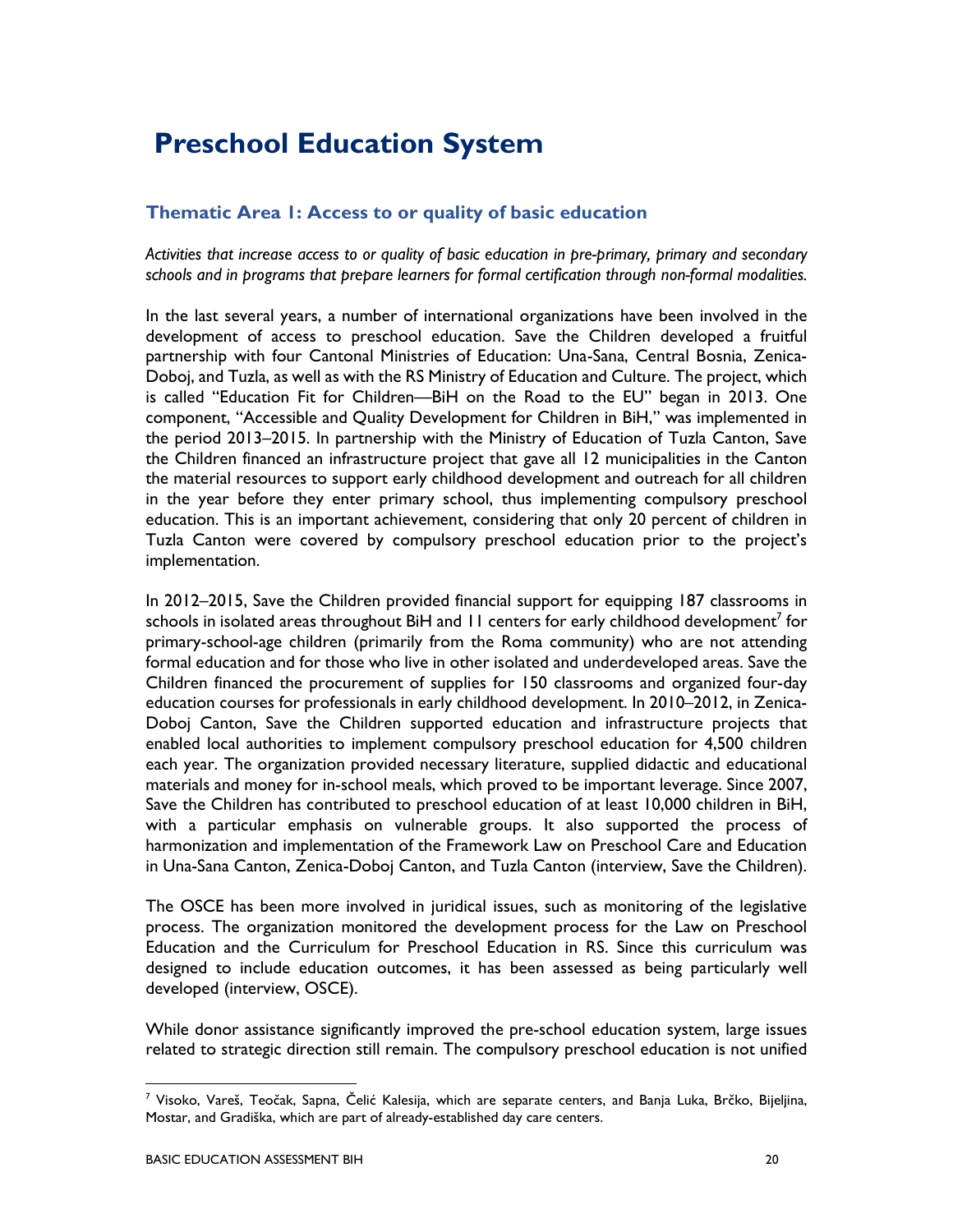or standardized. The duration of the programs varies between 150 and 300 preschool classes, and children attend only two classes per week (60 minutes in total). In RS, preschool is a recommended rather than a compulsory program. To evaluate the efficiency and effectiveness of such programs, relevant stakeholders should conduct some form of comprehensive evaluation.

#### Recommendations:

There are still some important goals to be attained in the area of access to preschool education. The main recommendations are as follows:

- There is a great need to promote the importance of preschool education and explain its impact on the holistic development of children. Advocacy activities should be aimed at lawmakers and decision-makers.
- Activities related to capacity building are still very important. Infrastructural development was mentioned by all interviewees from the Ministries as highly important. This is especially true in rural areas, where children are almost completely isolated from any kind of organized preschool education. To increase outreach to children, the private sector should be encouraged through incentives to view the establishment of preschool institutions as a legitimate entrepreneurial activity. Further support and guidance from the government would allow (the currently indeterminable number of) private "playrooms" to tailor their activities to the preschool needs of communities. The possibility of registering these playrooms as preschool institutions would help alleviate overcrowding in the schools and provide an additional source of preschool education.

### Thematic Area 2: Pre-service or in-service teacher training

Work with higher education institutions that provide pre-service or in-service teacher training for preprimary, primary and secondary school teachers, youth development instructors and counselors, and education administrators.

The current situation regarding the initial education of preschool teachers and their continuous professional development (CPD) is uneven in different parts of the country. Initial education is under the jurisdiction of Entities and Cantons, and there is no uniform system of quality control for teacher training programs, largely due to the fact that university courses and study programs have yet to be accredited in the country.

In order to establish a clear framework for work standards in preschool education, APOSO released the document "Quality Standards for Work of Preschool Teachers, Pedagogues and Principals" (2011) and developed a model for continuing professional development.<sup>8</sup> As a component of disseminating these standards, APOSO organized public events and conferences to which university teachers and preschool officials were invited. The standards have so far been adopted as a part of official curriculum at the Teaching Faculty of the University of Sarajevo (interview, APOSO). APOSO also organized education for preschool

 $\overline{a}$ <sup>8</sup> Model for Improving the System of Continuing Professional Development of Preschool Teachers and Professional Assistants in Bosnia and Herzegovina.

http://www.aposo.gov.ba/wp-content/uploads/2012/08/KPR-bosanski-26.11.pdf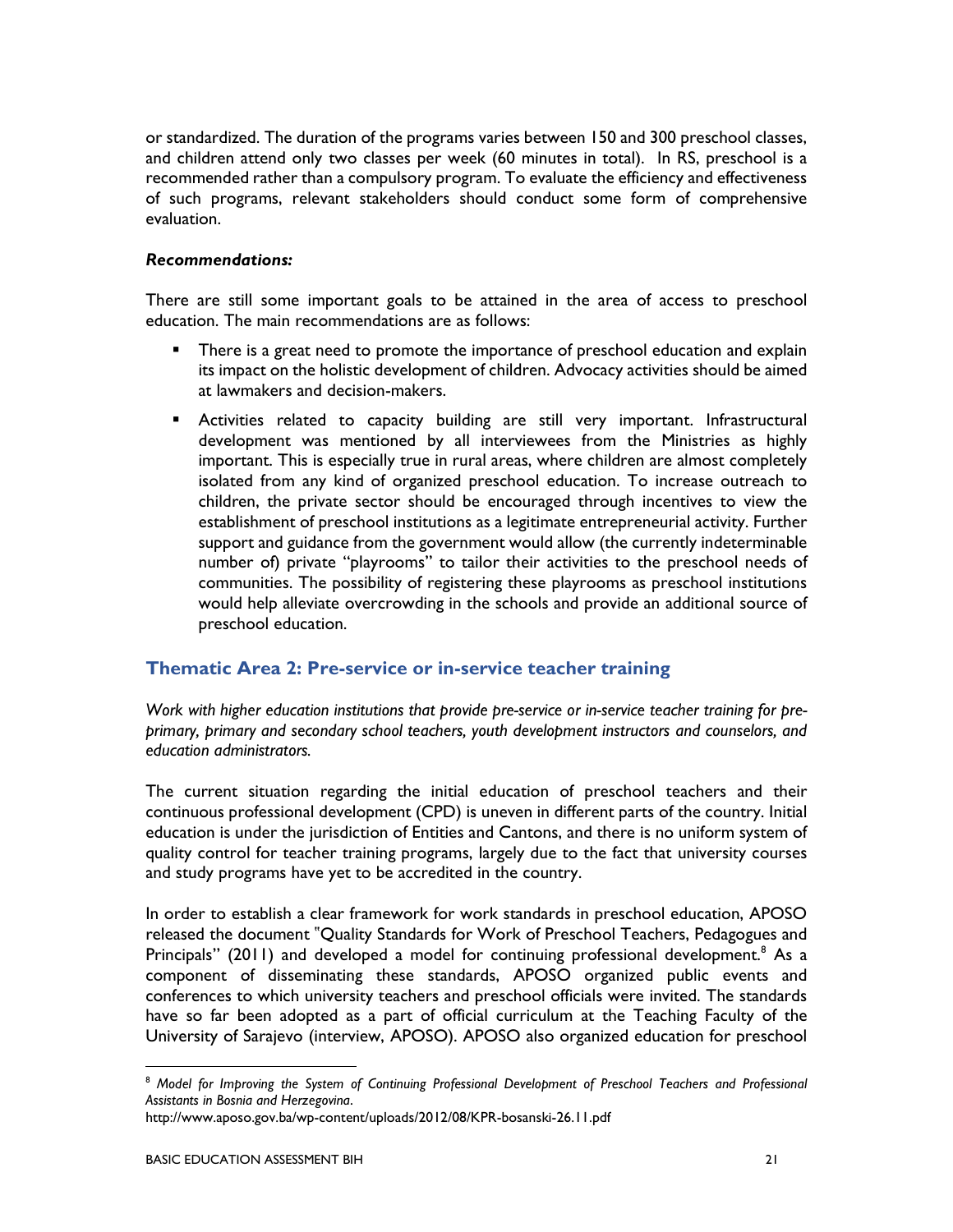teachers, which allowed them to work with children in a compulsory preschool program. The results of the evaluation of this training were very positive (interview, APOSO).

The British Council is currently implementing the EU-funded project for development of a qualifications framework for general education. This project has three components, the third of which, "Education and Professional Development of Teachers," is in its final phase of implementation (interview, CEI Step by Step). The aim of this component is to develop standards for the teaching profession at preschool, primary, and secondary school levels that will be comparable to those in the European Union. The final document will form the basis for improving the initial and continuing education of preschool teachers.

Parallel with the British Council project, APOSO is currently undertaking research on teachers' needs for professional development in preschool education. The results will be released in spring 2016 (interview, APOSO). This research will make recommendations about what type of professional development are needed and how to organize it efficiently and effectively.

However, the full implementation of standards will require curricular reforms in initial teacher education at universities. An inspector in the RS Pedagogical Office said that one of the main obstacles to improving preschool education is the fact that future teachers are educated inadequately and start their careers unprepared. They learn old-fashioned methods and instructional designs that can only be used to teach outdated curricula. This view was echoed by key informants from the cantonal Ministries. Without reform in initial teacher education, the effects of the implementation of standards will be limited.

US Embassy in BiH has been supporting teacher training at pre-school, primary, and secondary level within civic education programs through CIVITAS $\textdegree$ . This includes comprehensive teacher training and certification programs, curriculum development, and social media programs that has been supported by all education institutions in BiH. Thus, future interventions in basic education teacher training (regardless of whether it is targeted at pre-school, primary, or secondary education level) should take into account this experience (to design and deliver high-quality training, with defined training standards, and exams to confirm that knowledge has been absorbed), and model teacher training after it. Through intervention Mobile Democracy Education, US Embassy specifically supported pre-school kindergarten level.

Recommendations:

- There is a great need for reform of the initial education of preschool teachers. The new and reformed curricula should be based on the educational outcomes and professional standards developed in Component 3 of the British Council project "Development of a Qualifications Framework for General Education." Initial teacher education should be adapted to follow modern trends in preschool education and curriculum development.
- Cooperation between universities and preschool institutions should be increased. Students should spend more time on the practical components of teaching and more time in preschool institutions and university classrooms.

<sup>&</sup>lt;sup>9</sup> http://civitas.ba/.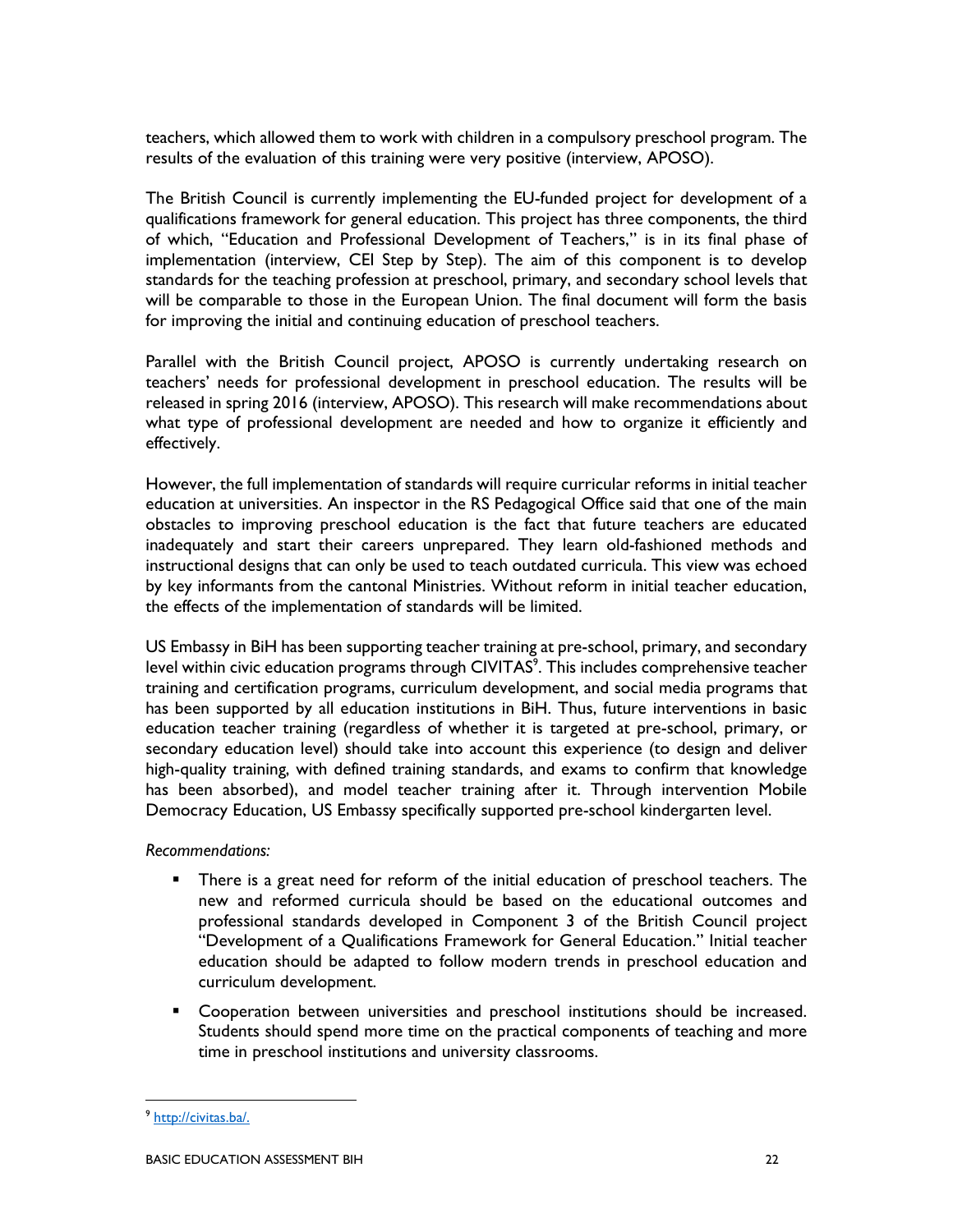- The mentoring system should be also reformed. The title of mentor should be promoted as an officially recognized title in the teaching profession. Mentors should coach students and document their progress using a standardized approach.
- **Increased material and non-material support is needed in professional education, in** accordance with the guidelines developed by APOSO.

### Thematic Area 5: Community/familial engagement

Community participation focused on improving access and quality of schooling and youth development (e.g., parent teacher associations, school management committees, other community-based organizations supporting parental engagement, girls' enrollment, inclusive education and/or local accountability for school management and use of resources).

Unlike their responses related to the higher levels of education covered in this assessment, none of the interviewed officials mentioned any activities related to community participation with regard to preschool education. Parents, on the other hand, are generally more motivated when it comes to involvement in the life of preschools. Preschools usually engage with parents, for example, by inviting them to parent meetings and children's performances. In the assessment team's opinion, this discrepancy could be interpreted as an indicator of how preschool education is not seen as being as "important" or as "serious" as other levels of education, or, alternatively, it may be that parents are more highly motivated in the earlier stages of their child's education, but soon become disaffected.

#### Recommendation:

 It would be desirable to gather more information on the existence of parent councils or similar groups throughout BiH to better understand their relevance to the delivery of basic education.

### Thematic Area 6: Education system reforms including policy reforms, improved information and data systems, monitoring and evaluations

Education system reforms for pre-primary, primary and secondary school levels, as well as non-formal education, including policy reforms, improved information and data systems, monitoring and evaluations.

In 2007, RS undertook significant improvements to preschool education. A new preschool curriculum was developed based on educational outcomes. This curriculum respects the holistic development of the child in line with his or her abilities, personality, needs, and interests. The curriculum was supported by a portfolio/diary that enables the teacher to continually monitor the progress of each child in a standardized manner.

RS is currently in the process of adopting a new Education Strategy for the period 2016–2021, in which many changes are planned. The main ones are the following:

- An increase in the number of children included in preschool education
- Improvements in work conditions for preschool teachers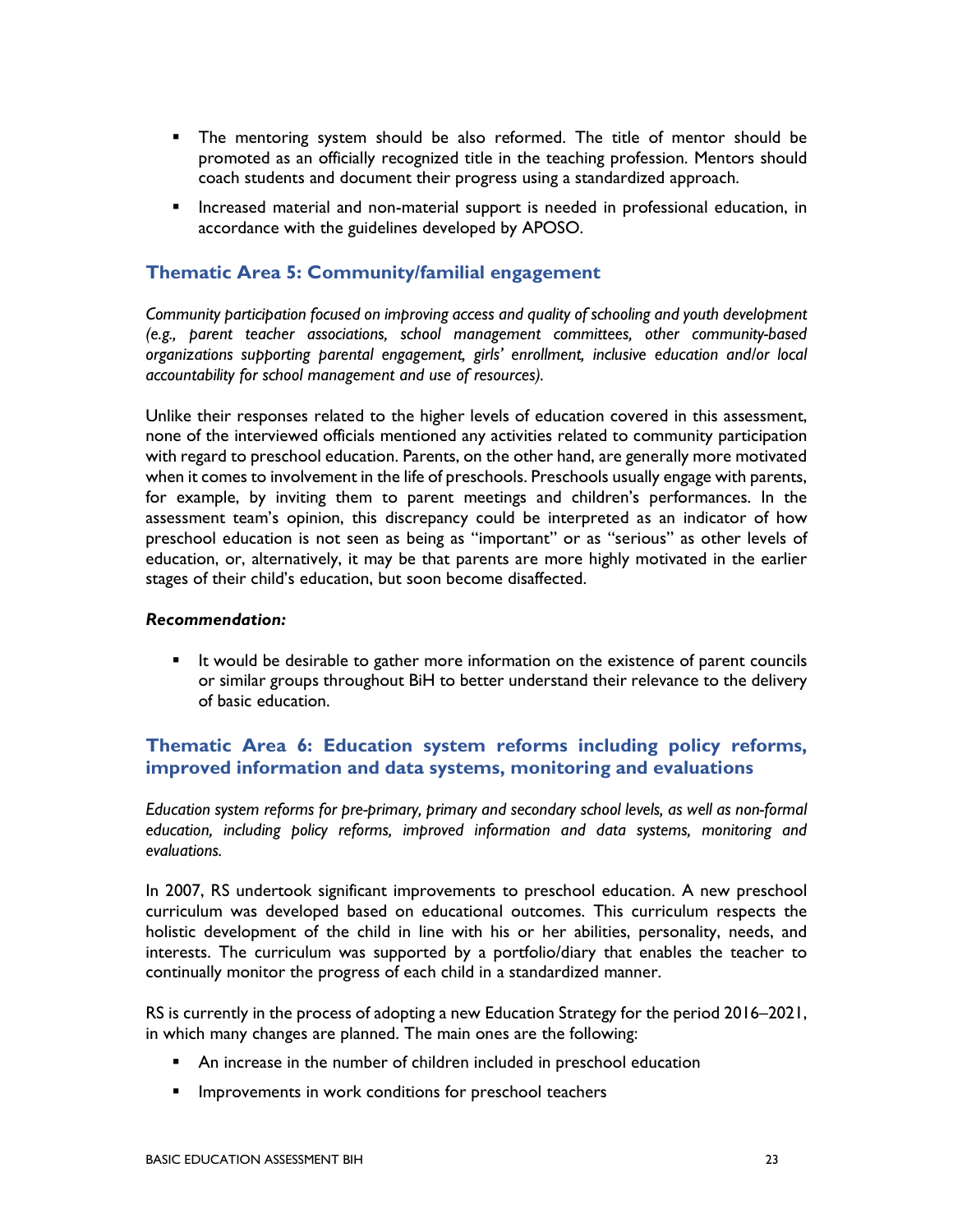An increase in public awareness regarding the importance of preschool education.

Interviewees from the Cantonal Ministries did not report any information about comparable activity in FBiH, although this does not necessarily mean that no new curricula approaches to preschool education have been adopted.

The Ministry of Civil Affairs formed a Working Group of professionals, in order to develop a new Strategy for Preschool Education at the State level. This activity was mentioned by MoCA and APOSO officials. The Strategy has still not been adopted by the Council of Ministers, but APOSO will have the mandate to work on the development of the Common Core Curriculum for preschool education. APOSO believes that this curriculum will be a crucial document for standardization and helping authorities at Entity, District, and Cantonal levels develop new and reformed curricula.

At this time, with a low level of preschool coverage, no activities to improve information and data collection systems have been considered. The lack of reliable data limits the ability of primary teachers to learn more about the children entering their classrooms in relation to their pre-primary educational status. The only information the primary school receives is official confirmation that a child has finished compulsory preschool education, the validity of which is entirely dependent on a child not having moved between Cantons or Entities.

#### Recommendations:

- Support information collection and a database system that would contain essential information about each child for use in the next level(s) of education. This database would be of particular importance for professionals who test the children prior to entry in order to estimate their levels of cognitive, social, and emotional development and readiness for school.
- **•** Develop an effective system of continuous quality control and evaluation of preschool institutions and individual employees according to a predefined set of standards. This new system should not rely on visits from inspectors, but instead should enable the institution to perform self-evaluation.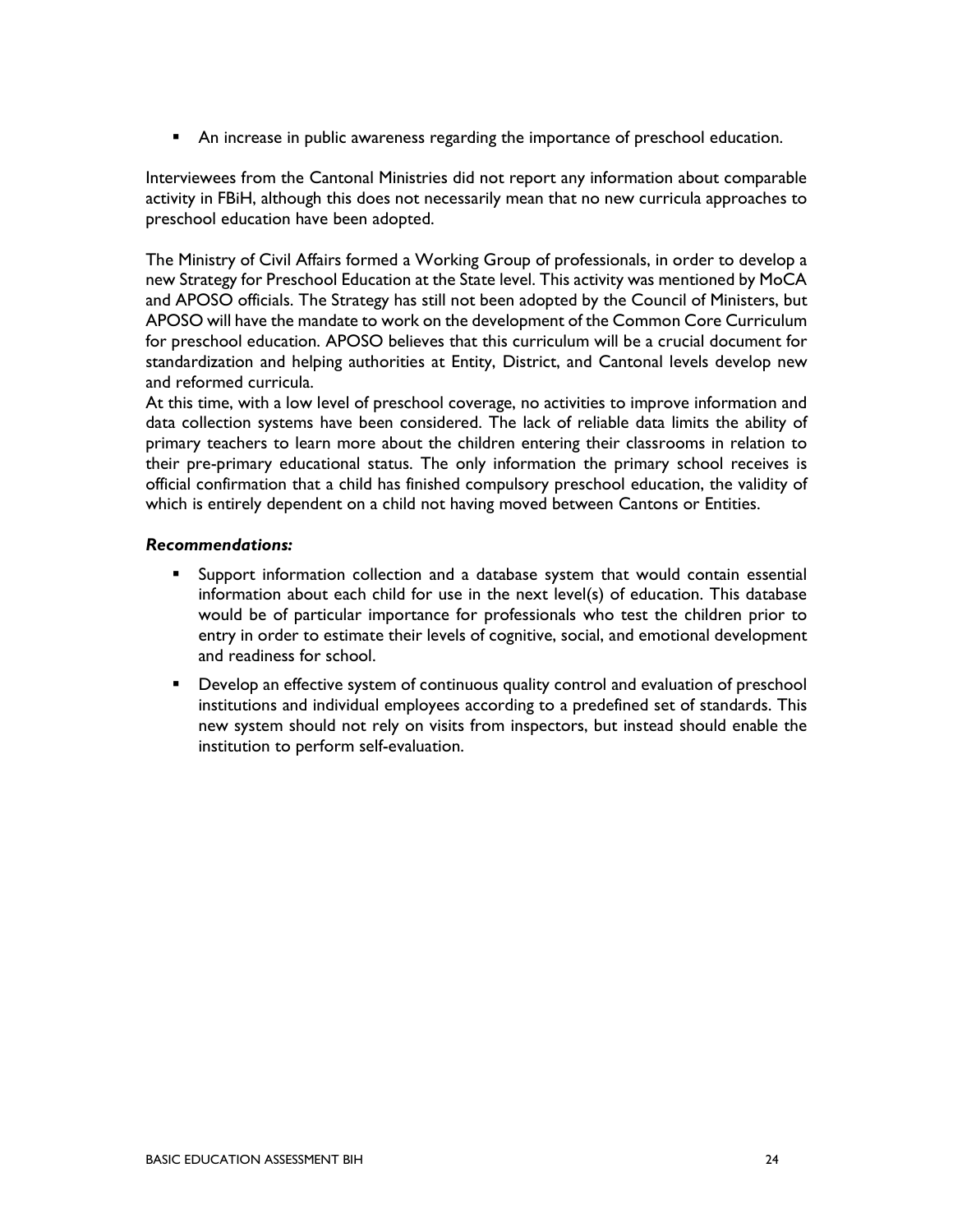## Primary Education System

## Thematic Area 1: Access to or quality of basic education

Activities that increase access to or quality of basic education in pre-primary, primary and secondary schools and in programs that prepare learners for formal certification through non-formal modalities.

The UNICEF Multiple Indicator Cluster Survey (MICS) of BiH estimates that, in 2011-2012, 98 percent of children of primary–school age attended school (99 percent in RS and 97 percent in FBiH) (quoted in World Bank, 2015). The main problem occurs in relation to children who are not registered at birth (mostly within the Roma community), as well as children with certain disabilities. This problem is complicated by the fact that these children usually live in isolated areas, far from urban centers.

In Sarajevo Canton, the Ministry of Education, in cooperation with Swiss Caritas, supports 12 assistants specifically dedicated to work with Roma children in 12 primary and secondary schools in order to increase the presence of these children in schools. Despite these (and similar) efforts, the inclusion of Roma children in primary education is still lagging.

Since 2003, Save the Children and UNICEF have undertaken numerous activities to improve access to primary education in BiH. Save the Children plans to continue its efforts to identify children who are not participating in formal primary education. According to the model advocated by Save the Children, following identification that a child is not in school, the child receives help in starting or returning to the education system. This model was developed for children between 6 and 15 years of age. An important aspect that the organization supported was the Inclusion Index.<sup>10</sup>

CEI Step by Step, a spin-off organization of the Open Society Foundation, has implemented a number of projects with the goal of increasing access to high-quality education at all educational levels. A particular focus is placed on children from minority and marginalized groups through the development of anti-discrimination programs, the creation of inclusive environments, educational programs for decreasing stereotypes and prejudices, and advocacy campaigns.

### Recommendations:

- Support curricular reform. This was mentioned by all stakeholders from the primary education sector as the first priority. Without curricular reform, everything else loses the potential for change. The main priorities are mathematics, the natural sciences, and the development of critical thinking (or meta-cognition) as key competencies.
- **IMPROVE THE CAPACITY OF PRIMATY SCHOOLS TO WORK WITH CHILD MOTE INTERED FIGUREY** Intervalsed and work further on capacity building.

<sup>10</sup> http://www.oscebih.org/Default.aspx?id=32&lang=EN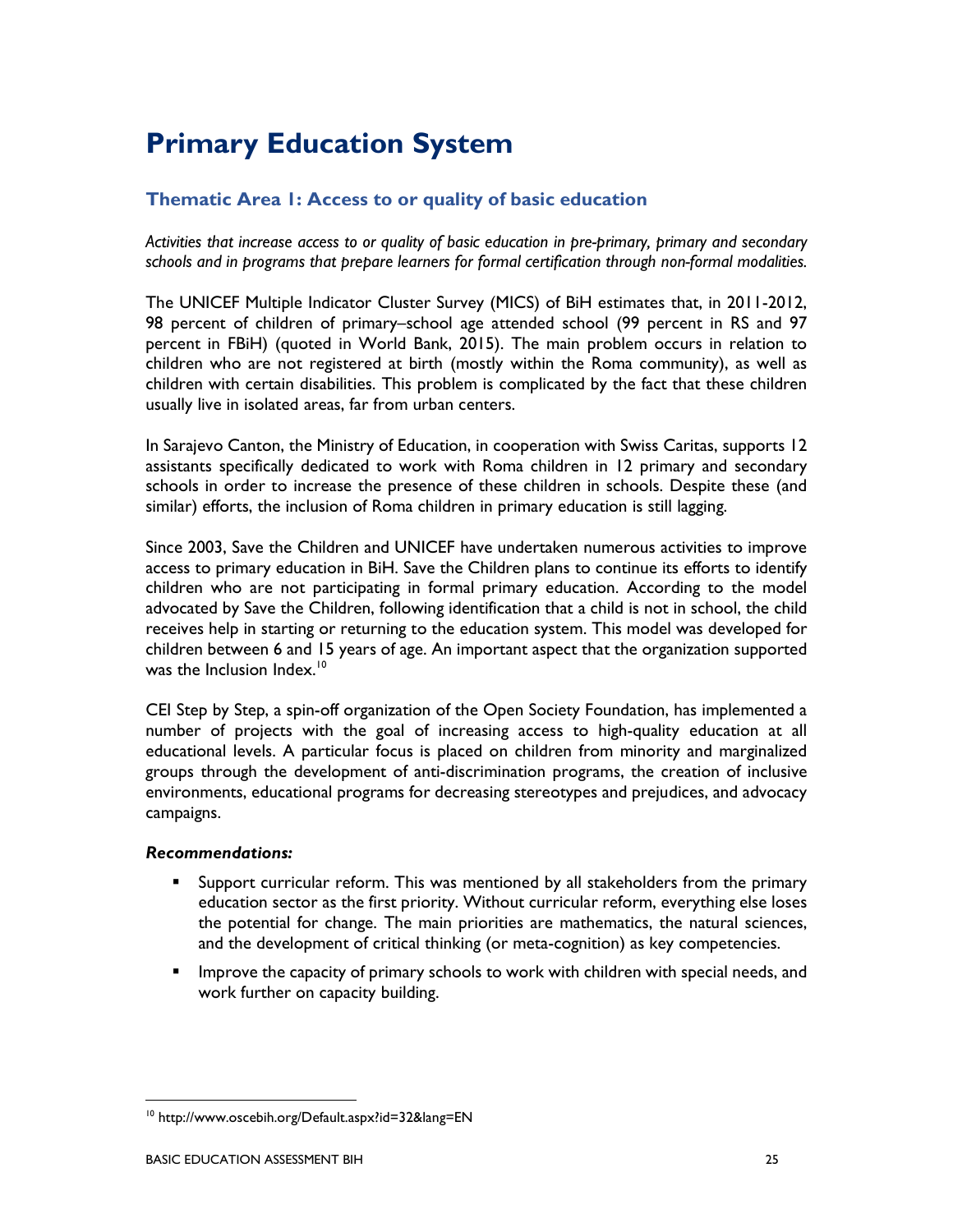## Thematic Area 2: Pre-service or in-service teacher training

Work with higher education institutions that provide pre-service or in-service teacher training for preprimary, primary and secondary school teachers, youth development instructors and counselors, and education administrators.

The initial education of future teachers is one of the weakest points in the education system overall, particularly in regard to primary education. Initial education is provided by teaching faculties; faculties of philosophy, science and mathematics; and art academies. The curricula are designed by the core department, and the faculty determine curricular content. Because of this autonomy, curricular content varies greatly.

Recent research undertaken by the Centre for Policy and Governance  $(CPU)$ ,<sup> $11$ </sup> on behalf of the University of Sarajevo shows that the teaching methods employed in BiH in the group of subjects of pedagogy, psychology, didactics, and methodology (PPDM) are outdated and that the number of European Credit Transfer and Accumulation System (ECTS) credits available in PPDM varies and is in all cases insufficient in comparison to the most common and recommended EU practice of around 60 ECTS credits (Abadžija, 2015 and Marencic-Pozarnik, 2011). Students reported that they do not feel comfortable competent to work as teachers after finishing their studies. Due to the great differences in initial education throughout the country (and even among teachers from the same higher education institution), the quality of teaching is questionable. Employment and mobility are limited because students who complete education in one part of the country may not find their qualifications accepted in another part.

The continuing professional education of teachers is also at a low level. A number of serious budget cuts have been implemented at various governmental levels over the past decade, with professional education being hit particularly hard. All the Cantonal Ministries mentioned that the current situation in professional development for primary-level teachers is far from satisfactory. In Sarajevo Canton, the current Minister decided to implement a new approach, in which schools are required to provide free mentoring for students, and universities are obligated to provide free professional education for teachers. This model is currently in the testing phase and the results have not yet been released.

CEI Step by Step organized and implemented a number of professional education programs for teachers and other professionals. The content of these programs was connected to the development of the key competencies identified for BiH, with a special emphasis on critical thinking, training in methods for high-quality teaching, and the development of quality standards (interview, CEI Step by Step). According to CEI Step by Step, there is still a great need for reform in the initial education of teachers based on the newly developed "Standards for the Teaching Profession" and "Common Core Curricula."

As mentioned above under pre-school education, the key donor activity in this area is the EU-funded project for development of a qualifications framework for general education. This project is developing standards for the teaching profession at preschool, primary, and secondary school level. The OSCE implemented a project to increase the competencies of teachers to work with students on self-regulated learning for primary and secondary

-

<sup>&</sup>lt;sup>11</sup> https://issuu.com/cpubih/docs/sa etak analize inicijalno obrazo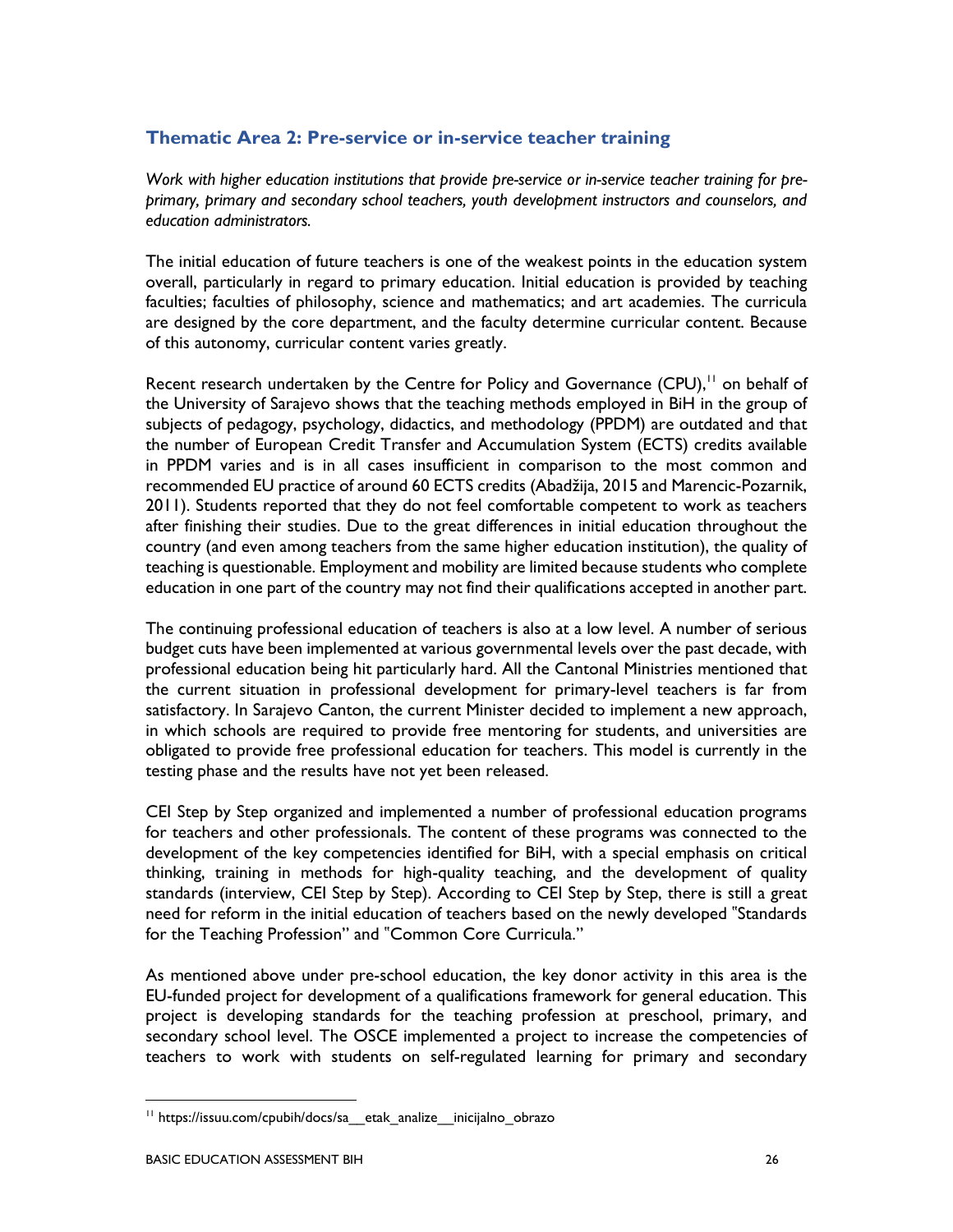education level<sup>12</sup>. The teachers were taught how to help their students use mind maps and mnemonic techniques and how to organize educational content for better learning (interview, OSCE).

Finally, as also mentioned above under pre-school education, future interventions in teacher training for basic education (regardless of whether it is targeted at pre-school, primary, or secondary education level) should model teacher training after CIVITAS experience.

#### Recommendations:

- Invest in reform of the initial education of teachers to design initial teacher education curricula requirements with clear education outcomes and according to standards specified in the project "Development of a Qualification Framework for General Education." The initial education of teachers should be aligned with curricular reform at the preschool, primary and secondary school levels, and also with contemporary trends in initial education throughout Europe. The curricula for initial education must adhere to the recommendations based on EU practices of around 60 ECTS for pedagogy, psychology, didactics and methodology. In order to increase the employability and mobility of student teachers, this standard must be promoted and built into every curriculum for teachers.
- Increase cooperation between universities and primary schools so that an internship and practicum is performed in schools (not in university classrooms).
- The mentoring system should be reformed, and innovations are needed. Mentors should coach the students and document their progress in a standardized manner.
- **Invest in the continuing professional education of teachers according to the guidelines** provided by APOSO.
- There should be a significant investment in capacity building for self-evaluation and mentoring systems.

<sup>&</sup>lt;sup>12</sup> http://www.osce.org/bih/108118?download=true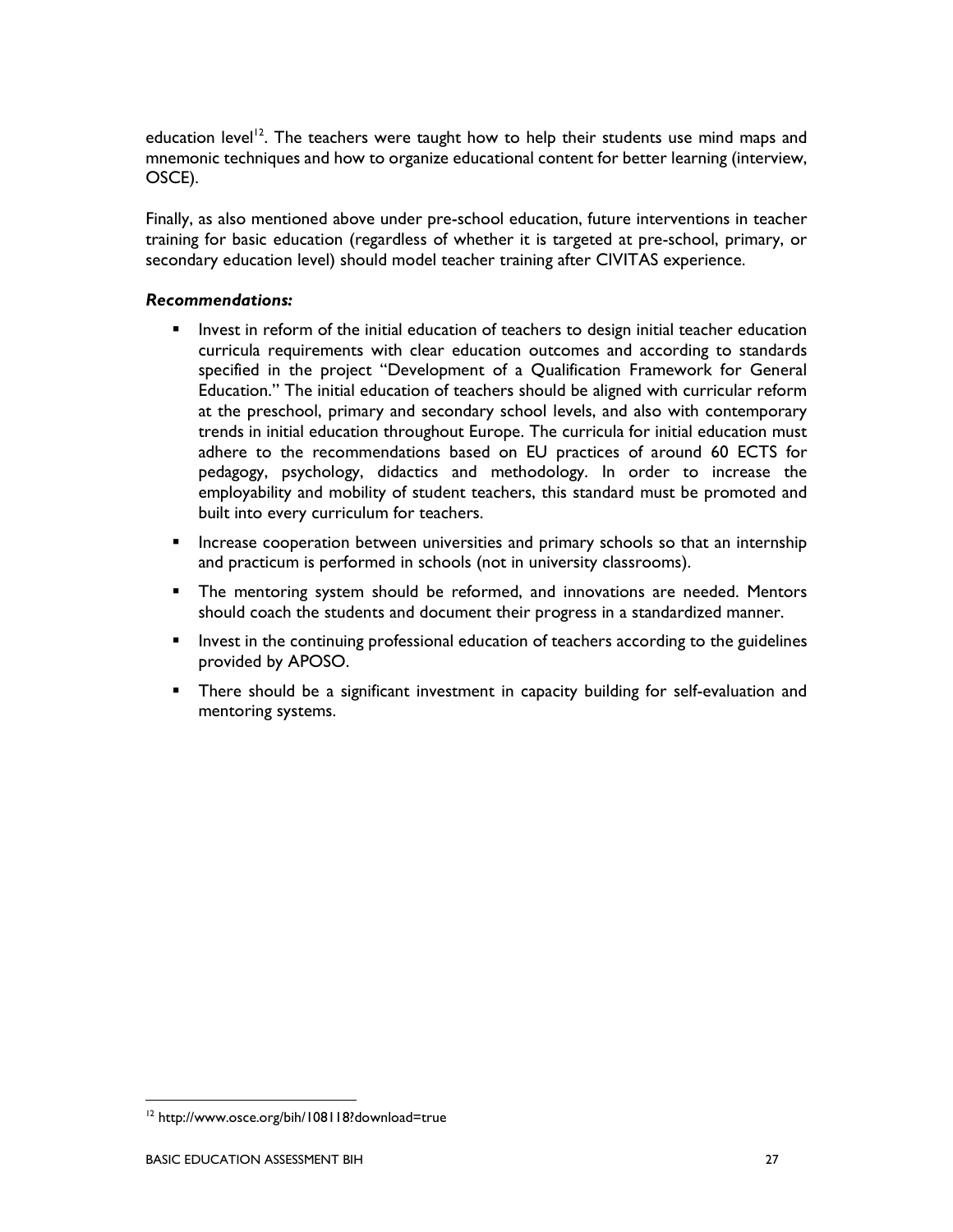## Thematic Area 3: Programs in adult literacy and out-of-school youth programs

Programs in adult literacy and out-of-school youth programs that provide literacy, numeracy and basic life skills training (e.g., problem solving, critical thinking, communication skills).

Programs exist in each Canton and in RS to improve levels of adult literacy. Authorities usually designate particular schools to administer adult literacy programs; however, these programs are not free.

GIZ (German Association for International Cooperation) published a manual in 2011 titled "Support for Adult Education in BiH."<sup>13</sup> This manual was the product of a project aimed at capacity building for teachers to enable them to work more proficiently with adults. Numerous programs have been established at the secondary school level and are described in the next section

## Thematic Area 4: Basic life skills components of workforce development programs

Basic life skills components of workforce development programs, sometimes called workforce readiness skills (e.g., literacy, numeracy, and other basic skills such as problem solving, critical thinking, communication skills).

Although basic life skills have been mentioned previously, it should be further noted that cross-curricular competence is deemed to be closely intertwined with entrepreneurship and career management skills. Critical thinking and communication skills are recognized as needs in the education system, but career counseling and career development remain neglected. Currently, career counseling in primary schools is, if present, outdated and inefficient. It is performed by teachers who lack the needed time, instruments, and contemporary knowledge.

Activities in this area are strongly connected with programs for entrepreneurship. APOSO participated in a project administered by SECEL (Regional Center for the Development of Entrepreneurial Competence), which provided a series of teacher trainings related to the teaching of entrepreneurial knowledge and skills. APOSO, as the direct implementer of the project, developed three modules on concepts, including entrepreneurship and entrepreneurial ideas, goals and learning outcomes of entrepreneurial learning for creative students prepared to take risks in order to reach their goals in professional or private life, and the connection between the real-world economy and the economic concepts introduced in the classroom. Many schools in BiH have participated in projects to increase entrepreneurial skills among students (such as the ELES program, described below in the section on secondary education).

The Open Society Foundation (OSF) acts simultaneously as a donor and a civil society actor in BiH. OSF has implemented a project called "Good School Practices." A call for proposals was issued to schools that have, despite their unfavorable economic and political environment, have managed to introduce innovative and progressive approaches to education. After two

<sup>13</sup> https://www.fino.ba/down/Andragoski%20prirucnik.pdf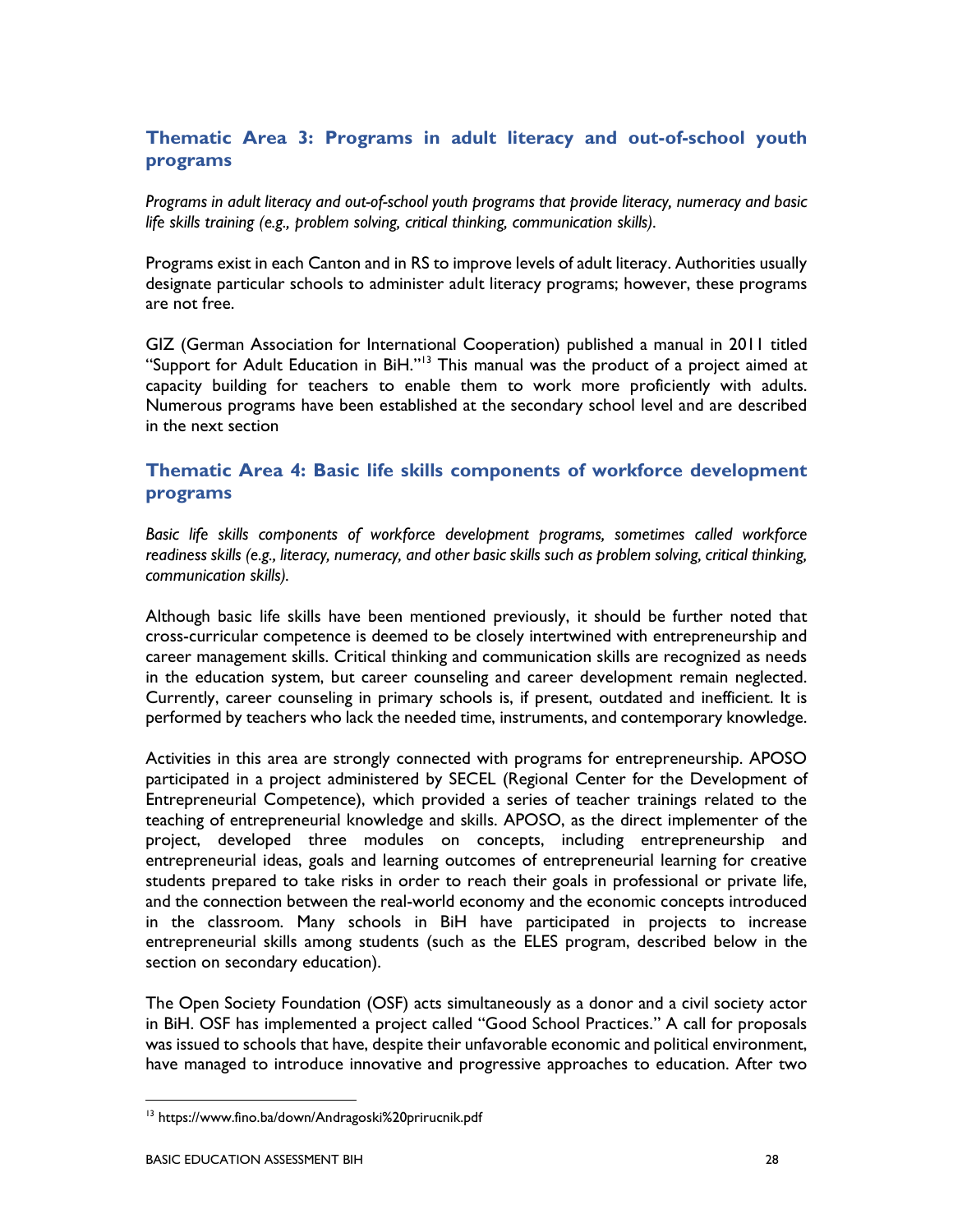rounds of public calls for proposals, 247 schools had applied, with 21 "good practices" awarded (interview, OSF). The insight gained through this process revealed that, generally speaking, schools have a rather narrow vision for quality education, and a lack of resources and enthusiasm for the initiation of substantial changes.

It is important to mention Školegijum, The Journal for Critical Education<sup>14</sup> (interview, OSF), even though it falls outside of the basic education mandate in relation to this assessment. Školegijum is an OSF project whose mission is to advocate for change in education policies so as to embrace universal values and civic competencies. This journal contains critical reviews and analyses of education and society at the cutting edge of BiH education research. *Školegijum* also publishes regional research, featuring papers from Serbia, Macedonia, Kosovo, and Albania.

## Thematic Area 5: Community/familial engagement

Community participation focused on improving access and quality of schooling and youth development (e.g., parent teacher associations, school management committees, other community-based organizations supporting parental engagement, girls' enrollment, inclusive education and/or local accountability for school management and use of resources).

Community participation at the primary school level is of great importance to the development of basic education in the country. Primary schools have parent councils and student councils that are supposed to function as advisory bodies. The main purpose of these councils is to include parents and students in school life. However, the Cantonal Ministries and the pedagogical institutes do not provide support to such bodies. An exception is the parent council in Sarajevo Canton, which is highly active in public and is becoming more important in decision-making processes.

CEI Step by Step developed and implemented a number of projects to increase the efficiency of schools through cooperation with parents and local communities. The organization educated representatives of parent councils and school administration on how to efficiently involve parents and local communities in all activities both in school and in the community (interview, CEI Step by Step).

Previously mentioned US Embassy's CIVITAS initiative in civic education significant strides towards greater engagement of primary and secondary school students in their communities were achieved. In their Project: Citizen, students research problems in their communities and propose policy measures which they then present to relevant public institutions. This project is one of the best example of promoting communication between the students and schools with the local communities through solving relevant local governance issues.

World Vision International, through its Education and Life Skills Program, has organized training for parent councils in situation analysis, and negotiation and communication skills in order to make their activism more effective.<sup>15</sup>

 $\ddot{\phantom{a}}$ 

<sup>&</sup>lt;sup>14</sup> http://skolegijum.ba/

<sup>15</sup> http://www.wvi.org/bosnia-and-herzegovina/education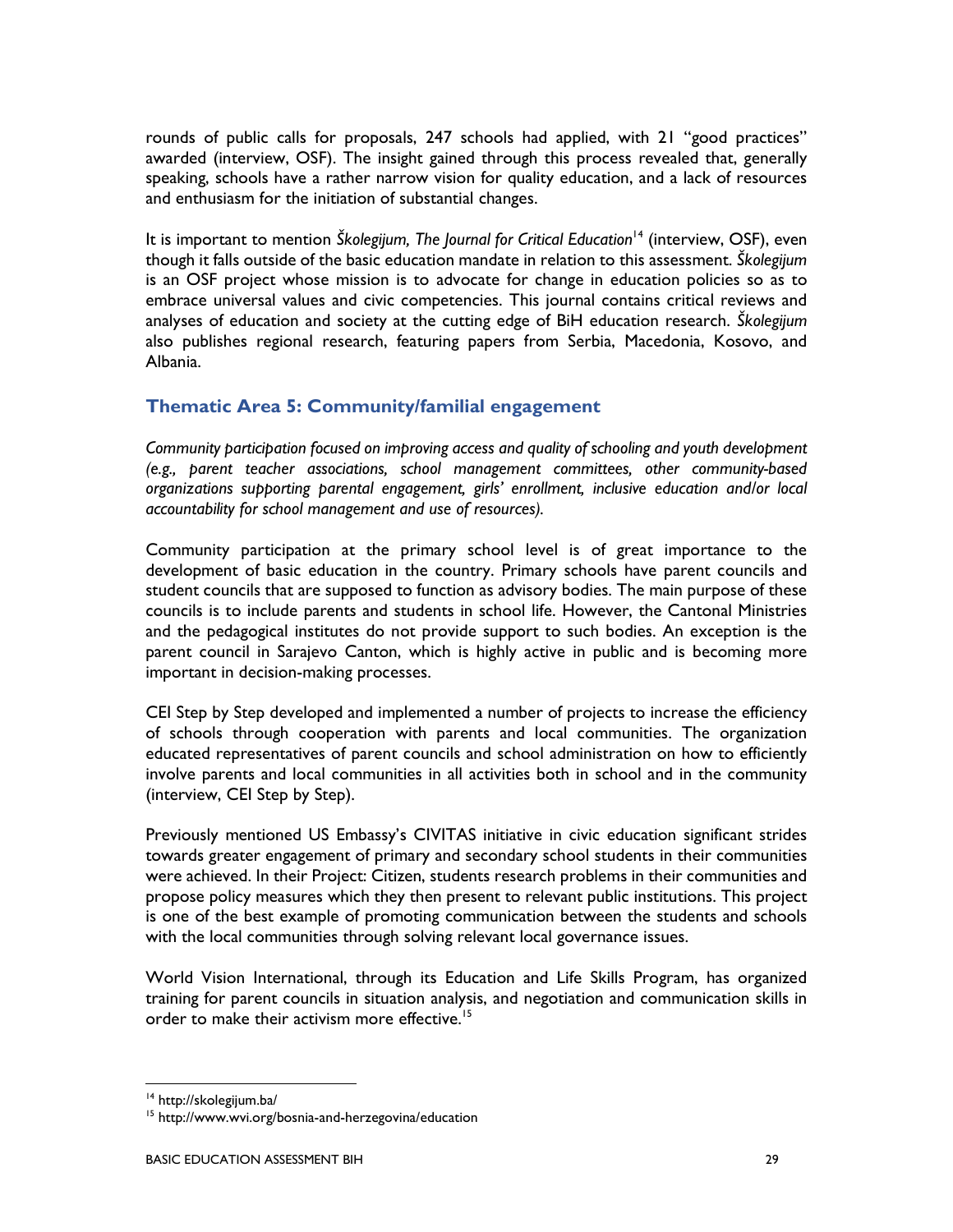#### Recommendation:

 The organization of schools, including partnerships with parents and local communities, should be more flexible. Currently, schools must generally obtain approval from the Ministries, and this fact limits the further development of partnerships with the local community. Stakeholders need additional training on how to build sustainable partnerships. Rules and regulations should be revised to reflect the real needs of schools and open up possibilities for cooperation.

### Thematic Area 6: Education system reforms including policy reforms, improved information and data systems, monitoring and evaluations

Education system reforms for pre-primary, primary and secondary school levels, as well as non-formal education, including policy reforms, improved information and data systems, monitoring and evaluations.

Monitoring, evaluation, and information and data systems are some of the weakest aspects of the primary education system. Some Cantons have organized external exams after the completion of primary school, for example, Sarajevo Canton, which is currently in its third year of implementing such a system. However, the regulations have changed each year, so the predictability for students is somewhat low. The exams are designed mainly to measure recognition and repetition. The distribution of the grades in the external exams for primary schools are negatively skewed, except for mathematics, which means that most of the children accepted are able to repeat the subject matter, but there is no information on their ability to apply or to analyze and evaluate the information in a real-life context. External exams for primary schools in Tuzla Canton will start in 2016. Sarajevo Canton and RS have organized external exams since 2014, but these are locally prepared and not comparable. The results of these extensive exams, therefore, are only for local use and do not have external validity.

When it comes to the assessment of student achievement in an international context, the only time BiH was involved in international comparative research was in the 2007 TIMSS. The results were disappointing. Only 1 percent of the children involved in the mathematics assessment scored in the highest category. About 23 percent failed to achieve the lowest standard score for satisfactory results in mathematics or the natural sciences.<sup>16</sup> A secondary analysis of the data in TIMSS and subsequent benchmarking research revealed that the explained variance in the academic achievement of students derived primarily from students' individual variables (such as meta-cognitive skills, motivation, and perception of the teacher) rather than from the system variables such as schools and classrooms.<sup>17</sup>

In 2013 APOSO defined the Standards of Achievement for the third and sixth grades in mathematics and maternal language. Since the data in the research was collected from students in the eighth grade (which was the final grade in the previous educational program), benchmarks have been set for the evaluation of the differences between the achievement of students in the previous program and those in the current nine-year program. The final stage of the evaluation, however, was never completed due to a lack of resources (interview, APOSO).

 $\ddot{\phantom{a}}$ 

<sup>&</sup>lt;sup>16</sup> http://www.aposo.gov.ba/wp-content/uploads/2012/08/TIMSS\_izvjestaj\_matematika\_BOS.pdf

<sup>&</sup>lt;sup>17</sup> http://aposo.gov.ba/wp-content/uploads/2015/01/Sekundarna%20analiza%20podataka.pdf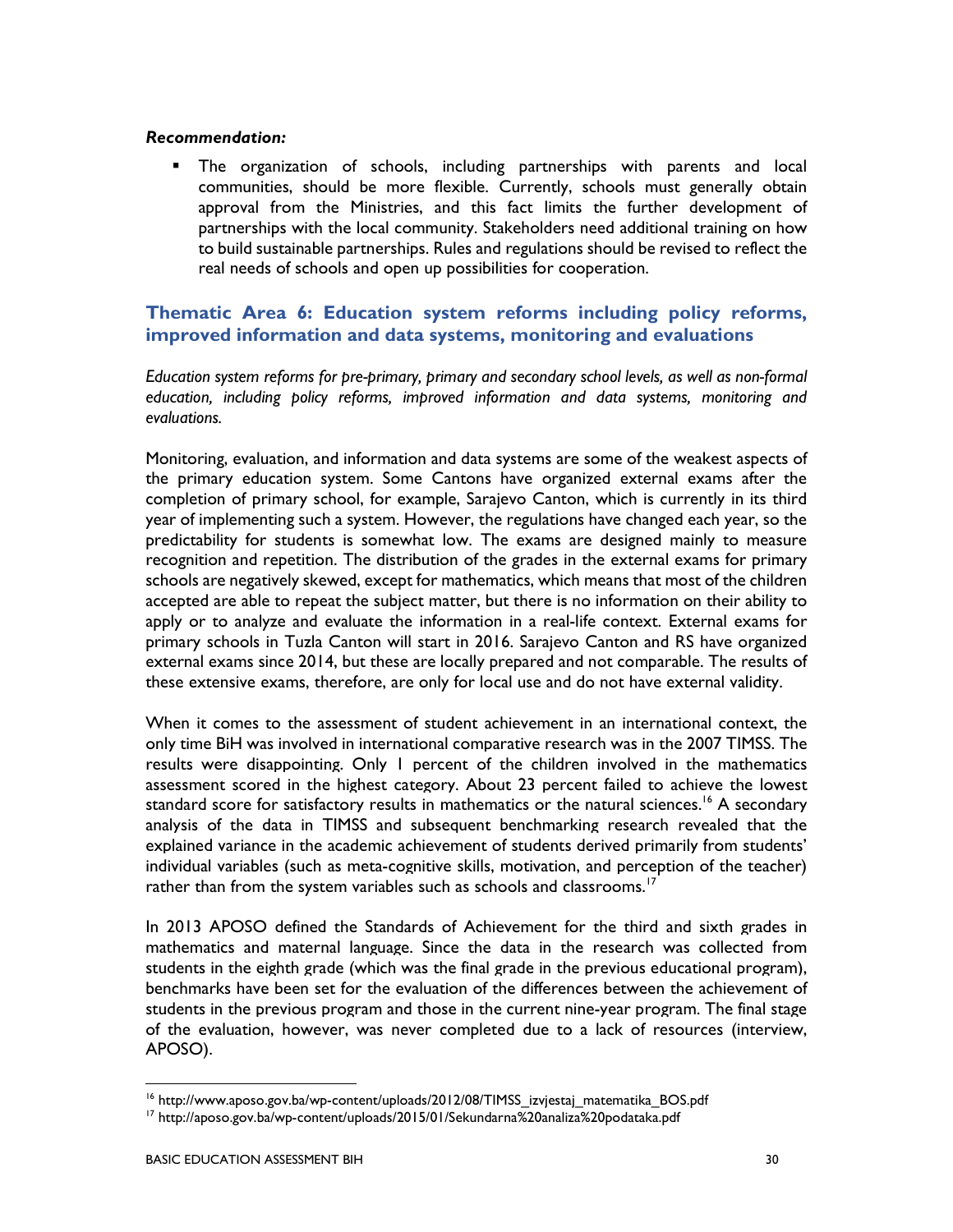According to MoCA and APOSO, Bosnia and Herzegovina will participate in PISA in 2018, which will be an important event for assessing student achievement in an international context.

EMIS (Education Management Information System) is the IT system used for data gathering and management in BiH primary and secondary schools. The implementation of EMIS was funded by the World Bank in 2004 as one of the measures in comprehensive education reform (interview, Ministry of Education of Sarajevo Canton). The main goal of the project was to improve the system of information and data management, data-based planning and decisionmaking, and efficient education resource management. In Sarajevo Canton, EMIS has been used since the 2008-2009 academic year in all primary and secondary schools to produce ecertificates and official documents for students. The system also manages external exams, and the plan is to eventually transfer all administrative records and documentation into EMIS. This has great potential, but it remains underutilized for its most important purpose—the promotion of decision-making processes based on data. Currently, EMIS is mostly used as an administrative tool.

The year 2003 was seen as a milestone in RS for the transition to the new system of primary education, where the duration of primary education was extended from eight to nine years. The same system has now been implemented throughout the country. The goal was to efficiently and effectively support child development and learning. The next milestone occurred in 2011, when a detailed analysis of curricula was undertaken, with a particular emphasis on education outcomes. This analysis confirmed the assumption that the education process relies on teaching units and the majority of educational outcomes were defined as declarative knowledge. Functional knowledge was neglected in the outcomes. The data also pointed to inadequacy in basic literacy. After the analysis, the primary school curricula were revised, but the basic structure of plans and programs stayed the same (interview, RS Pedagogical Institute).

#### Recommendations:

- To improve the evaluation of student achievement, external exit exams should be promoted as a tool for assessing the quality and effectiveness of the education system.
- Revive the process of data collection and data management for use not only as an administrative tool, but also as a basis for research and evidence-based decisionmaking and evidence-based teaching. The IT system should enable users to follow children's progress through the whole education system and beyond, in order to track the employability of students.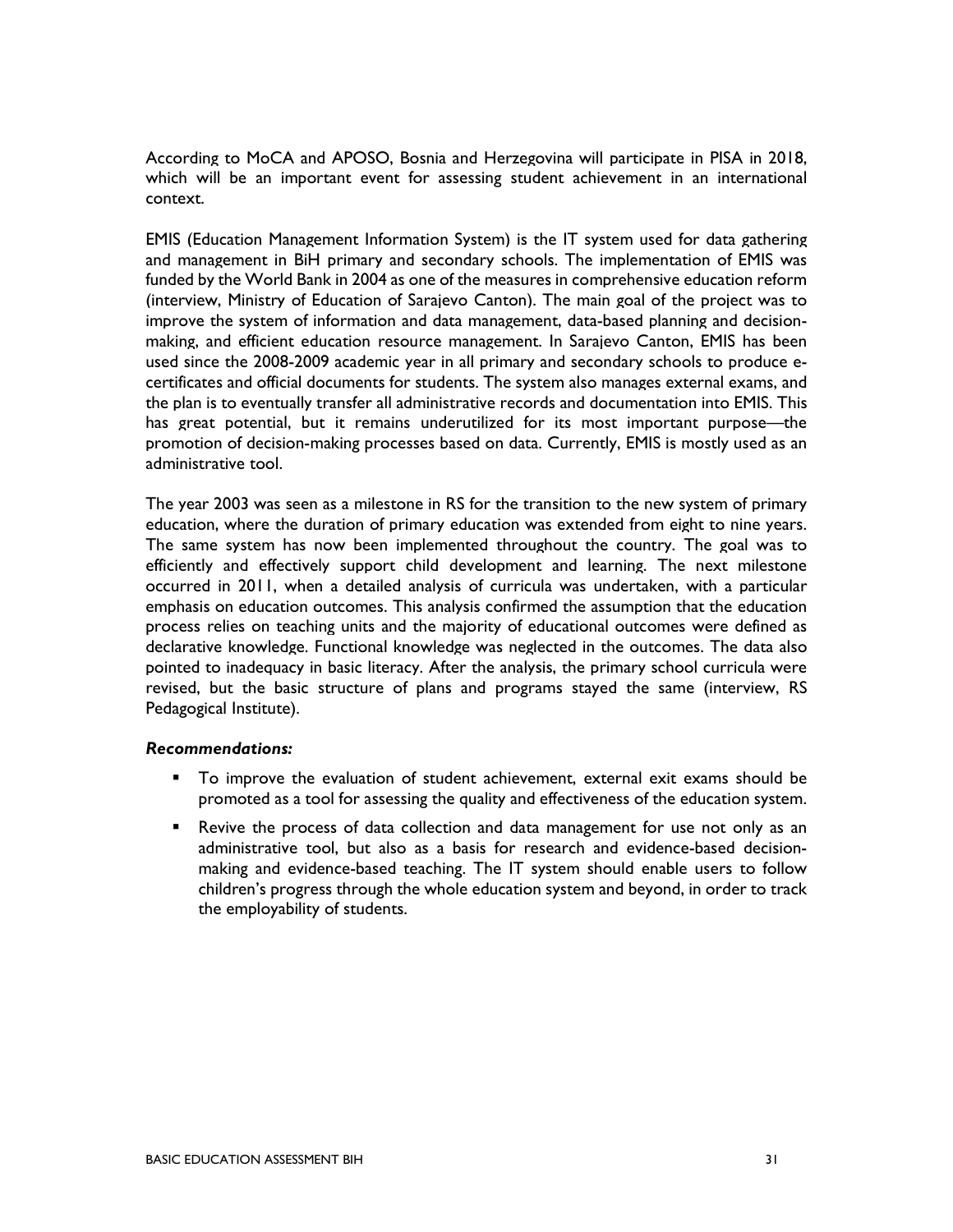## Secondary Education System

## Thematic Area 1: Access to or quality of basic education

Activities that increase access to or quality of basic education in pre-primary, primary and secondary schools and in programs that prepare learners for formal certification through non-formal modalities.

The UNICEF Multiple Indicator Cluster Survey (MICS) of BiH estimates that, in 2011-2012, 92 percent of children of secondary–school age attended school (with broadly the same ratio in both Entities), while transition rate to secondary school is 97%.

There are no reliable statistics on non-attendance in secondary schools, but most vulnerable demographic groups in terms of dropping out are Roma children, with only 15 percent attending any level of school (EU Commission, 2014), and children from families whose parents cannot afford the estimated 2000–3000 BAM needed for one year of secondary education expenses (UNICEF, 2011). The Center for Civil Initiatives reports that about 20 percent of young people drop out during the first two years of secondary school (Branković & Arapović,  $2010$ ,<sup>18</sup> but there is inadequate data at the State level.

The main reasons that young people drop out of secondary schools are the economic situation of the family, distance from home to school, and behavioral problems (UNICEF, 2011). The issue has been addressed sporadically and with significantly different policies in the Cantons, Entities, and Brčko District. While public employment services offer adult employment programs for unemployed citizens who have dropped out of school, the centers for social work mostly conduct individual interviews with children who are at risk of dropping out of school.

Pedagogic institutes (of which there are eight in BiH) have no distinct activities or mechanisms for preventing student dropout. The Ministries of Education impose sanctions on those who drop out or have a large number of unexcused absences (ETF, 2013). Some Ministries provide financial support for secondary school students who are beneficiaries of some form of welfare, (UNICEF, 2011). However, once students drop out of school, it is extremely difficult to return them to the system. Those children who drop out of the school system (primary or secondary) have an option to complete secondary education only if they pay for external completion of high school (ETF, 2013). Not all Ministries of Education offer financial support for such completion programs (ETF, 2013).<sup>19</sup>

The activities that have been undertaken to improve educational quality in vocational and educational training include (1) developing occupational standards for vocational education (agriculture and food processing, catering and tourism, mechanical engineering and metal processing, and forestry and wood processing) and aligning curricula with occupational standards; and (2) training teachers for the implementation of modular curricula at some levels of BiH.

 $\ddot{\phantom{a}}$ 

<sup>&</sup>lt;sup>18</sup> It is important to note a few factors that influence the data on the dropout rate from secondary schools: (1) Because of a lack of coordination between institutions, children are not monitored when they move from one school to another or from one part of BiH to another; and (2) VET students are not included in the calculation of dropout rates.

<sup>&</sup>lt;sup>19</sup> In 2012, the Ministry of Education of Sarajevo Canton provided support for only two students to complete their high school education (ETF, 2013).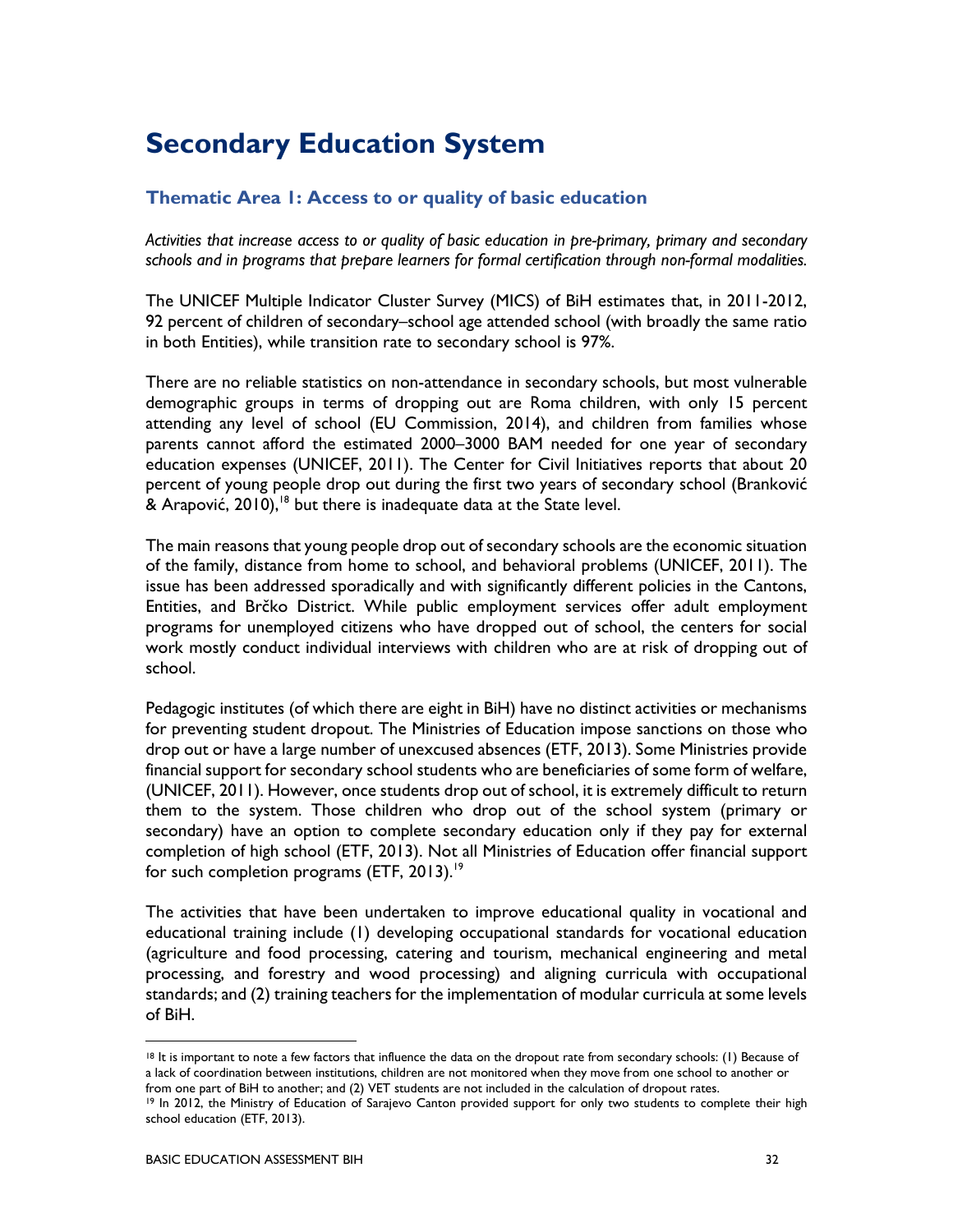In general, educational institutions do not provide the quality and skills needed for business. This is a major concern for development agencies (interview, World Bank), and is strongly linked to the quality of teaching and teacher education.

To further access to basic education, the Norwegian government has, since 2013, funded two pilot projects in Zavidovici and Poljice encouraging Roma children to continue or re-enter basic education. The project focuses exclusively on primary and secondary level education, but also includes some aspects of adult education.

The upgrading of classrooms throughout the country has been funded in recent years by many foreign donors (including the governments of Spain, Slovenia, and Norway, as well as international organizations, including UNICEF, and charitable organizations such as Lions Club International and the Kennedy Foundation). These localized projects primarily focus on the renovation of classrooms, including furniture and equipment, the provision of IT equipment (in line with the fourth key competency identified by APOSO), and the improvement of access to classrooms in mainstream education for persons with disabilities. In some instances, the refurbishment of IT suites has been undertaken with the provision that the facilities also be made available for community use and adult learning.

Save the Children Norway funds the "Basic Education Rights" project that uses various methods to ensure that all children start primary and secondary school, to reduce the number of students who drop out, and to raise awareness on the part of children and their parents about the importance of remaining in school through graduation. In addition, the project provides assistance to and follow-up on children who are not attending school or have dropped out. Several hundred children in Una-Sana Canton and Central Bosnia Canton receive this support.<sup>20</sup>

In regard to social inclusion, the focus of the EU Delegation in BiH continues to be on the overarching theme of employment, with the aim of all population groups (including those with special needs) being involved in the education process, gaining equal rights and skills, and having easier access to and conditions of employment.

#### Recommendations:

- **The Ministries of Education in the ten Cantons of FBiH and in RS should fully apply the** existing Framework Law on Primary and Secondary Education in BiH and secure support for all children in all parts of BiH who come from socio-economically underprivileged families.
- **Schools should ensure that students with special needs have physical access to their** premises.
- **Schools should employ assistant teachers for children with learning difficulties.**
- Training should be organized for teachers with the specific aim of increasing their capacity for equal treatment of all students. This is also directly linked to a lack of participation by students in teacher evaluations, to pre-service and in-service teacher training, and to improved information and data systems, monitoring, and evaluations.

 $\ddot{\phantom{a}}$ 

<sup>&</sup>lt;sup>20</sup> http://www.norveska.ba/arkiv/ongoing\_projects/savethechildren/#.Vt6f6sfPDFI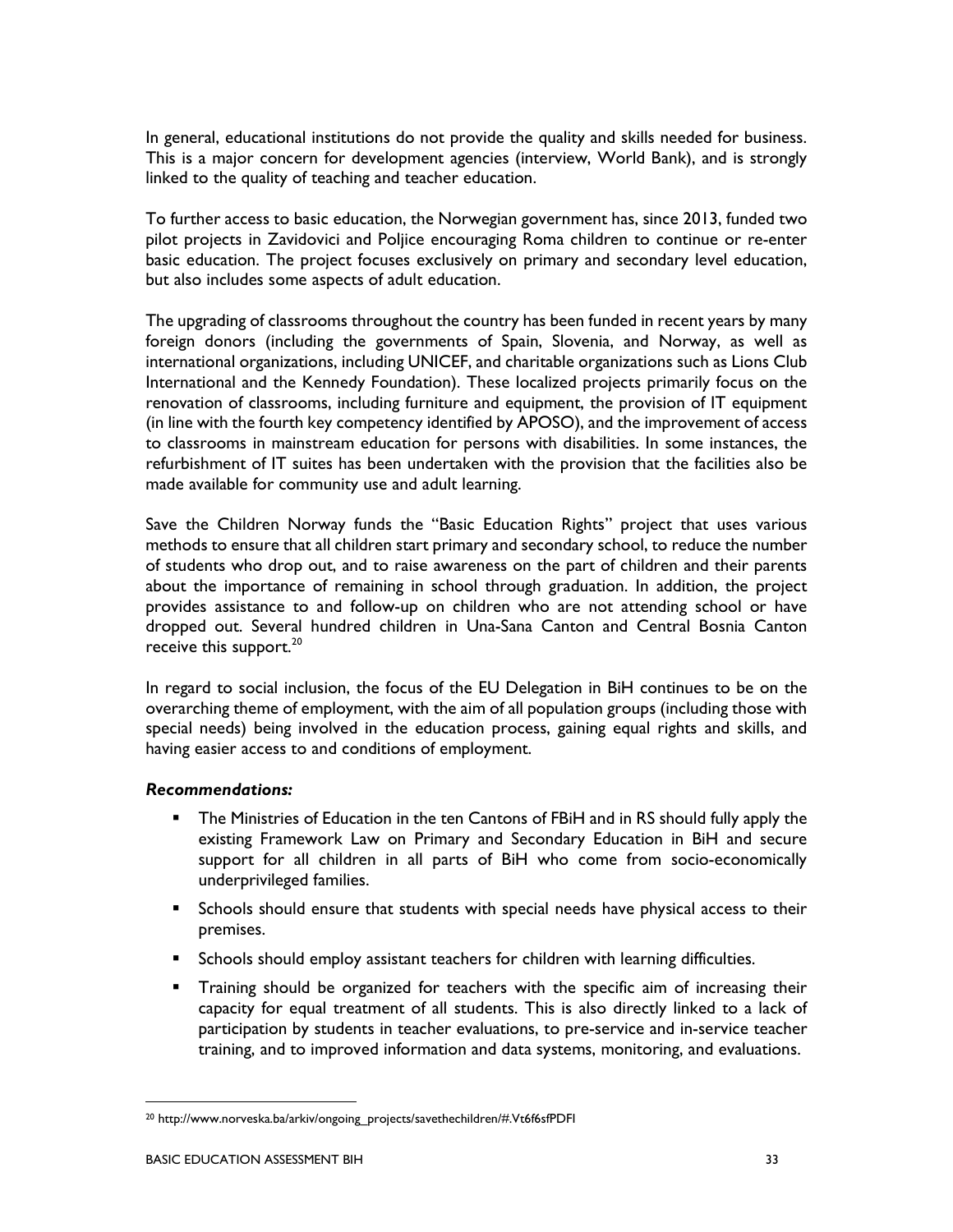### Thematic Area 2: Pre-service or in-service teacher training

Work with higher education institutions that provide pre-service or in-service teacher training for preprimary, primary and secondary school teachers, youth development instructors and counselors, and education administrators.

The current policy system in Bosnia and Herzegovina creates an ambiguous framework for the both the initial education of teachers and CPD at all education levels in BiH. Thus, the secondary education also suffers from aforementioned issues of the initial education of future teachers, continuous professional development of the teachers, and additional education of instructors who are not trained as teachers but nonetheless work in schools (as explained above under primary education).

This is further exacerbated at the secondary education level by greater prevalence instructors who are not trained as teachers but work in vocational schools. The situation at the According to a recent European Training Foundation (ETF) report (2013), 26 percent of VET teachers have not completed a formal teacher education program.<sup>21</sup> For example, some industrial engineers become teachers without any formal teacher education, with only having to take a professional exam. Only 33 percent of teachers in the ETF survey had studied pedagogy or didactics as part of their formal education, which means that many may have difficulty transferring their knowledge to students. Moreover, research undertaken by the NGO Promente indicates that there is no mandatory requirement for teachers to have a specific amount of classroom experience or practice before starting to teach (Čelebičić et al, 2014).

Although in-service teacher training is required in Bosnia and Herzegovina, its practical implementation is regulated by laws and bylaws at the Cantonal, Entity, and District level, creating different expectations across the country (Čelebičić et al, 2014). Mentoring is a requirement for new teachers, although regulations vary. However, questions about the quality of mentoring and whether the requirements are observed have been raised. Only a minority of mentors receive training. A model has been developed by APOSO for the continuing professional development of teachers, but a lack of coordination between different policy levels, coupled with insufficient financial resources for CPD, has resulted in short-term goals in both planning and implementation. The current mode of governance creates challenges for the provision of cost-effective CPD. Another problem specific for VET is that BiH lacks people with the experience and capability to provide CPD that addresses the needs of VET teachers and instructors. While pedagogical institutes are currently the major providers of CPD training, they lack expertise in CPD for VET. The overall provision of CPD for VET teachers and trainers is low when compared to other countries in the region. Forty percent of VET teachers and instructors received no CPD at all in a 12-month period. Only 41 percent benefited from events outside of school and only 30 percent received CPD that was directly related to their vocational specialty. An ETF report stressed that this is, above all, a supply issue: there is insufficient provision of relevant CPD (Branković, 2015). When VET teachers are able to access CPD, most view it positively. However, there is no catalogue that communicates offerings of CPD programs to teachers at the Entity or State level.

<sup>&</sup>lt;sup>21</sup> The survey of VET teachers included 24 schools in FBiH and Brčko District and 14 in RS, with 161 questionnaires returned from 14 schools in RS and 3 questionnaires from 2 schools in FBiH. The survey was conducted in May and June 2015.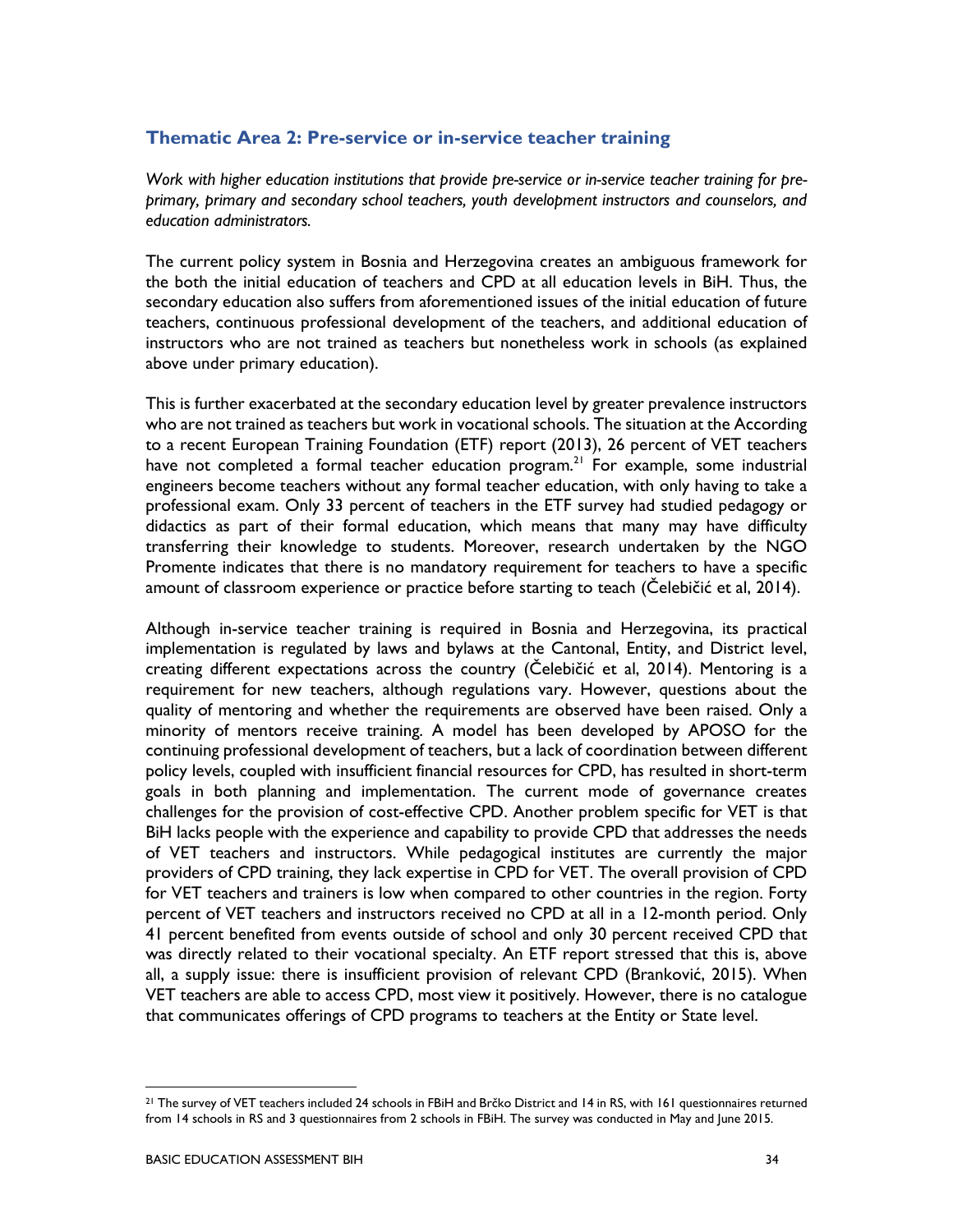As the ETF report also explains, several schools organize CPD specifically to meet the needs of their staff, working in partnership with universities, private companies, or pedagogical institutes. Wherever this takes place it is valued. However, it is difficult to judge the extent of local CPD (Branković, 2015). While CPD is formally linked to the career ladder, to promotion, and to salaries (Branković, 2015), current incentives are provided based on teachers' length of service and not on the quality of teaching that they deliver (interview, World Bank). As a result, most teachers recognize that CPD is a requirement for their careers and view it as an obligation. Teachers are less likely to recognize the value of CPD as a way of improving their competencies and, in particular, their teaching practice. Teachers and trainers alike believe that many teachers are not motivated to participate in the training that is offered (Branković, 2015).

APOSO summarizes the key problem areas regarding teacher education as follows:

- 1. The initial education of teachers, where a lack of standardized programs negatively influences the mobility of teachers and the quality of their education
- 2. Outdated curricula for teacher education
- 3. A lack of financial resources
- 4. Outdated skills and knowledge of teachers, which should be addressed through a comprehensive continuing professional development plan.

In terms of stakeholder activities, as mentioned above the key donor activity in this area is the EU-funded project for development of a qualifications framework for general education, including secondary education. In addition (also mentioned above), the OSCE worked on increasing the competencies of teachers at primary and secondary education to work with students on self-regulated learning. $22$ 

The Norwegian Embassy has been involved in improving the competencies of teachers through the delivery of training in Herzegovina-Neretva Canton geared to working and teaching in a multicultural environment, which is directly related to key competencies 6 and 8 (social and civic competencies and cultural awareness) as identified by APOSO.

DVV International (Institute for International Cooperation of the German Adult Education Association) has supported training in methodology and didactics in adult education for basic education and VET teachers, technical advisors and counselors from the educational institutes, and teachers from adult education organizations, including NGOs.

The Swiss Agency for Development and Cooperation (SDC) is currently implementing a ninemonth program for continuing professional training in metal processing for all vocational metal-processing teachers in RS. The Faculty of Mechanical Engineering, through the Republic Agency for Small and Medium Enterprises, provides the training.

The ETF has begun a three-year project (2015–2018) for professional development for teachers and trainers, which will be implemented in Western Balkan countries.

 $22$  More information also available at http://www.osce.org/bih/108118?download=true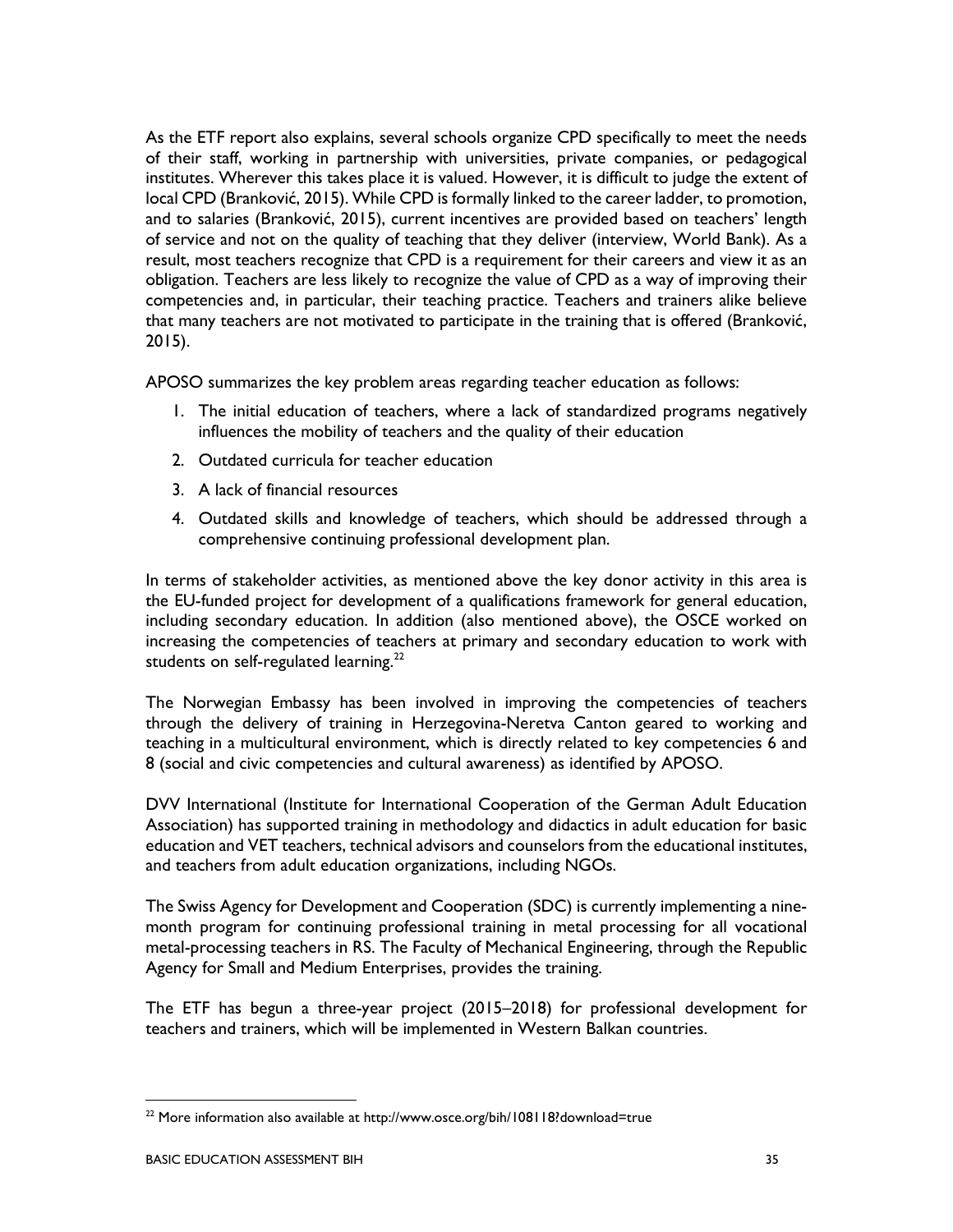The World Bank recognizes that there is a huge task ahead in assessing curricula prior to the accreditation of courses, but it currently does not have any plans for projects that directly tackle education issues. However, the World Bank Labor Team is preparing a report that will examine barriers to employment, and this should be indirectly connected to education.

Finally, as also mentioned above under pre-school education, future interventions in teacher training for basic education (regardless of whether it is targeted at pre-school, primary, or secondary education level) should model teacher training after CIVITAS experience.

#### Recommendations:

- Increase the quality of initial education of teachers in accordance with the EU system at all levels in BIH through a thorough assessment and overhaul of pre-service teacher training, with close collaboration between all in-country stakeholders.
- Examine the licensing and certification of teachers and introducing a system of rewarding good teachers and a framework for training and motivating student teachers, including an incentive scheme.
- The ETF official (interview, ETF) stressed a need for the development and implementation of a model for continuing professional development of teachers and has recommended revising the APOSO model for the improvement of CPD to make it functional in the BiH political context. The model's major focus is on planning, implementation, and evaluation. In each of these three phases, certain policy documents should be developed. Each educational institution should have a team created especially for the purpose of CPD. Such a team would develop a plan for professional development, outlining activities, priorities, and goals on an annual basis. The team should include a coordinator, teachers, and the school's director.
- Quality assurance processes should be developed to accredit CPD programs and providers, and also to monitor and evaluate the CPD provided. For the purpose of cost effectiveness and increased quality, opportunities for trans-Cantonal and trans-Entity partnerships to design and implement CPD on a larger scale should be explored, with a focus on priority vocational sectors. Professional standards for vocational teachers should be developed in order to inform needs assessment and planning and to allow a more systematic approach. Schools should be supported in identifying training needs and in CPD planning and monitoring. In addition, a greater variety of types of feedback for teachers could be developed, for example, peer observation, student questionnaires, self-assessment, and achievement data.
- CPD offerings should be communicated more effectively by publishing online catalogues at the start of the year and updating them during the year. Initially, catalogues could be developed at the Entity/Canton level and subsequently linked, if appropriate. Support and training should be provided to mentors to enable them to fulfill their responsibilities.
- All appropriate stakeholders, including employers and business representatives, should be engaged in policy-making and in the implementation of CPD. Increased cooperation with employers should be encouraged; for example, CPD for VET teachers could be provided on business premises together with company-based trainers.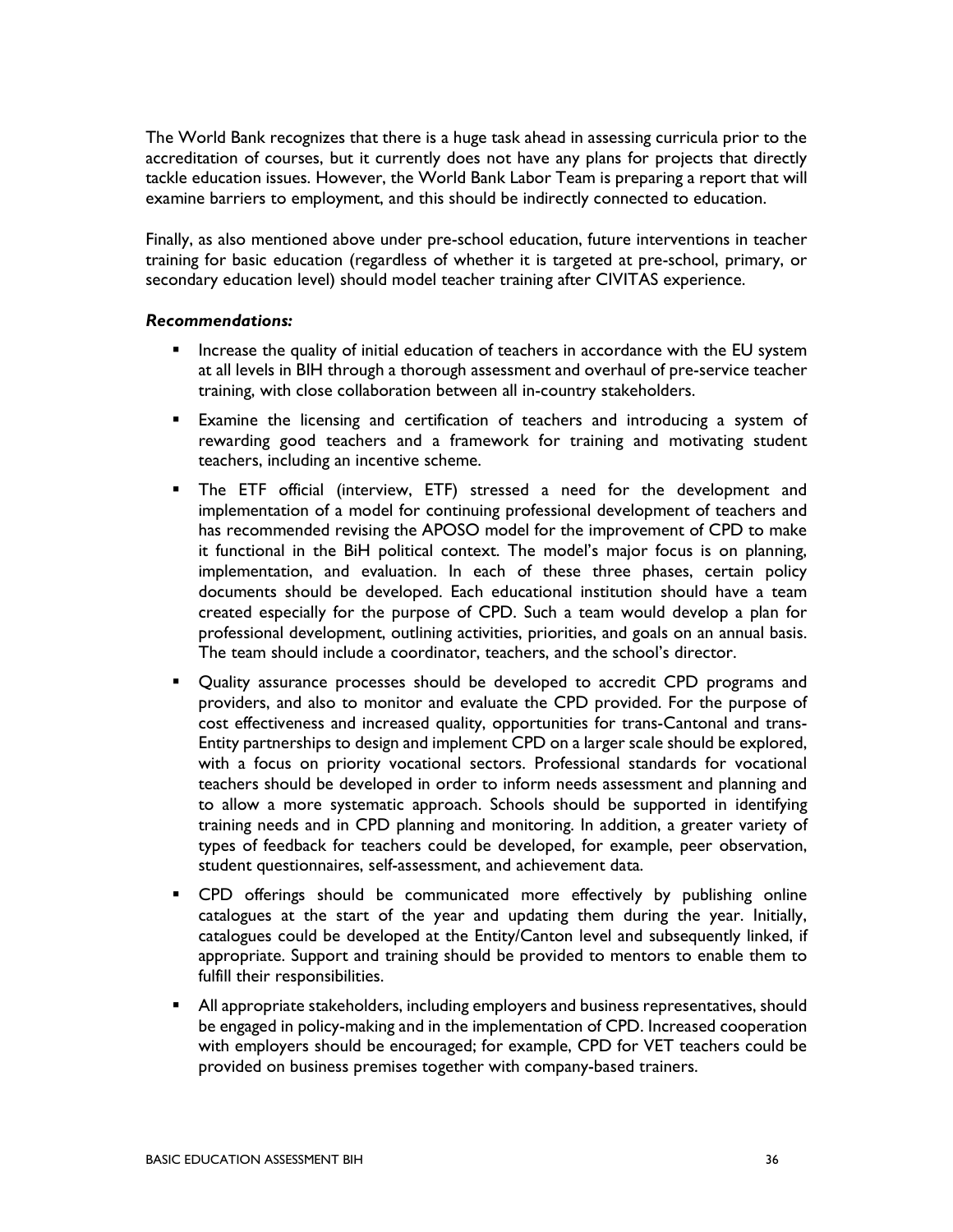## Thematic Area 3: Programs in adult literacy and out-of-school youth programs

Programs in adult literacy and out-of-school youth programs that provide literacy, numeracy and basic life skills training (e.g., problem solving, critical thinking, communication skills).

Adult education programs (both formal and informal) are regulated by legislation. To regulate adult learning and develop lifelong learning in the country, "Principles and Standards in the Field of Adult Education in Bosnia and Herzegovina" and the "Strategic Adult Education Platform in the Context of Lifelong Learning in BiH 2014-2020" were adopted in 2014 by the Council of Ministers. At the Entity level, RS adopted the Law on Adult Education in 2009, and FBiH completed the draft of its Law on Adult Education in 2014. Since education is regulated at the Cantonal level in FBiH, the situation with regard to adult education differs among Cantons. A Law on Adult Education was adopted in Una-Sana Canton in May 2013; however, the development of bylaws and implementation of the law have been constrained by financial resources. Laws on adult education were completed in Canton Tuzla in 2014, as well as in the Cantons of Zenica-Doboj, Bosnian Podrinje, and Sarajevo.

Central Bosnia Canton began the development of a law on adult education in 2014, and Herzegovina-Neretva Canton expressed interest in developing such legislation in 2015. Western Herzegovina Canton is currently developing a Strategy for Adult Education and is interested in developing a law on adult education as well. Only Posavina Canton and Canton 10 have not yet begun the process of developing an adult learning policy. No adult education law has yet been adopted in Brčko District, although the government there adopted a development strategy, and, in an accompanying action plan, explained the need for improvement of the adult learning policy, including the adoption of adult learning legislation.

Literacy and primary and secondary adult education are continuously provided in practice, allowing people who have not completed their primary and secondary education to be included in the educational process. Certain schools in BiH are designated for these activities and can be contacted directly by such persons, allowing them to implement all necessary procedures for the acquisition of primary and secondary education in the fastest and best way possible. In addition, centers have been established to facilitate the acquisition by adults of supplementary training, retraining, and specific skills and knowledge (IT, foreign languages, etc.) (Ministry of Civil Affairs, 2014).

In practice, NGOs account for one-third of the providers of adult education services (34.6 percent) (by formal/legal status). Public institutions supply 32.7 percent, and private organizations 32.7 percent. Adult education is provided in formal education (30.7 percent) and non-formal education venues (25.4 percent) followed by scientific and development organizations (11.4 percent), while trade union and professional associations provide only 2.6 percent of programs (Despotović, 2016).

Programs allowing adults to complete primary school, thereby reducing illiteracy, have been implemented in BiH. As part of the project "Support for Adult Learning," the relevant educational authorities in BiH signed memorandums of understanding with GIZ, with a focus on basic adult education. The most tangible achievements of this project have been the training of over 100 teachers in pedagogical skills for working with adult learners, and the subsequent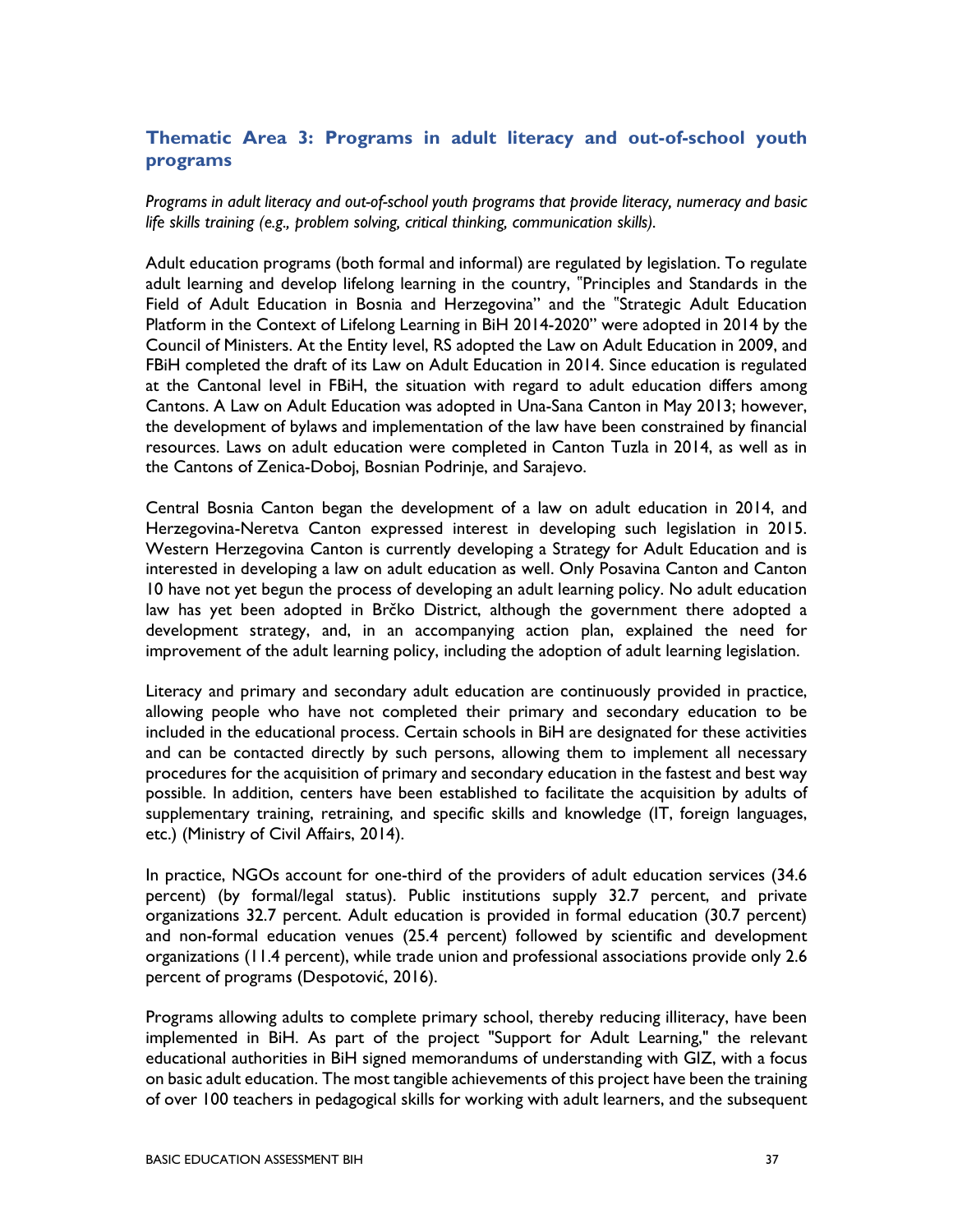training of teacher trainers to ensure project sustainability, as well as the creation of an online database of adult education programs and opportunities available in the country.<sup>23</sup> This program is scheduled to be concluded in 2016.<sup>24</sup> Save the Children Norway developed the Accelerated Learning Program for the primary education of youth aged 15–18, focusing on those not in school and dropouts.

In general, adult education donors largely focus their efforts in this area on vocational education and training as defined under Thematic Area 4 in this report. The EU Delegation has not conducted activities in this field.

#### Recommendation:

It is necessary to support further development of sub laws of the Laws on Adult Education that would facilitate finalization of formal education together with additional specialization of adult labor force in accordance with the labor market needs.

## Thematic Area 4: Basic life skills components of workforce development program

Basic life skills components of workforce development programs, sometimes called workforce readiness skills (literacy, numeracy, and other basic skills such as problem solving, critical thinking, communication skills).

The process of developing an overarching Qualifications Framework for BiH, aligned with the European Qualifications Framework started in 2008. In 2011, the Council of Ministers of BiH adopted the Baseline for the Qualifications Framework in BiH. The idea was to establish a clear foundation on which to develop more detailed and relevant qualifications for different purposes and for different groups of learners. The Action Plan for Implementation of the Baseline for the Qualifications Framework in Bosnia and Herzegovina was adopted by the Council of Ministers of BiH in February 2015. The EU supported this effort, but there have been political problems in implementing the project across the country (interview, MoCA). On March 7, 2016, a new EU-funded project—Qualifications Framework for Lifelong Learning—began. The Qualifications Framework for Lifelong Learning is expected to further the development of a system of informal and non-formal education in VET and for adults. Finally, it is designed to contribute to the development of skills that better match the needs of the labor market. Moreover, the project will include the introduction of a credit-based system in secondary education. The EU also runs a lifelong learning program, of which a significant proportion is related to adult education (interview, EU Delegation).

While there is no workforce readiness skills policy as such in BiH, it has been recognized that the labor force in BiH requires more entrepreneurial skills. For this reason, the Strategy for Entrepreneurial Learning in Education System in BiH (2012 -2015) was created, but this has now expired. Moreover, the project "Entrepreneurial Learning in Education Systems (ELES) of Bosnia and Herzegovina—Phase II" was supported through Instrument for Pre-Accession Assistance (IPA) resources, but has now concluded. This project was devoted to introducing entrepreneurial learning into formal education at ISCED 2 and ISCED 3 levels

<sup>23</sup> http://www.obuke.ba/

<sup>&</sup>lt;sup>24</sup> https://www.giz.de/en/worldwide/21076.html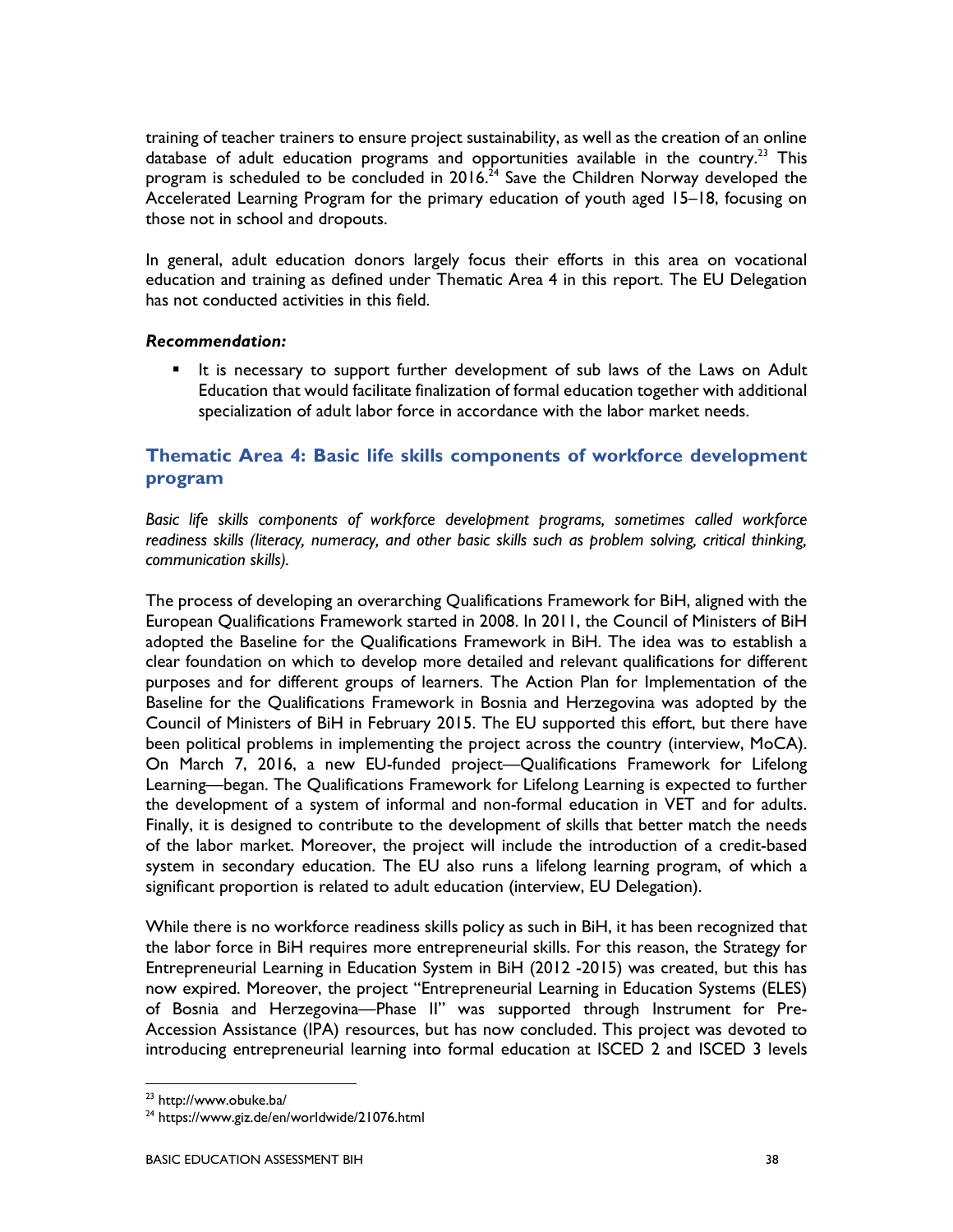(primary and secondary school levels) based on a cross-curricular approach, and into nonformal education as part of lifelong entrepreneurial learning. The aim of the project was to increase the employability of the labor force by reducing the gap between educational systems and business communities in BiH.

With education directed toward workforce development earmarked as a key priority in Bosnia and Herzegovina by many stakeholders, it is no surprise that it has received much support. Important donors include Germany and Switzerland, through GIZ and SDC, respectively, which have had a long-term engagement with vocational training, including basic education, and have invested in a wide array of skills and sectors. In the period 2010-2014, GIZ invested a more than USD \$3 million in vocational training and adult education geared toward the labor market. SDC invested over USD \$2.25 million during the same period, primarily through its "Skills for Jobs" initiative.

The Skills for Jobs initiative incorporated a number of programs, including the ongoing Prilika Plus program, which consists of interventions focusing on innovations in informal education in order to better match the knowledge and skills of workers with the needs of businesses, enabling a better functioning of job intermediation services, and supporting increased employability of young job-seekers. The current (second) phase of the initiative is due to run until November 2018, and has received funding of more than USD \$7 million in the period 2014–2018.

UNICEF BiH actively promotes an interactive learning process that enables students to gain knowledge, skills, and positive attitudes about healthy behavior. According to UNICEF,  $^{25}$  life skills include critical thinking, decision–making, and communication with peers and adults, which is comparable to the general description of key competency 10 for BIH, Physical and health competencies. Education in this area includes HIV/AIDS prevention, STD prevention, reproductive health, and prevention of alcohol, tobacco, and drug abuse. UNICEF, in partnership with US Embassy's CIVITAS, has included education about life skills in all secondary schools in BiH. Generally, the adult education in terms of basic education is not priority, but rather the re-qualification of adults (interview, Office of Public Affairs of the US Embassy). The next step would be the development of standards and a curriculum for informal education to support governmental endeavors.

#### Recommendations:

- One of the most important recommendations regarding entrepreneurial learning is that all employment offices offer regular education in the field of entrepreneurial learning (echoed in an interview with EU Delegation)
- Another important recommendation is the introduction of grants for those who provide entrepreneurial learning to adults, which would require quality assurance for both the providers and the programs. For example, grants for education in entrepreneurship, potentially through public-private partnerships and cooperative agreements could be provided.

-

<sup>&</sup>lt;sup>25</sup> http://www.unicef.org/bih/ba/education\_4798.html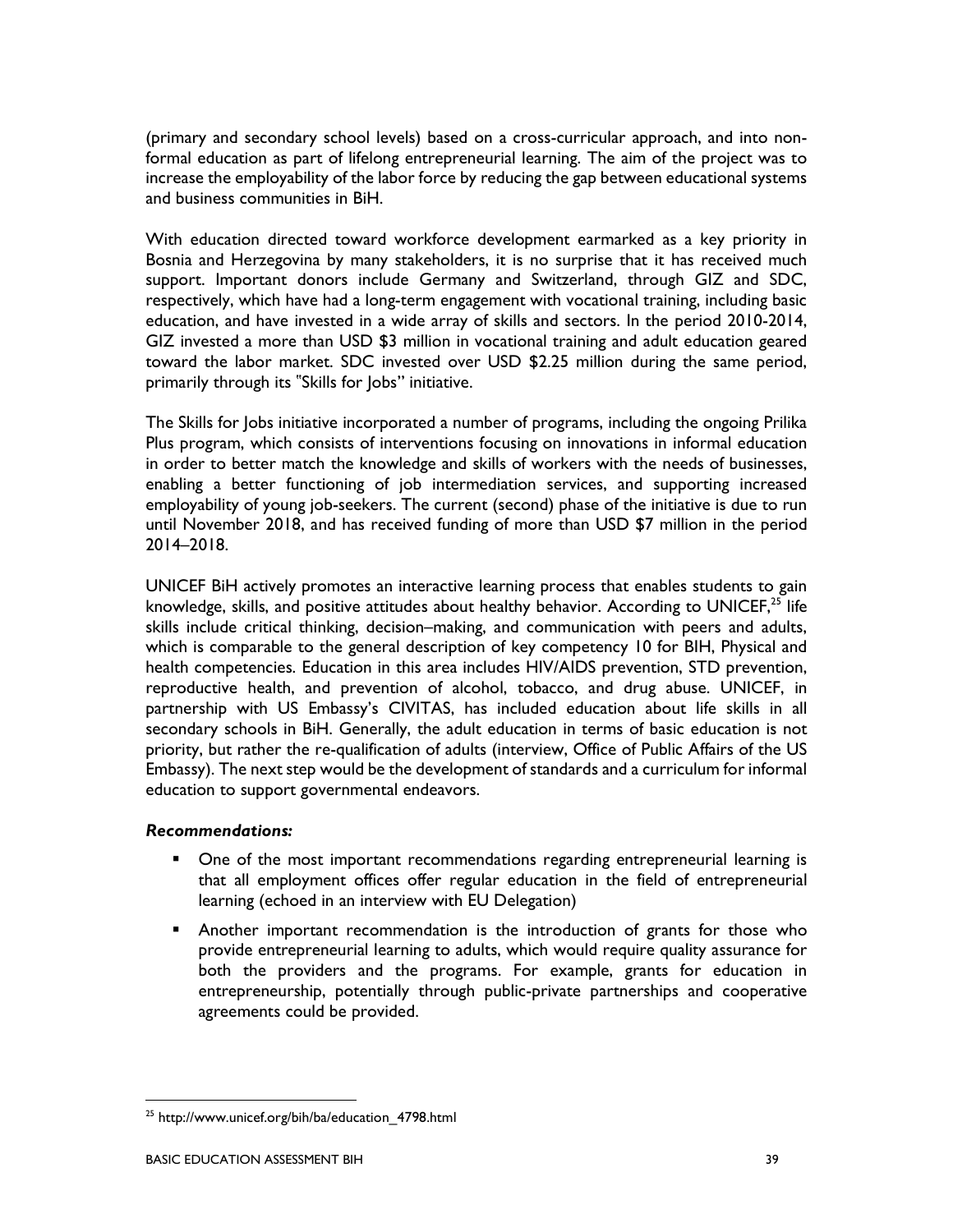The Ministry of Civil Affairs stresses as a priority the inclusion of more long-term unemployed youth from rural areas in programs of prequalification/ additional qualifications.

### Thematic Area 5: Community/familial engagement

Community participation focused on improving access and quality of schooling and youth development (e.g., parent teacher associations, school management committees, other community-based organizations supporting parental engagement, girls' enrollment, inclusive education and/or local accountability for school management and use of resources).

Cooperation between parents and schools is institutionalized through parent councils (Framework Law on Primary and Secondary Education in BiH, Article 53), while students are included in student councils (Article 54). According to the Framework Law on Primary and Secondary Education in BiH, parents and guardians are the basic educators of their children and exercise rights and obligations resulting from that role in accordance with this law and other regulations (Article 22). Parents have the right and obligation to choose the type of education their child will acquire, according to what they believe is in the best interest of the child. This choice of education is subject to availability, provided that such a choice exercises the right of the child to appropriate education (Article 23).

The current level of parental participation in school life is low, and parents are poorly informed about their rights and obligations. They are also poorly informed about their child's potential and choices for continuing the child's education in high school. Even though some parents actively participate in parent councils, there is a general lack of interest in becoming involved in school life.

The parent councils in general seem to exist on a purely perfunctory level: a council is formed, but it is made up of "suitable" parents who often support the decisions of the school's director (principal) without question or discussion (Education Support Program, 2009). School councils are defined differently at different levels in BiH (see Annex), but parental involvement is largely focused on the organization of events, renovation of facilities, tidying the school yard, etc. The school directors consider communication between parents and the subject and form teachers as positive in general, while parents are significantly dissatisfied with their communication with Ministries of Education. According to the Cross-National Survey of School Principals, over 70 percent of principals in BiH consider that parental participation in school life leads to enhanced student educational performance. Moreover, more than 40 percent of school principals consider that parental participation is positively associated with the way in which parents relate to the school (Cross-National Survey of School Principals, 2009, OSI).

The participation of community and business representatives is particularly important in vocational education and training. Although Article 5 of the Framework Law on VET in BiH prescribes the establishment of VET councils in each Canton/Entity/Brčko District, most Cantons have yet to establish them. A VET council should include education representatives, local community representatives, and employers, and should support improvement of the curricula at the Cantonal/Entity level. Moreover, although Article 18 mandates the establishment of an advisory board in each school, most still lack one. It is recommended that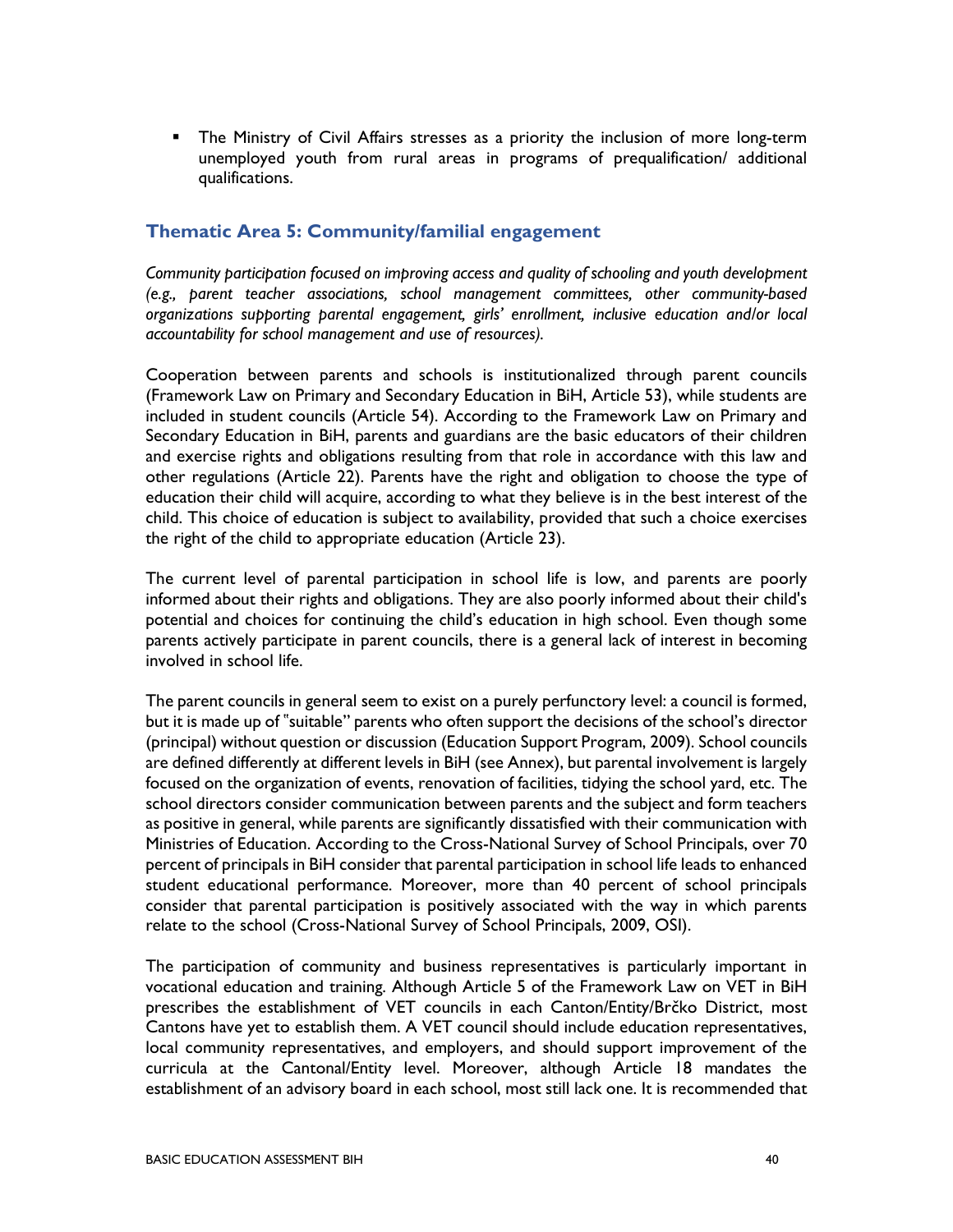an advisory board be composed of local employers, to help guide curricular improvement, foster connections between the school and employers, and organize practical classes.

The slow process of adapting curricula to labor market needs has been the major complaint by companies according to a number of research reports (ETF, 2013, Prilika Plus, 2015). The curricula for certain subjects (IT) have not been changed since 2003 and for some not since 1994. Schools are allowed to change up to 30 percent of its curriculum independently, while the rest is established by the responsible Ministry through an extensive bureaucracy (Article 9 of the Framework Law on VET in BIH, 2008). On the other hand, according to an ETF report (2013), faculty are not in favor of changing the teaching program, because they fear that they might lose their jobs as their knowledge of their field becomes outdated. In addition, communication with the Ministries and conveying new ideas, especially regarding curricula, is very difficult.

Beside policy reforms in this area, little on-the-ground activity has been undertaken by donors to encourage education stakeholders in the country to establish community- or parent-led councils or committees to assist in the direction of school policies and activities. This is largely a civil rights issue; many community members are unaware of the schools' obligation to involve them in the decision-making process.

OSCE's monitoring of the politicization of school boards through its "Better Governance, Better Schools" project has resulted in the initiation of a project aimed at encouraging citizens to actively participate in schools' decision-making processes. Project staff have worked directly with parent councils to create an Index for Inclusion assessment program, in line with Thematic Area 1, facilitating the appraisal of schools' efforts toward inclusivity and access to education. The Center for Civil Initiatives had a campaign for the depoliticization of education in 2009 that focused on the direct election of school directors by parents and teachers. This indirectly had a positive influence on the inclusion of parents and community members in school life in Cantons where the project was implemented: Bosnian Podrinje, Sarajevo, Una-Sana, and Herzegovina-Neretva.<sup>26</sup>

As mentioned under primary education, the US Embassy's CIVITAS initiative in civic education engagement of primary and secondary school students with the local governance in their communities was achieved.

#### Recommendations:

- To increase inclusion in the education process and enhance dialogue (in accordance with the Framework Law on VET in BiH), the Ministry of Civil Affairs of BiH should set as a priority the establishment of VET councils in Cantons that have not yet established them. The World Bank sees this initiative as a positive move. In addition, there is an urgent need for the establishment of advisory boards in schools. The Swiss Agency for Development and Cooperation strongly favors this activity and would be interested in supporting it.
- Awareness among parents about their right to participate in parent councils should be raised. An awareness campaign could be implemented, targeting, in particular, families

<sup>26</sup> http://www.cci.ba/campaigns/1/3/4.html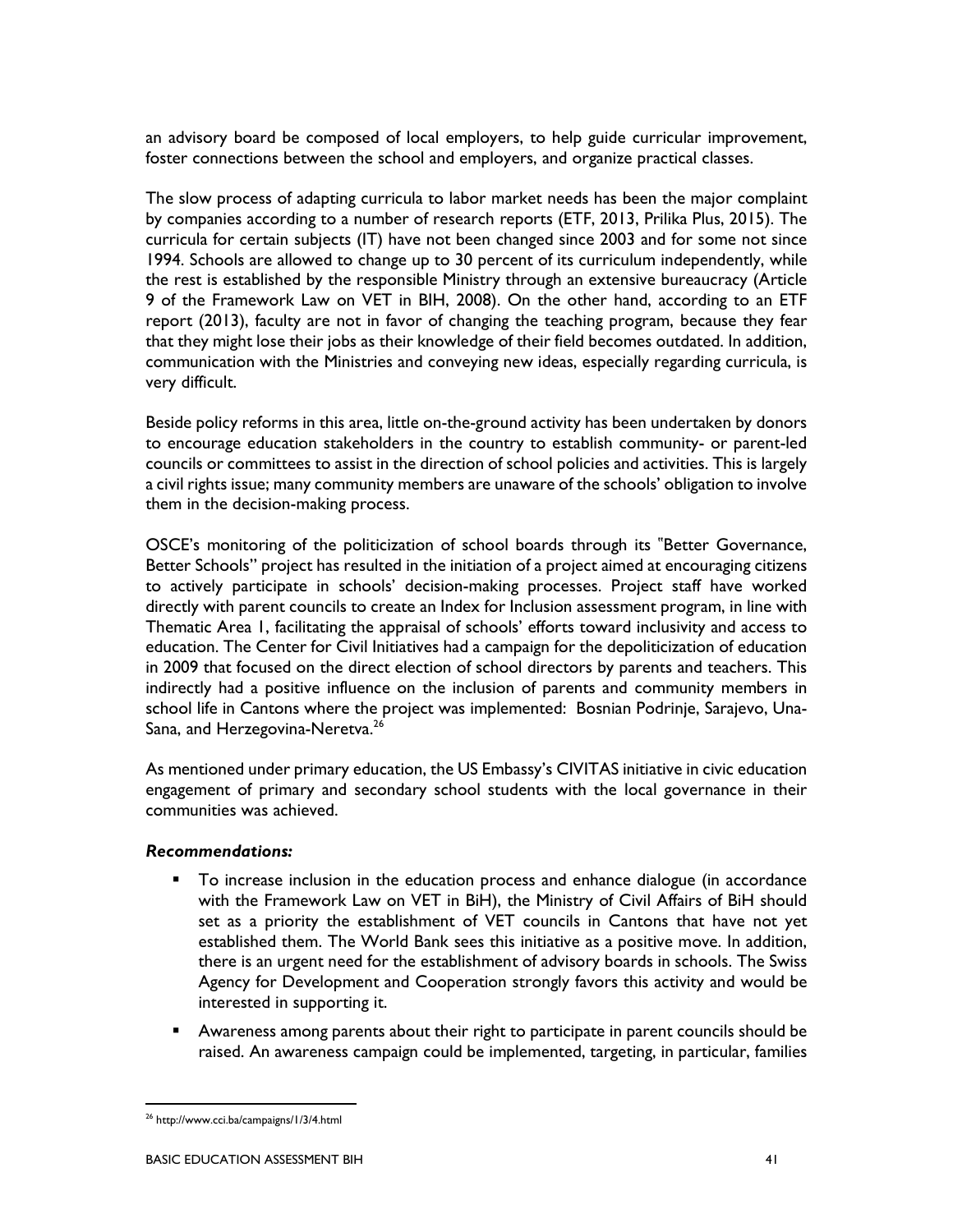at risk of marginalization, to make parents aware of their right to involvement in the process of their child's formal education.

### Thematic Area 6: Education system reforms including policy reforms, improved information and data systems, monitoring and evaluations

Education system reforms for pre-primary, primary and secondary school levels, as well as non-formal education, including policy reforms, improved information and data systems, monitoring and evaluations.

Regardless of the education level, most strategic documents in BIH have expired (interview, MoCA), with the exception of Action Plan for the Implementation of a Qualifications Framework in BiH, a Road Map for the Regulation of Professional Qualifications, and a Strategy for Preschool Education (which has yet to be adopted). There is an urgent need for their redevelopment and renewal. The Ministry of Civil Affairs of BiH explained that key strategic documents must be developed at the State level in order to access funds under the new EU IPA. Therefore, the Ministry has planned, in cooperation with Save the Children, to undertake, by September 2016, a review of the General Strategy for the Education Sector (Strategic Directions for the Development of Education in BiH with the Implementation Plan 2008– 2015). After that, a proposal to create a new Strategy will be submitted to the Council of Ministers of BiH.

Since the expiration of the previous VET Strategy in 2013, there has been no Strategy for VET at the State level.

While guidance on statistical reporting in education has been developed (interview, MoCA), which will facilitate the collection of all data needed for required reporting to international organizations (EUROSTAT, UNESCO), this has not yet been implemented. There is a lack of data in education at all levels, and data collection is not adequately supported (interview, MoCA).

A Sectoral Planning Document for Education and Employment has been developed and is expected be submitted to the Council of Ministers in April 2016 (interview, Ministry of Civil Affairs, BIH). If everything goes according to plan, in May and June 2016 Terms of Reference will be drafted for two years. However, political problems may arise that are indirectly linked to the document's coordination, and it is possible that it may not be accepted by the individual entities. The EU Delegation has advocated sectoral budget support, which means that it will provide direct support to the budget of the authorities of Bosnia and Herzegovina for a certain degree of reform in the above-mentioned areas. Therefore, those areas/sectors where strategic documents exist at the State level are eligible to be included. (For sectors to be involved, there must be strategic sectoral documents at the State level). The final amount of the IPA, which will range between €30 and €70 million, is dependent on meeting this requirement (interview, EU Delegation). The plan is that the IPA II phase will run until 2020. It will include education, employment, social inclusion, and the development of small enterprises. However, support for Republika Srpska is still not guaranteed.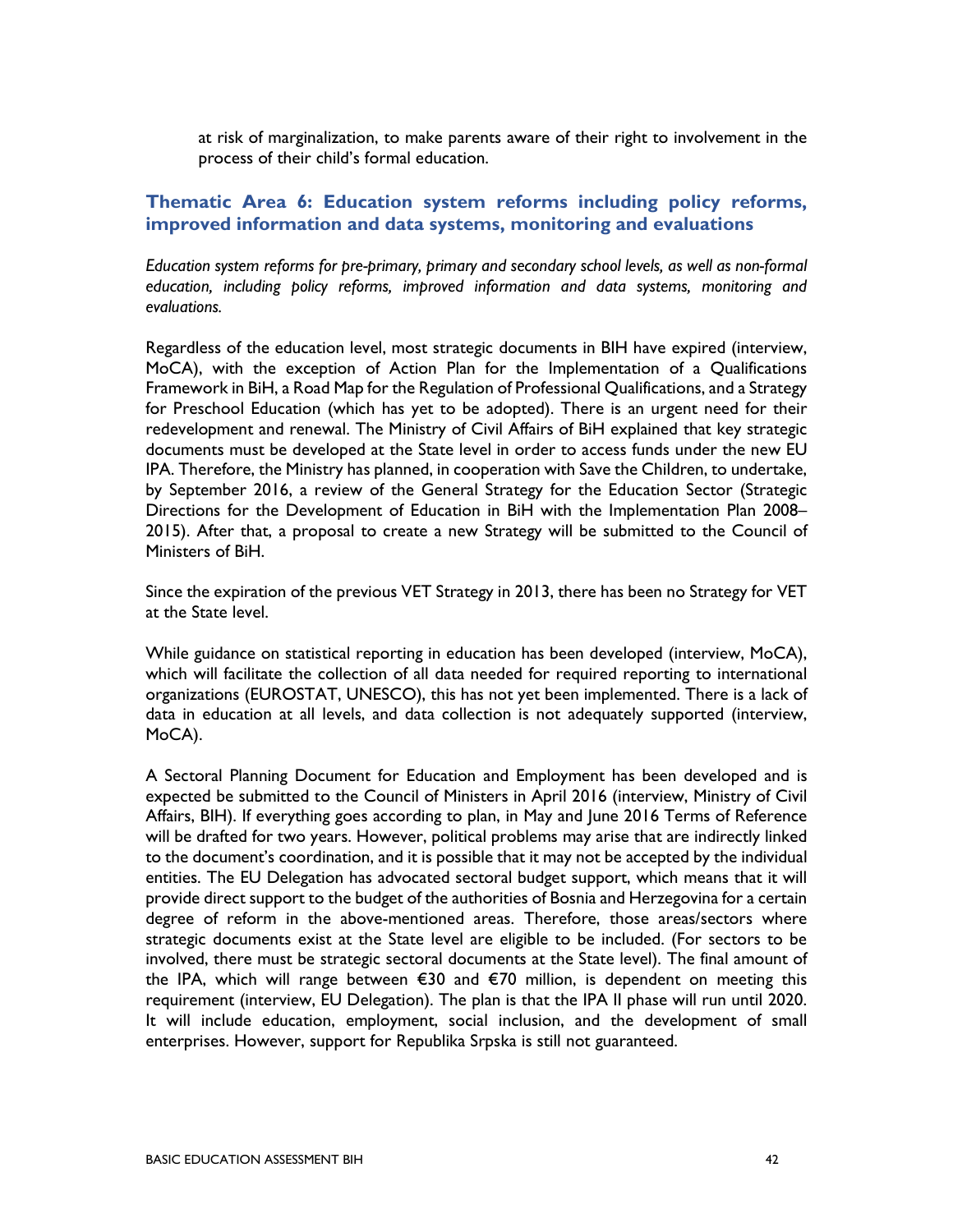The OSCE has stressed curricular reform, primarily with a human and civil rights foundation at the forefront. A major emphasis has been placed on the teaching of history and the inclusion of the history of minorities in curricula (in line with key competency 8: Cultural awareness). $^{27}$ 

The German government has had input into curricular development in certain parts of the country in regard to the teaching of German as a second language (key competency 2). Norway has also recently (in 2013) provided funds to the BiH government to facilitate curricular reform.

#### Recommendations:

- All key stakeholders agree that there is a need for further development of data collection and external assessment mechanisms. The Ministry of Civil Affairs of BiH stressed the need for support for data collection at the State level. The World Bank emphasized that improved dialogue on external student assessment mechanisms is needed, and monitoring of educational performance should be a priority. The EU Delegation confirmed as well the importance of the implementation of PISA testing and prioritizes its implementation in 2018 in BiH.
- **IPA II** is focused heavily on education aimed at employment. BiH needs documentation for each sector/sub-sector in order to access funds. The formulation of new strategic documents in this regard should be seen as a priority.
- The Ministry of Civil Affairs of BiH highlighted a need for support in the development of all relevant strategies in education that would facilitate access to new IPA funds. Support is needed for:
	- o Development of a new Education Strategy for BiH
	- o Development of a new VET Strategy for BIH

<sup>&</sup>lt;sup>27</sup> http://www.osce.org/bih/108118?download=true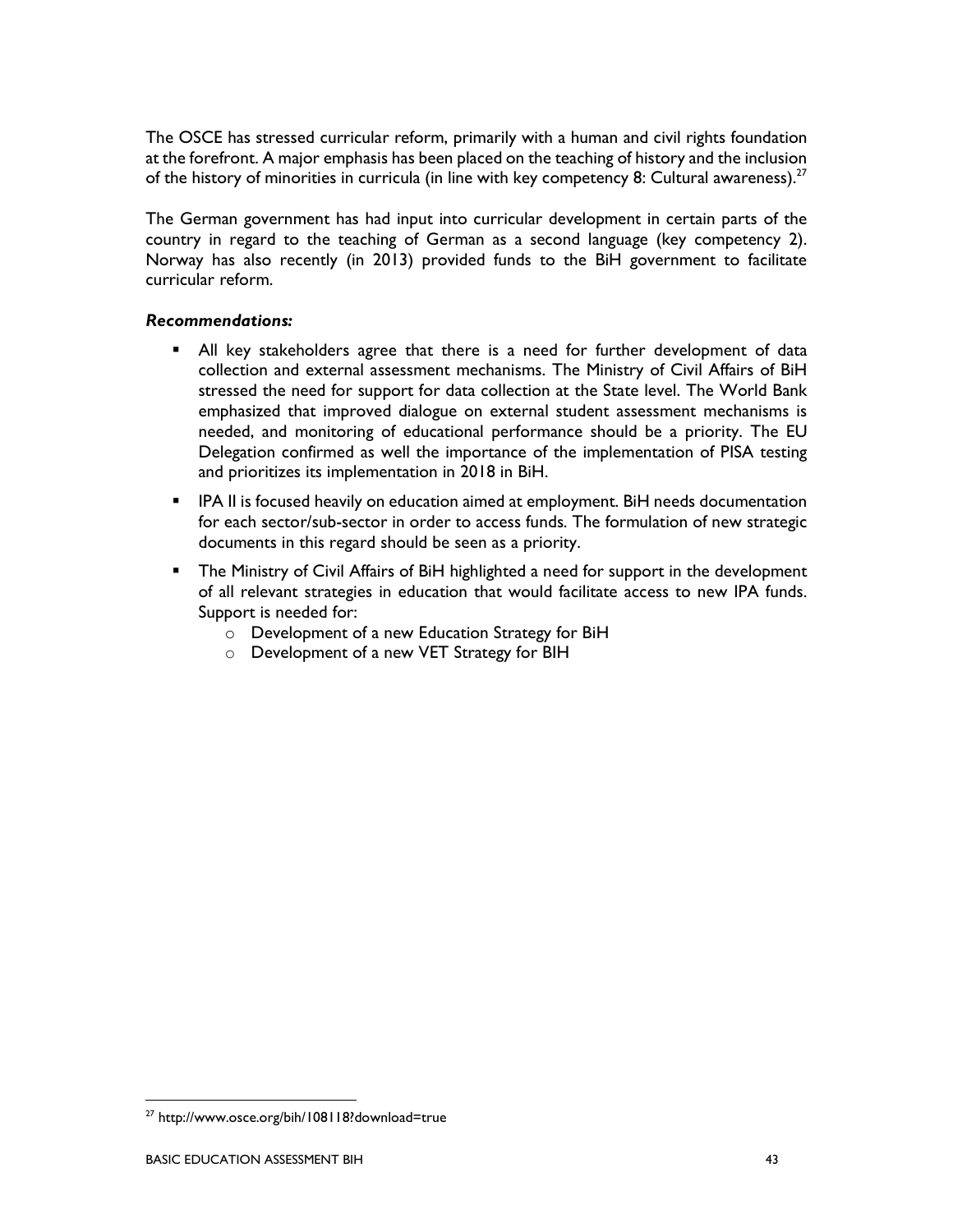## Recommendations for USAID Interventions

The effectiveness of education is based on quality and equity. There are many models that explain the elements and processes of an effective education system. By looking at these models and the activities of the stakeholders in BiH, the assessment team identified three approaches:

- 1. Key competencies and life skills for labor markets: Basic education includes key competencies. Although basic education in BiH is usually interpreted through two key competencies—literacy and numeracy—this perspective should be broadened according to the European Union frame of key competencies.
- 2. Human rights: Attainment of basic education is one of the main human rights in terms of education. Projects reported in this document also deal with inclusive education. It is almost impossible to separate basic education from inclusion processes.
- 3. Social justice. All projects should have the promotion of social justice as a main goal. Approaches to the delivery of basic education in Bosnia and Herzegovina currently have a structural social injustice and discriminatory impact.

Based on the findings of this brief assessment, assessment team identified that the area requiring urgent attention is in key competencies and life skills that build knowledge society and support economic growth.

To improve these competencies, the following eight possible basic education interventions were identified:

- 1. Development of operational teaching curriculum in mathematics based on the learning outcomes defined in the adopted outcome-based core mathematics curriculum. This would entail preparation of a teaching plan and methods in order to achieve learning outcomes defined in the Common Core Curriculum for Mathematics Based on Learning Outcomes already developed by the Agency for Preschool, Primary, and Secondary Education of BiH.
- 2. Adjustment of curricula for initial education of teachers by expanding the required number of courses/credits in subjects essential for teaching competencies in pedagogy, psychology, didactics, and teaching methods (PPDM).
- 3. Revision of the system for continuous professional development of teachers to include development based on needs assessment, long-term planning, mentoring and coaching, as well as monitoring and evaluation of teacher performance. Systemic support for continuous professional development must be ensured in all education institutions, and knowledge transfer and behavioral change should be encouraged.
- 4. Upgrade of education information systems to better align data collection and processing with the decision-making needs. Capacity building and training in the use of the information system, data analysis, and monitoring and evaluation in order to facilitate evidence-based teaching and decision-making.
- 5. Revision of the system of acquiring teaching competencies for non-teachers and capacity building of non-teachers.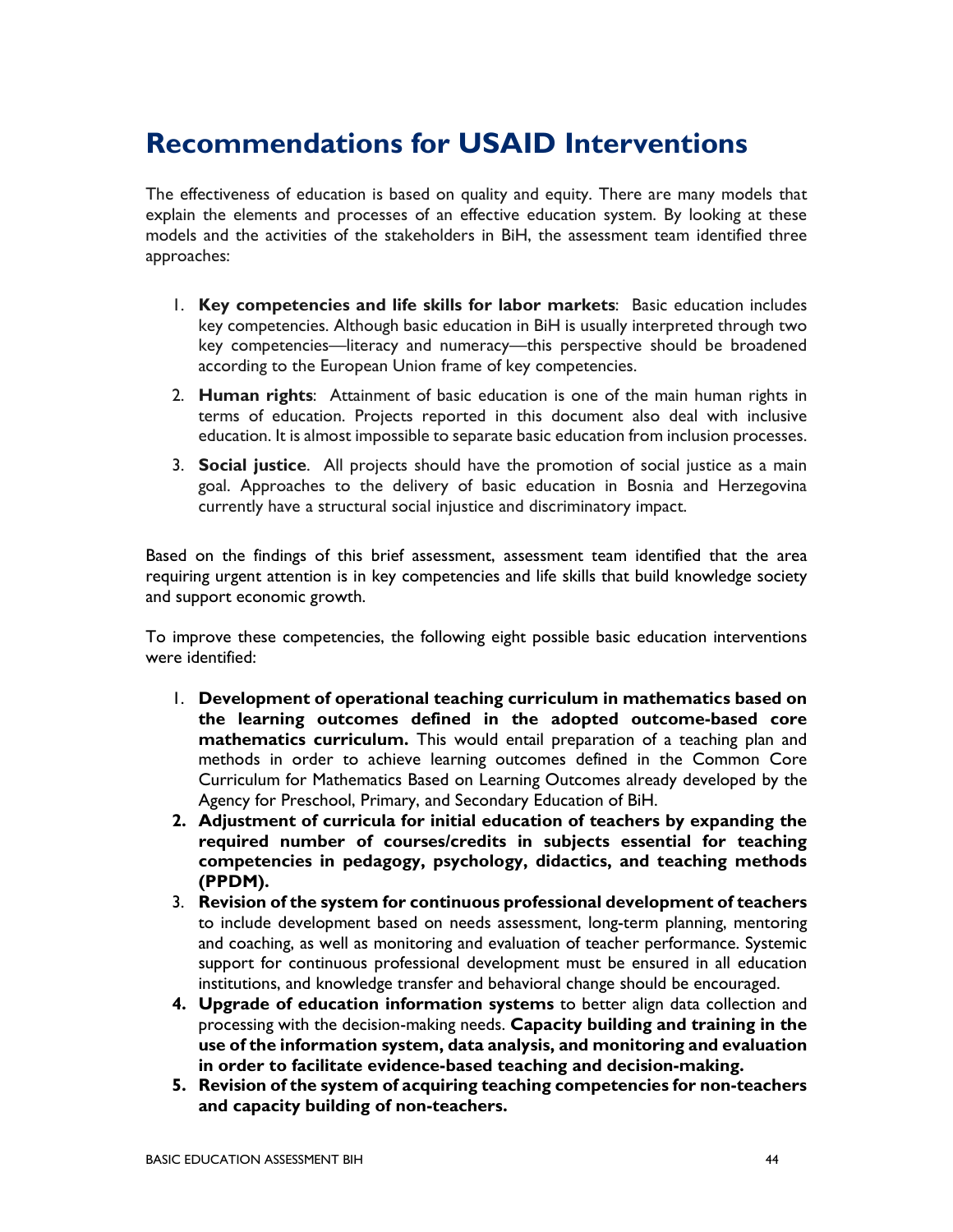- 6. Technical assistance and support for development of strategic policy documents at the State level, needed for drawing of future IPA funds.
- 7. Development of legislation and models for additional specialization of the adult labor force in accordance with labor market needs.
- 8. Establishment of Vocation Education and Training (VET) Councils where not established.

The assessment team believes that the most effective use of USAID/BiH funds in the immediate short term would be to focus on the first two recommendations, based on the following criteria:

- interventions should take into account limited financial resources,
- interventions should focus on solving the technical complexities which are essential for children's competencies, and
- interventions should focus on solving core issues rather than alleviating the symptoms.

A separate document with details on background, rationale, and inputs for program description for these two recommendations for a possible USAID/BiH intervention was prepared by MEASURE-BiH and submitted to USAID/BiH.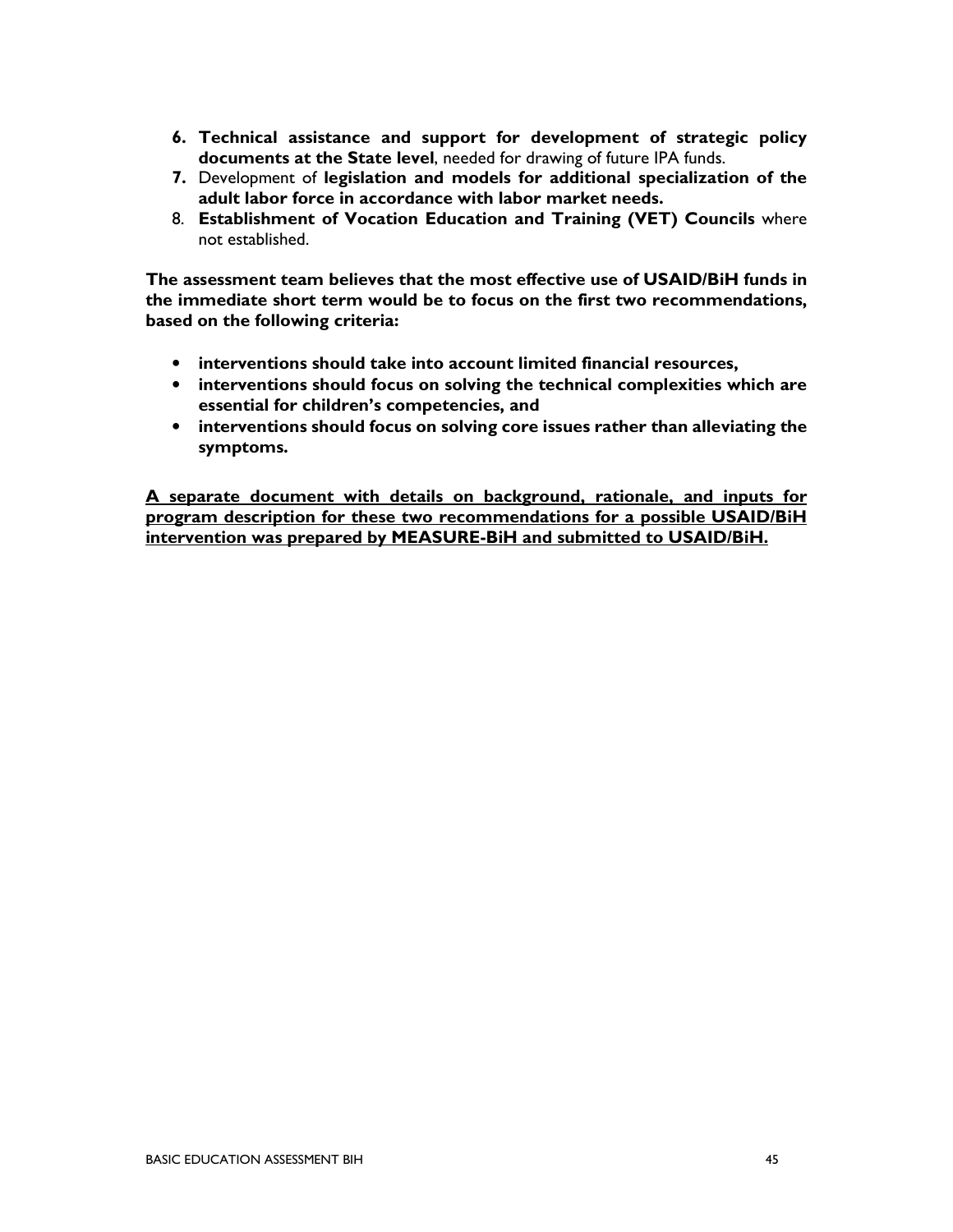## Annex I: List of Interviewees

- 1. Flora Kelmendi, Acting Head of BiH Office, World Bank, telephone interview, 02/26/2016
- 2. Adnan Hušić, Assistant Minister, Section for Education, Ministry of Civil Affairs of BiH; Daria Duilović, Head of Department for Educational Policy, Section for Education, Ministry of Civil Affairs of BiH; and Aida Durić, Head of Department for EU Integration and International Cooperation, Section for Education, Ministry of Civil Affairs of BiH, in-person interview, 02/23/2016
- 3. Jadranka Mihić, Task Manager, EU Delegation to BiH, in-person interview, 02/23/2016
- 4. Samir Avdibegovic, British Council, in-person interview, 02/22/2016
- 5. Julian Stanley, Specialist, Thematic Policy Unit, Operations Department, European Training Foundation, telephone interview, 02/29/2016
- 6. Dobrila Govedarica, Open Society Foundation BiH, in-person interview, 03/11/2016
- 7. Abid Fejzić and Indira Mešić, Ministry of Education and Youth in Sarajevo Canton, inperson interview, 03/10/2016
- 8. Representative from the Ministry of Education in Una-Sana Canton, email correspondence, 10/03/2016
- 9. Representative from the Ministry of Education in Bosnian Podrinje Canton, email correspondence, 03/03/2016
- 10. Representative from the Ministry of Education in Posavina Canton, email correspondence 04/03/2016
- 11. Žaneta Džumhur and Hašim Ćurak, Agency for Pre-school, Primary and Secondary School in BiH, in-person interview 02/26/2016
- 12. Ivona Čelebičić, proMENTE social research, in-person interview, 03/05/2016
- 13. Radmila Rangelov Jusić, CEI Step by Step, email correspondence, 02/23/2016a
- 14. Fatima Smajlović, Save the Children, email correspondence, 02/29/2016
- 15. Nina Ninković, RS Pedagogical Institute, in-person interview, 03/02/2016
- 16. Staka Nikolić, RS Pedagogical Institute, in-person interview, 03/02/2016
- 17. Dijana Pejić, Genesis Banja Luka, in-person interview, 03/11/2016
- 18. Valerija Tišma, OSCE, in-person interview, 03/01/2016
- 19. Ivanka Matović, OSCE, telephone interview, 03/05/2016
- 20. Rahela Džidić, Office of Public Affairs of the US Embassy, in-person interview, 03/16/2016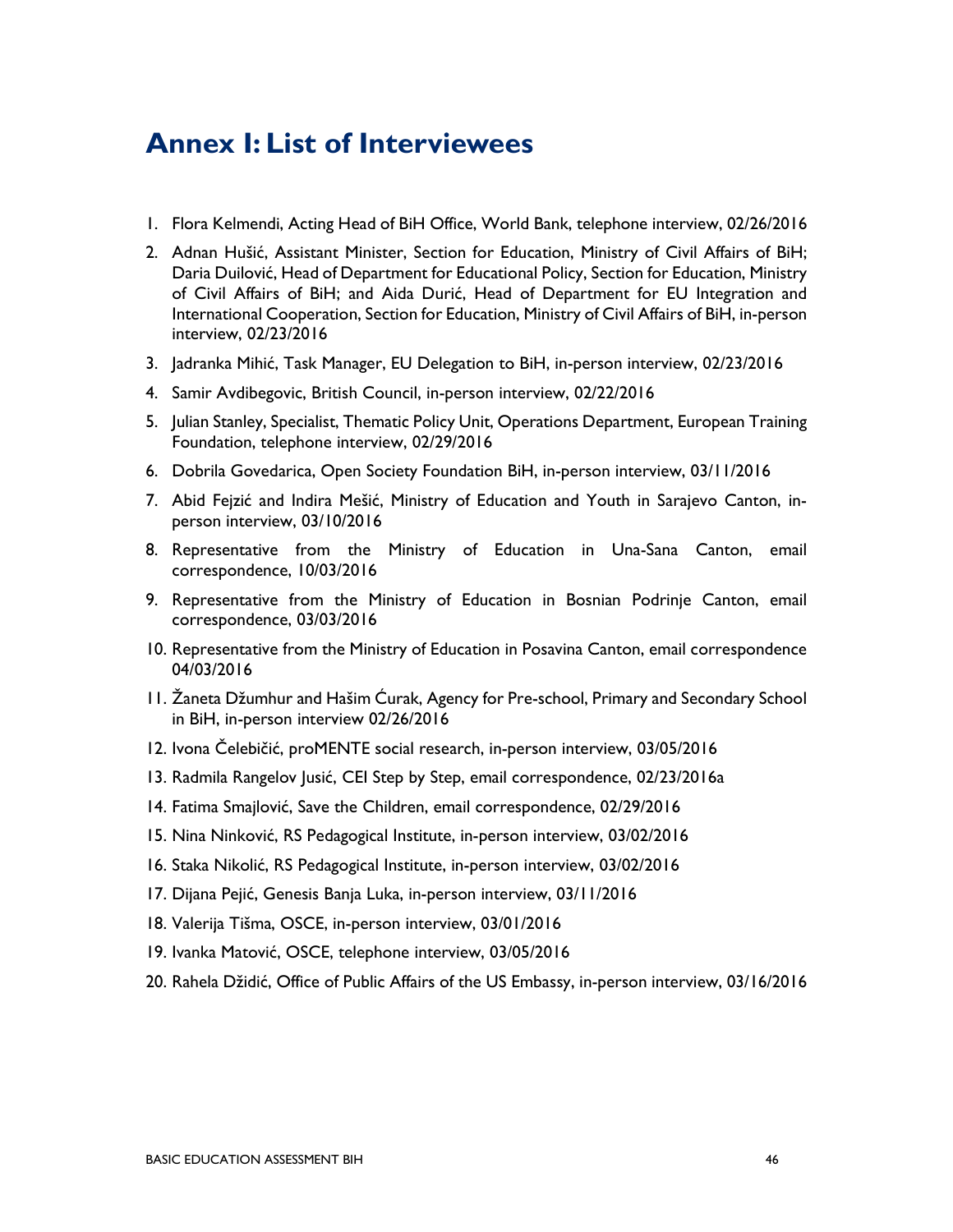## Annex II: Parents Councils

## Cross-National Survey of School Principals, 2009, OSI

| <b>Administrative unit</b>                            | Who can be<br>member?                                                                                                                         | <b>Establishment</b><br><b>Procedure</b>                                  | <b>Co-council</b> |
|-------------------------------------------------------|-----------------------------------------------------------------------------------------------------------------------------------------------|---------------------------------------------------------------------------|-------------------|
| <b>Federation of Bosnia and</b><br><b>Herzegovina</b> | Parents                                                                                                                                       | Defined by general<br>school acts                                         |                   |
| Republika Srpska                                      | Parents                                                                                                                                       | Defined by school<br>statute                                              | $\checkmark$      |
| <b>Una-Sana Canton</b>                                | 18 Parents and 3<br>teachers                                                                                                                  | Defined by school<br>regulations                                          |                   |
| <b>Posavina Canton</b>                                | Parents, teachers,<br>school administration.<br>students, all interested<br>community members                                                 | Defined by general<br>school acts                                         |                   |
| <b>Tuzla Canton</b>                                   | Parents                                                                                                                                       | Defined by the<br>Cantonal Minister of<br><b>Education</b>                | $\checkmark$      |
| Zenica-Doboj Canton                                   | Parents                                                                                                                                       |                                                                           |                   |
| <b>Bosnian Podrinje Canton</b>                        | Parents, teachers,<br>school administration,<br>students, all interested<br>community members                                                 | Defined by general<br>school acts and by<br>each council<br>independently |                   |
| <b>Central Bosnia Canton</b>                          | Parents, teachers,<br>school representatives<br>(teachers, students,<br>and school<br>administration), all<br>interested community<br>members | Defined by general<br>school acts and by<br>council statute               | $\checkmark$      |
| Herzegovina-Neretva Canton                            | Parents constitute the<br>majority                                                                                                            | Defined by general<br>school acts                                         |                   |
| <b>West Herzegovina Canton</b>                        | Parents                                                                                                                                       | Defined by school<br>statute                                              | ✓                 |
| <b>Sarajevo Canton</b>                                | One parent from each<br>class                                                                                                                 |                                                                           | $\checkmark$      |
| <b>Canton 10</b>                                      | Parents, teachers,<br>school administration.<br>students, all interested<br>community members                                                 | Defined by general school acts                                            |                   |
| <b>Brčko District</b>                                 | Parents                                                                                                                                       | Defined by general school acts                                            |                   |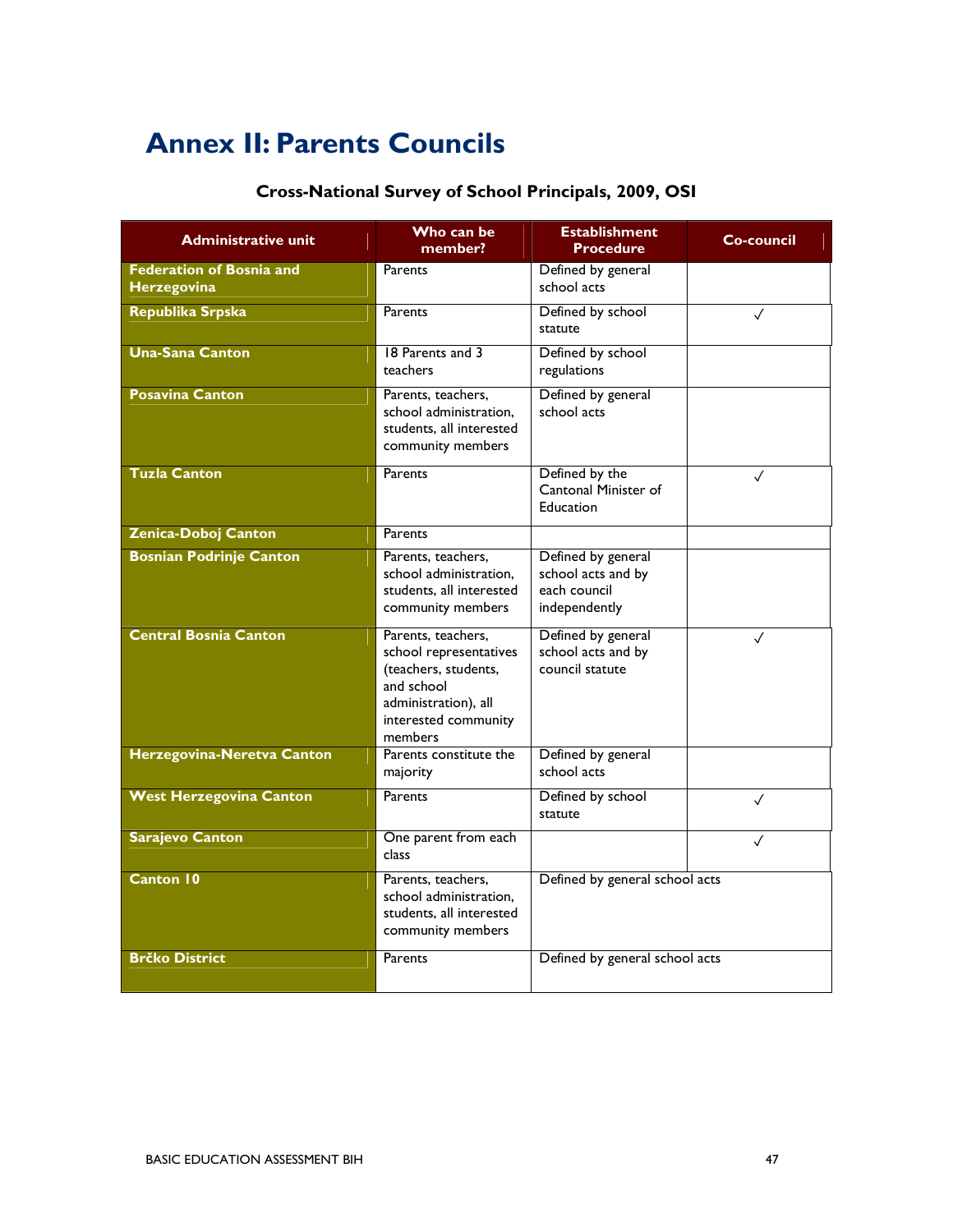## **References**

Abadžija, M. (2015). Inicijalno obrazovanje predmetnih nastavnika na Univerzitetu u Sarajevu. Centar za politike i upravljanje.

Agencija za standarde i ocjenjivanje u obrazovanju za Federaciju Bosne i Hercegovine i za Republiku Srpsku (2008). Izvještaj o postignućima učenika završnog razreda osnovne škole u Bosni i Hercegovini iz matematike.

Alibabić, S. Popović, K., Avdagić, E. (2012). Naknadno sticanje osnovnog obrazovanja - Andragoški priručnik za nastavnike. Franex Sarajevo

APOSO (2009). Sekundarna analiza TIMSS u Bosni i Hercegovini.

APOSO (2011a). Model za unapređenje sistema kontinuiranog profesionalnog razvoja odgajatelja, nastavnika i stručnih saradnika u Bosni i Hercegovini.

APOSO (2011b). Standardi kvalitete rada odgajateljica, pedagogica i ravnateljica u predškolskom odgoju i obrazovanju. Studio Jordan, Sarajevo

APOSO (2013). Zajednička jezgra nastavnih planova i programa bosanski jezik, hrvatski jezik i srpski jezik definisanа na ishodima učenja.

APOSO (2014). Zajednička jezgra nastavnih planova i programa za strane jezike definisanа na ishodima učenja.

APOSO (2015a). Smjernice za implementaciju Zajedničke jezgre nastavnih planova i programa.

APOSO (2015b). Zajednička jezgra nastavnih planova i programa za društveno-humanističko područje definisana na ishodima učenja.

APOSO (2015c). Zajednička jezgra nastavnih planova i programa za kroskurikularno i međupredmetno područje definirana na ishodima učenja.

APOSO (2015d). Zajednička jezgra nastavnih planova i programa za matematičko područje definisana na ishodima učenja.

APOSO (2015e). Zajednička jezgra nastavnih planova i programa za građansko obrazovanje definirana na ishodima učenja.www.aposo.gov.ba/

Booth, T. & Ainscow, M. (2010). Indeks inkluzivnosti. Save the Children

Božić, A. (2012). Good practices and lessons learned in the application of the "Index for Inclusion" methodology in elementary schools in Republika Srpska. Save the Children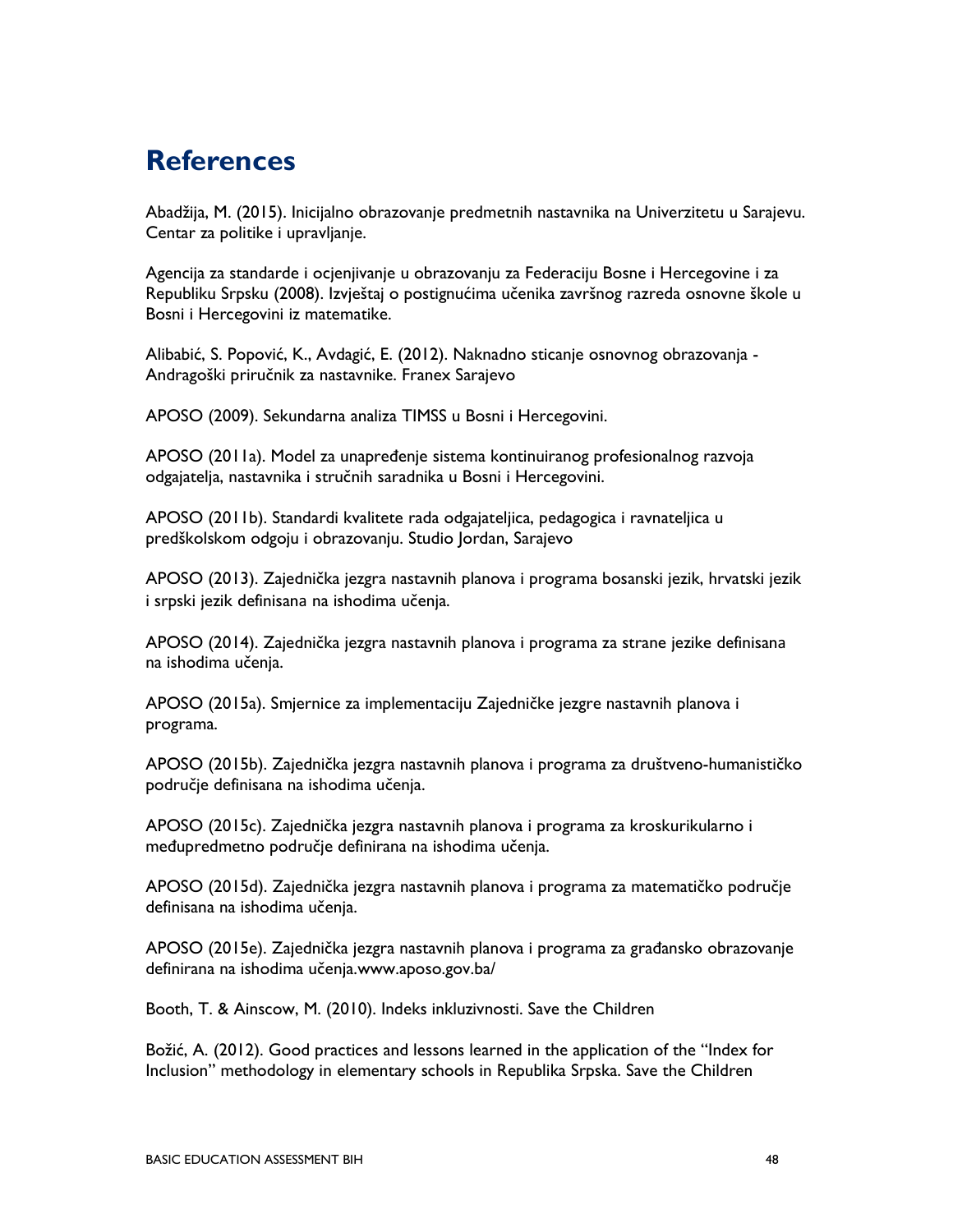Brankovic, N. (2010). Enhancement of parental involvement in primary education to improve primary schooling quality and high school graduation rates in Bosnia and Herzegovina in Reorientation of Teacher Education and Research in Education for Sustainable Development. Editors Ilona Mičule and Dzintra Iliško, Daugavpils University Academic Press "Saule"

Brankovic, N. & Arapovic, A. (2010). Obavezno srednje obrazovanje u BiH: ambijenti I perspective. CCI

Brankovic, N. (2015). Report on CPD for VET teachers and trainers in Bosnia and Herzegovina. European Training Foundation

Brankovic, N. & Oruc, N. (2015). A baseline of inclusion in education in Bosnia and Herzegovina. Joint European Union / Council of Europe Project "Regional Support to Inclusive Education"

Celebic, I., Rangelov Jusovic, R. & Heinen, T. (2014). Analyses of Teacher Policies in Bosnia and Herzegovina. PROMENTE

Caena, F. (2014) Initial teacher education in Europe: an overview of policy issues. European Commission. Available: http://ec.europa.eu/education/policy/strategic-framework/expertgroups/documents/initial-teacher-education\_en.pdf

Corradini, M. et al., (2012) Bosnia And Herzegovina - Impact Assessment of Vocational Education and Training Reform. Turin: European Training Foundation

Despotović M. (2016). Adult Education In Western Balkans -An Empirical View ", DVV. Study is part of the regional project "Confintea VI Follow-up" of the network of DVV International offices and partners in the region of south-east Europe, supported by The German Federal Ministry for Economic Cooperation and Development (BMZ)

EU Commission (2014). IPA II - Indicative strategy paper for Bosnia and Herzegovina (2014- 2017)

ETF (2013). European Training Foundation "Mapping of VET educational policies and practices for social inclusion and social cohesion in the Western Balkans, Turkey and Israel. Country report: Bosnia and Herzegovina", Turin: European Training Foundation

Education Support Program (2009). Education Support Program: Cross-National Survey of School Principal. Open Society Institute

Fazlić, S. & Marić, N. (2014). Studija znanja, stavova i prakse (KAP studija) obrazovanja i razvoja tokom ranog djetinjstva u izabranim općinama/opštinama i gradovima u BiH. UNICEF BiH.

Federalno ministarstvo obrazovanja i nauke (2014a). Strateški pravci razvoja karijerne orijentacije u Federaciji BiH za period 2015-2020.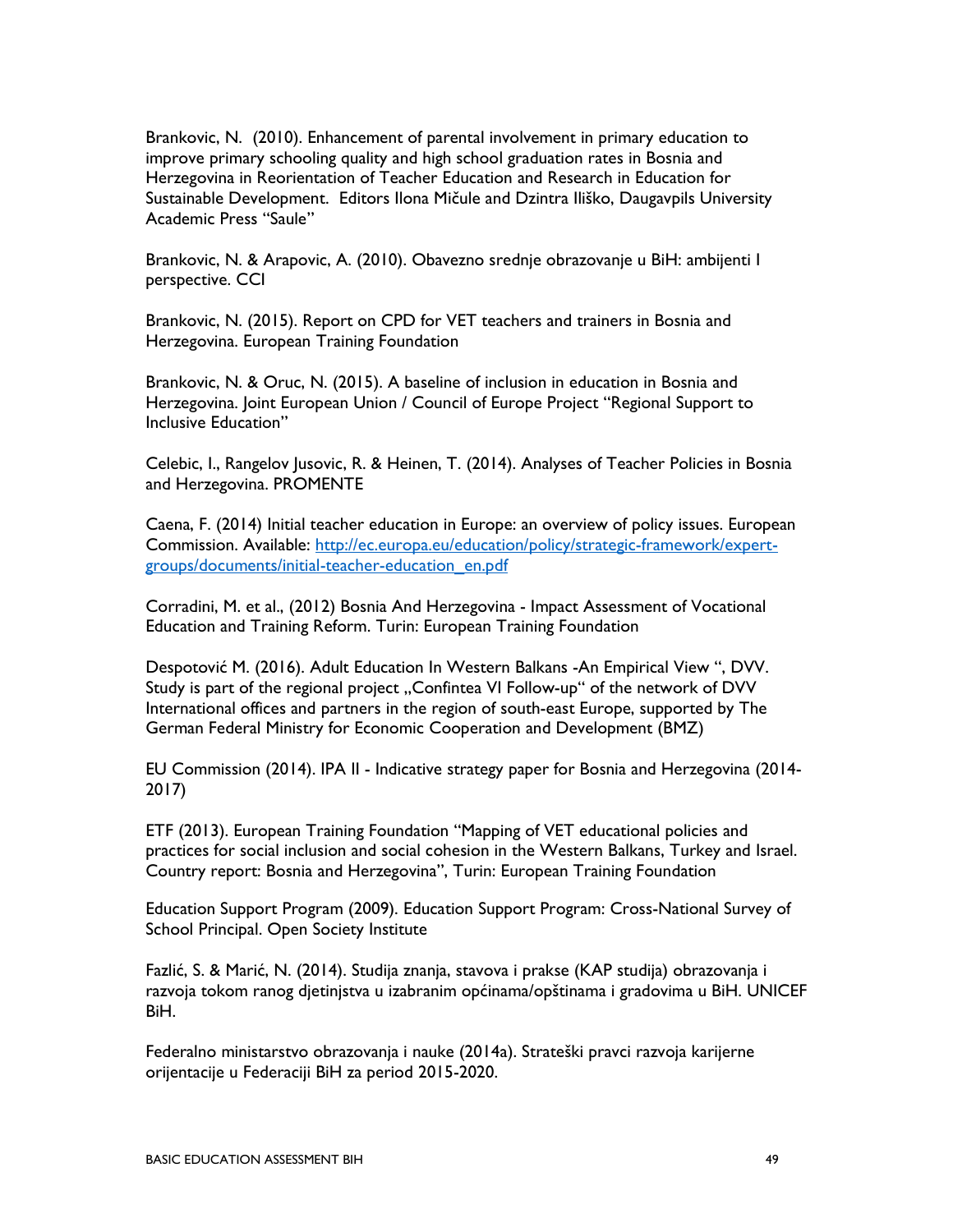Federalno ministarstvo obrazovanja i nauke (2014b) Adresar srednjih škola u Federaciji Bosne i Hercegovine.

Framework Law on Primary and Secondary Education in Bosnia and Herzegovina. http://www.erisee.org/downloads/library\_bih/Framework%20Law%20on%20Primary%20and %20Secondary%20Educ\_engl.pdf

GIZ (2011) "Promoting adult education in Bosnia and Herzegovina". German Federal Ministry for Economic Cooperation and Development (BMZ).

Husremovic, Dz. and Djapo, N. (2013). Secondary Data Analysis – Success Predictors for Tests in Mathematics and Bosnian, Croatian and Serbian Languages. In (Agency for Preschool, Primary and Secondary Education) Benchmarking: Setting Standards in Evaluation of the Reform of Elementary Education. Sarajevo: Jordan Studio. http://www.aposo.gov.ba/wp-content/uploads/2012/08/Benchmarking-BOS.pdf

MDG Achievement Fund (2011). Nepohađanje i napuštanje obrazovanja: studija formirana na osnovu istraživanja djece i mladih koji ne upisuju i koji napuštaju osnovnu i srednju školu. www.unicef.ba

Ministry of Education FBiH (2013). The Guidance for Education of Children with Special needs in Federation of BiH. http://www.fmon.gov.ba/index2.php?option=com\_content&do\_pdf=1&id=558

Mullis, I. V. S., Martin, M. O. and Foy, P. (2008). TIMSS 2007 International Mathematics Report: Findings from IEA's Trends. In International Mathematics and Science Study at the Fourth and Eighth Grades. Chestnut Hill, MA: Boston College, TIMSS and PIRLS International Study Center.

http://timss.bc.edu/timss2007/PDF/TIMSS2007\_InternationalMathematicsReport.pdf

Odjel za obrazovanje Misije OESS-a u Bosni i Hercegovini – Vodič za rad vijeća roditelja u osnovnim i srednjim školama. http://www.ckdbih.com/

Official gazette of Republika Srpska 85/2004. Pravilnik o vaspitanju djece s posebnim potrebama u srednjim skolama Republike Srpske

Parliamentary Assembly of Bosnia and Herzegovina (2007). Framework Law on Higher education BIH.

Parliamentary Assembly of Bosnia and Herzegovina (2008). Framework Law on Secondary Education and Training BIH.

Prilika Plus (2015), "O nama" http://prilikaplus.ba/program-prilikaplus/

RS Ministry of Education and Culture (2014), Spisak srednjih skola u Republici Srpskoj.

Sondergaard, L., Murthi, M., Abu-Ghaida, D., Bodewig, C., & Rutkowski, J. (2012) Skills, Not Just Diplomas: Managing Education for Results in Eastern Europe and Central Asia. The World Bank; Washington, DC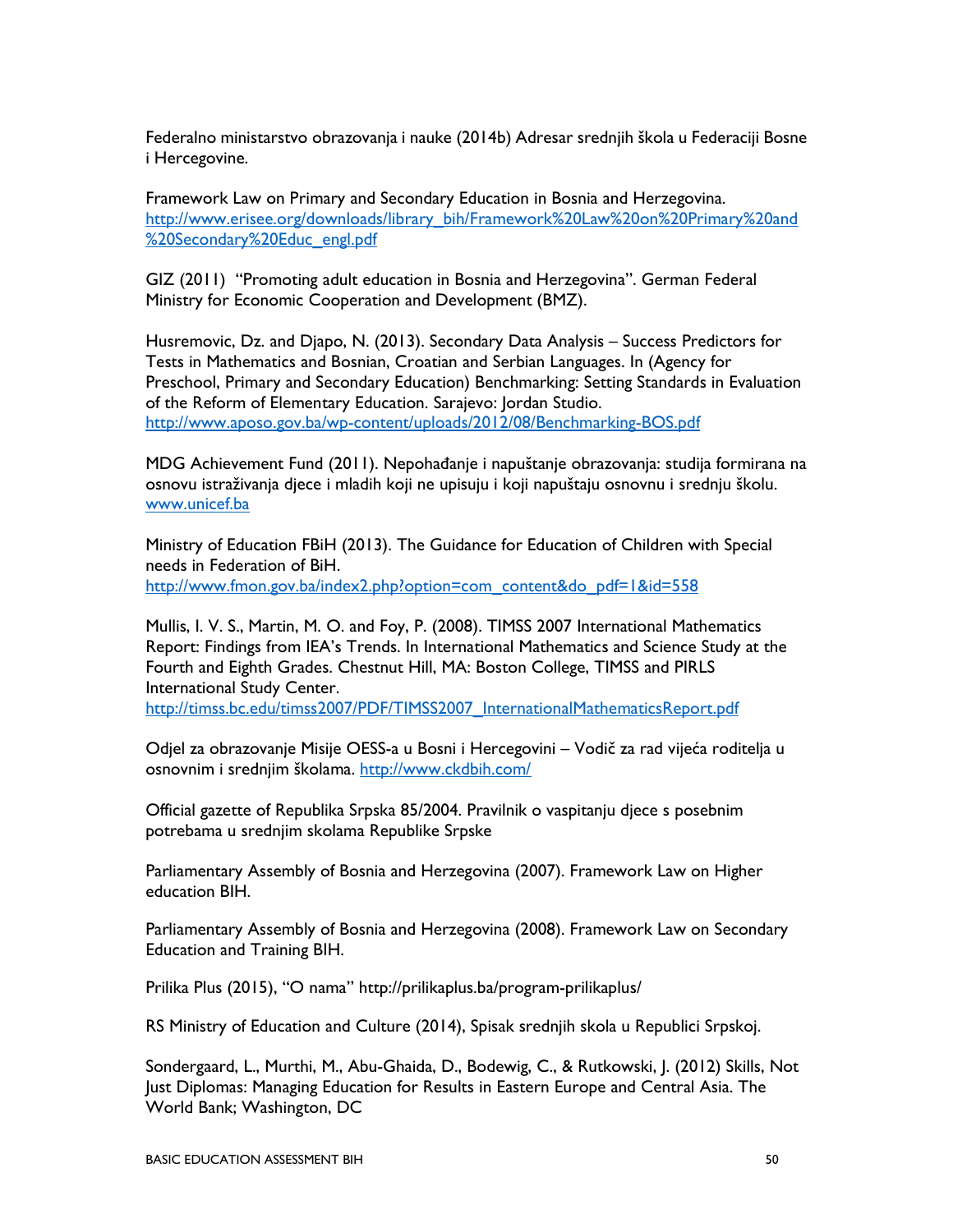Strategic Directions for the Development of Education in BiH with the Implementation Plan 2008-2015 (2008). Council of ministers BIH.

UNICEF (2011). And School Dropout A Study Based On A Survey Of Children And Youths Who Do Not Enrol In Or Drop Out Of Primary And Secondary Education December.

UNICEF (2015). Testiranje efekata predškolskog programa u trajanju od 300 sati na kognitivne, socioemocionalne, jezičke i fizičke karakteristike djece. www.unicef.ba

USAID (2009). Clarification of Basic Education Earmark. http://pdf.usaid.gov/pdf\_docs/Pdacn909.pdf

World Bank, (2009), Protecting the Poor during the Global Crisis: 2009 Bosnia and Herzegovina Poverty Update, Poverty Reduction and Economic Management Unit, Europe and Central Asia Region.

World Bank (2012). Skills not Just Diplomas: Managing Education for Results in Easter Europe and Central Asia. Washington, D.C.: The World Bank Group. Available at: http://siteresources.worldbank.org/ECAEXT/Resources/101411\_FullReport.pdf

World Bank (2015). Rebalancing Bosnia and Herzegovina: A Systematic Country Diagnostic. Washington, D.C.: The World Bank Group. Available at: http://wwwwds.worldbank.org/external/default/WDSContentServer/WDSP/IB/2015/11/16/090224b083 1becfd/1\_0/Rendered/PDF/Rebalancing0Bo0c0country0diagnostic.pdf

Parlamentarna skupština Bosne I Hercegovine (2007) Okvirni zakon o predškolskom odgoju i obrazovanju. http://www.aposo.gov.ba/ http://www.skolegijum.ba/ http://www.osfbih.org.ba/